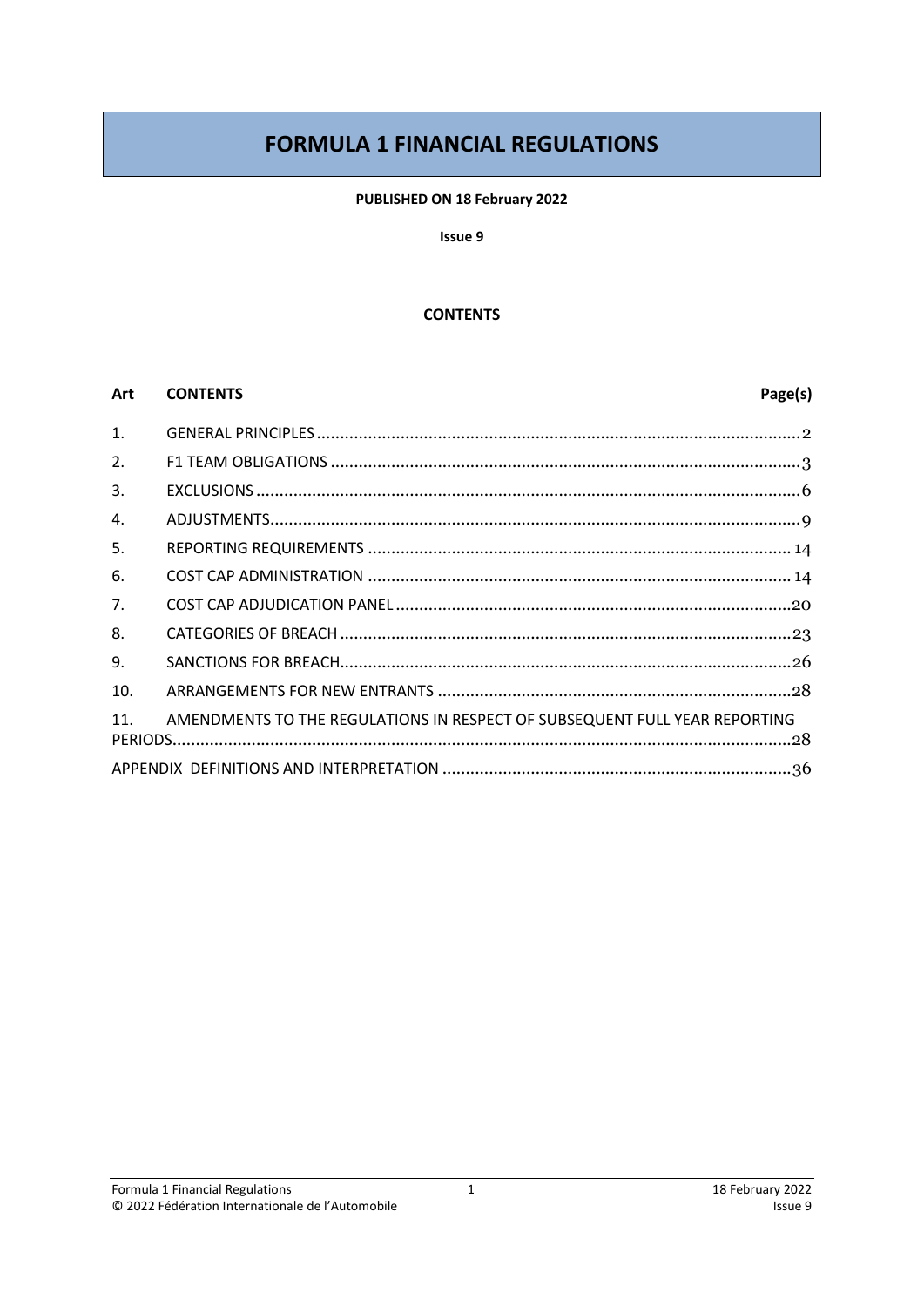#### <span id="page-1-0"></span>**1. GENERAL PRINCIPLES**

### **Scope**

1.1 These Financial Regulations come into force on 1 January 2021. They form part of the terms and conditions of participation in the Championship. Each F1 Team participating in the Championship agrees to be bound by and undertakes to comply with these Financial Regulations.

# **Objectives**

- 1.2 These Financial Regulationsintroduce a Cost Cap that limits certain coststhat may be incurred by or on behalf of an F1 Team in each Full Year Reporting Period, while leaving that F1 Team free to decide how to allocate resources within that Cost Cap.
- <span id="page-1-2"></span>1.3 These Financial Regulations are designed to achieve the following objectives (the "**Objectives**"):
	- (a) to promote the competitive balance of the Championship;
	- (b) to promote the sporting fairness of the Championship; and
	- (c) to ensure the long-term financial stability and sustainability of the F1 Teams,

while preserving the unique technology and engineering challenge of Formula 1.

- 1.4 These Financial Regulations will be interpreted and applied by the Cost Cap Administration, the Cost Cap Adjudication Panel and the ICA in a consistent manner that treats all F1 Teams equally and that achieves the Objectives.
- 1.5 The definitive version of these Financial Regulations is the English version, which will be used should any dispute arise as to their interpretation. Defined words and phrases in these Financial Regulations (denoted by initial capital letters) have the meaning indicated in the Appendix to these Financial Regulations, unless otherwise defined in the body of these Financial Regulations. Unless otherwise specified, references to "Articles" are to Articles of these Financial Regulations, references to "may" shall mean in the sole discretion of such person or entity (as the context so requires), and any phrase introduced by the terms "including", "include", "in particular" or any similar expression shall be construed as illustrative and not as limiting the sense of the words preceding those terms.
- 1.6 If any part of these Financial Regulations is found by a court or authority of competent jurisdiction to be illegal, invalid or unenforceable, that part will be deemed not to form part of these Financial Regulations, and the legality, validity or enforceability of the remainder of these Financial Regulations will not be affected.
- 1.7 The Cost Cap Administration shall periodically review these Financial Regulations. These Financial Regulations may be amended and/or supplemented by the FIA World Motor Sport Council from time to time.

# **Accountability**

<span id="page-1-1"></span>1.8 Each F1 Team must ensure that all Personnel are made aware: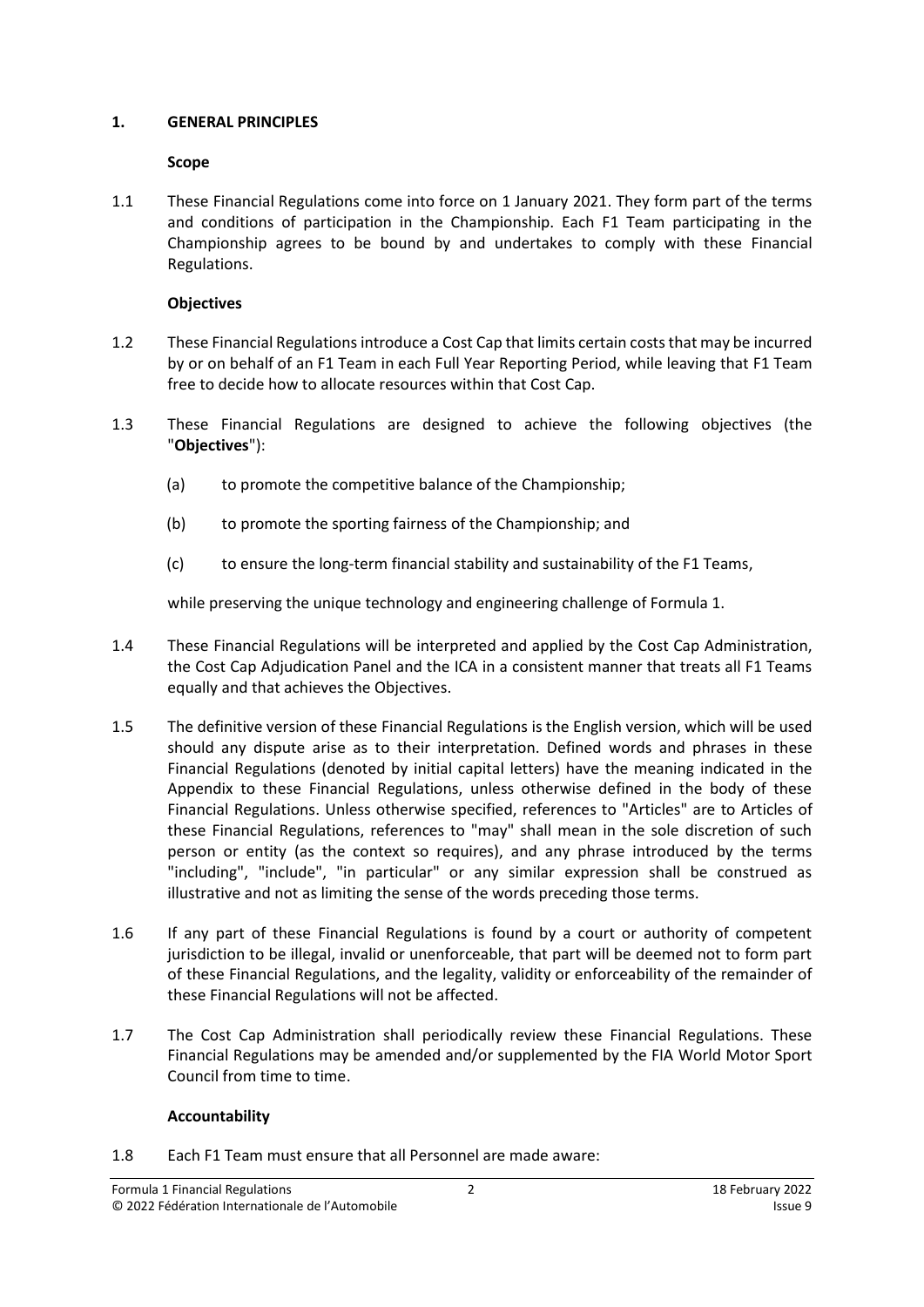- (a) of the Objectives, content and substance of these Financial Regulations; and
- (b) that the F1 Team is subject to these Financial Regulations.
- <span id="page-2-1"></span>1.9 Each F1 Team must ensure that all relevant Personnel are appropriately informed and trained with respect to the ways in which their areas of responsibility may impact the F1 Team's compliance with these Financial Regulations.
- <span id="page-2-2"></span>1.10 Each F1 Team must ensure that the FIA ethics and compliance policy in force from time to time with respect to these Financial Regulations is clearly communicated to all Personnel.

# <span id="page-2-0"></span>**2. F1 TEAM OBLIGATIONS**

- 2.1 Each F1 Team must:
	- (a) demonstrate its ongoing compliance with the Cost Cap by submitting Reporting Documentation in respect of its Reporting Group to the Cost Cap Administration by the Reporting Deadline in respect of each Reporting Period and by providing any further information requested from time to time by the Cost Cap Administration;
	- (b) cooperate fully and in a timely manner with the Cost Cap Administration in the exercise of its regulatory function, including any investigation conducted by or on behalf of the Cost Cap Administration pursuant to these Financial Regulations;
	- (c) provide any information and documentation requested by or on behalf of the Cost Cap Administration relevant to any actual, potential or suspected instance of noncompliance with these Financial Regulations; and
	- (d) faithfully execute its obligations under these Financial Regulations and act at all times in a spirit of Good Faith and cooperation.

# **Cap on Relevant Costs**

- 2.2 An F1 Team must:
	- (a) determine and report its Relevant Costs against the Cost Cap in the F1 Team's Presentation Currency; and
	- (b) not have Relevant Costs in excess of the Cost Cap in the applicable Full Year Reporting Period.

# **The Cost Cap**

- <span id="page-2-3"></span>2.3 The amount of the "**Cost Cap**" shall be as follows, in each case adjusted (if applicable) for Indexation:
	- (a) in the Full Year Reporting Period ending on 31 December 2021:
		- (i) in the event that 21 Competitions take place in that Full Year Reporting Period, US Dollars 145,000,000; or
		- (ii) in the event that fewer than 21 Competitions take place in that Full Year Reporting Period, US Dollars 145,000,000, decreased by an amount equivalent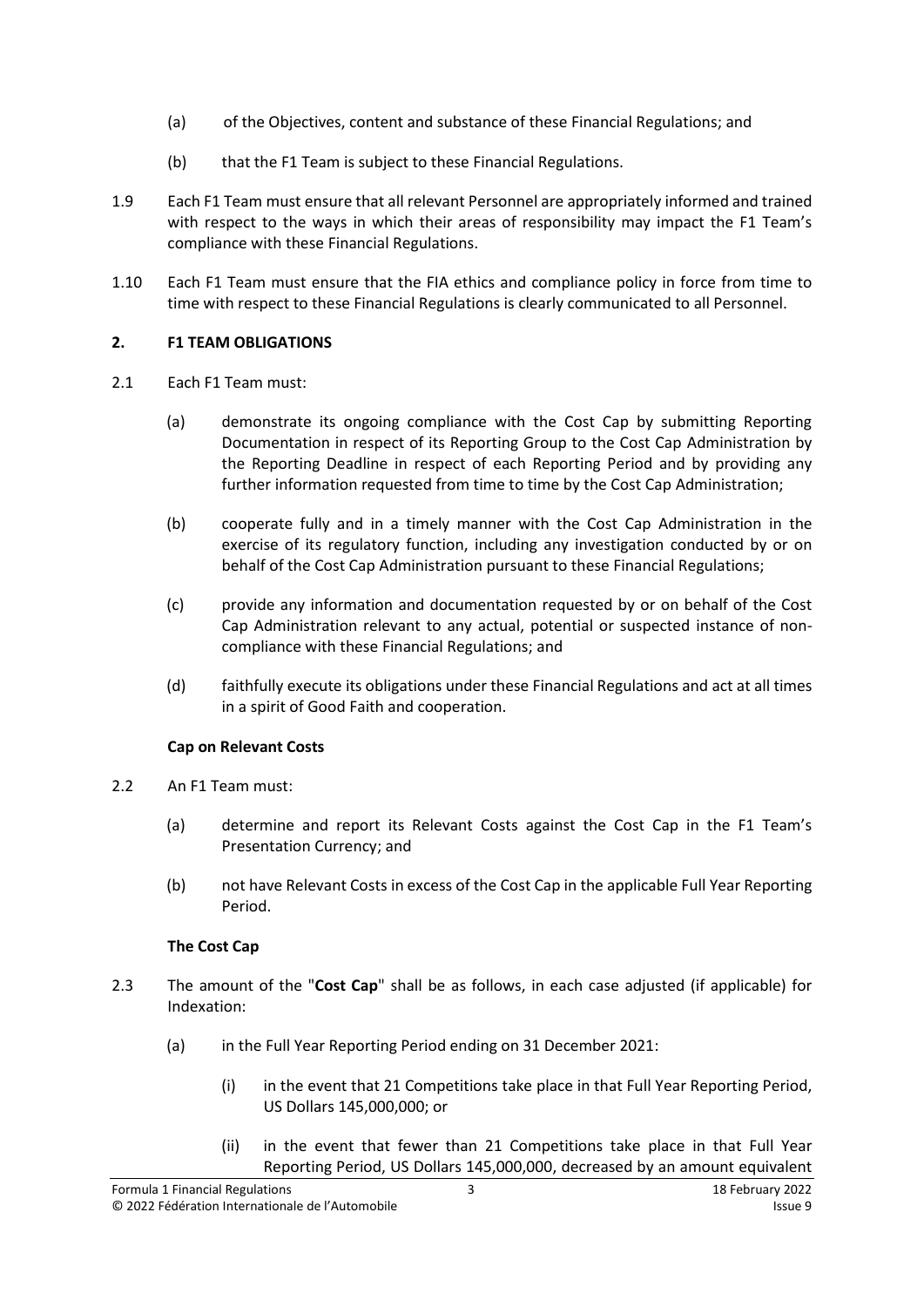to US Dollars 1,200,000 multiplied by "X", where "X" is equal to 21 minus the number of Competitions taking place in that Full Year Reporting Period; or

- (iii) in the event that more than 21 Competitions take place in that Full Year Reporting Period, US Dollars 145,000,000, increased by an amount equivalent to US Dollars 1,200,000 multiplied by "X", where "X" is equal to the number of Competitions taking place in that Full Year Reporting Period minus 21;
- (b) in the Full Year Reporting Period ending on 31 December 2022:
	- (i) in the event that 21 Competitions take place in that Full Year Reporting Period, US Dollars 140,000,000; or
	- (ii) in the event that fewer than 21 Competitions take place in that Full Year Reporting Period, US Dollars 140,000,000, decreased by an amount equivalent to US Dollars 1,200,000 multiplied by "X", where "X" is equal to 21 minus the number of Competitions taking place in that Full Year Reporting Period; or
	- (iii) in the event that more than 21 Competitions take place in that Full Year Reporting Period, US Dollars 140,000,000, increased by an amount equivalent to US Dollars 1,200,000 multiplied by "X", where "X" is equal to the number of Competitions taking place in that Full Year Reporting Period minus 21;
- (c) in the Full Year Reporting Period ending on 31 December 2023 and in each subsequent Full Year Reporting Period:
	- (i) in the event that 21 Competitions take place in that Full Year Reporting Period, US Dollars 135,000,000; or
	- (ii) in the event that fewer than 21 Competitions take place in that Full Year Reporting Period, US Dollars 135,000,000, decreased by an amount equivalent to US Dollars 1,200,000 multiplied by "X", where "X" is equal to 21 minus the number of Competitions taking place in that Full Year Reporting Period; or
	- (iii) in the event that more than 21 Competitions take place in that Full Year Reporting Period, US Dollars 135,000,000, increased by an amount equivalent to US Dollars 1,200,000 multiplied by "X", where "X" is equal to the number of Competitions taking place in that Full Year Reporting Period minus 21;

provided that if any Competition in a Full Year Reporting Period is cancelled less than three months prior to the proposed start date of that Competition (or, where applicable, any rescheduled date), such Competition shall be deemed to have taken place in the applicable Full Year Reporting Period for the purposes of Articles 2.3(a) to 2.3(c).

2.4 Where an F1 Team has a Presentation Currency other than US Dollars, the Cost Cap for that F1 Team shall be converted from US Dollars into that F1 Team's Presentation Currency at the Initial Applicable Rate. For illustrative purposes, the amount of the Cost Cap in selected Presentation Currencies for the Full Year Reporting Period ending on 31 December 2021, as referred to in Article 2.3(a) (assuming 21 Competitions and Indexation of zero) is as follows:

#### **Presentation Currency**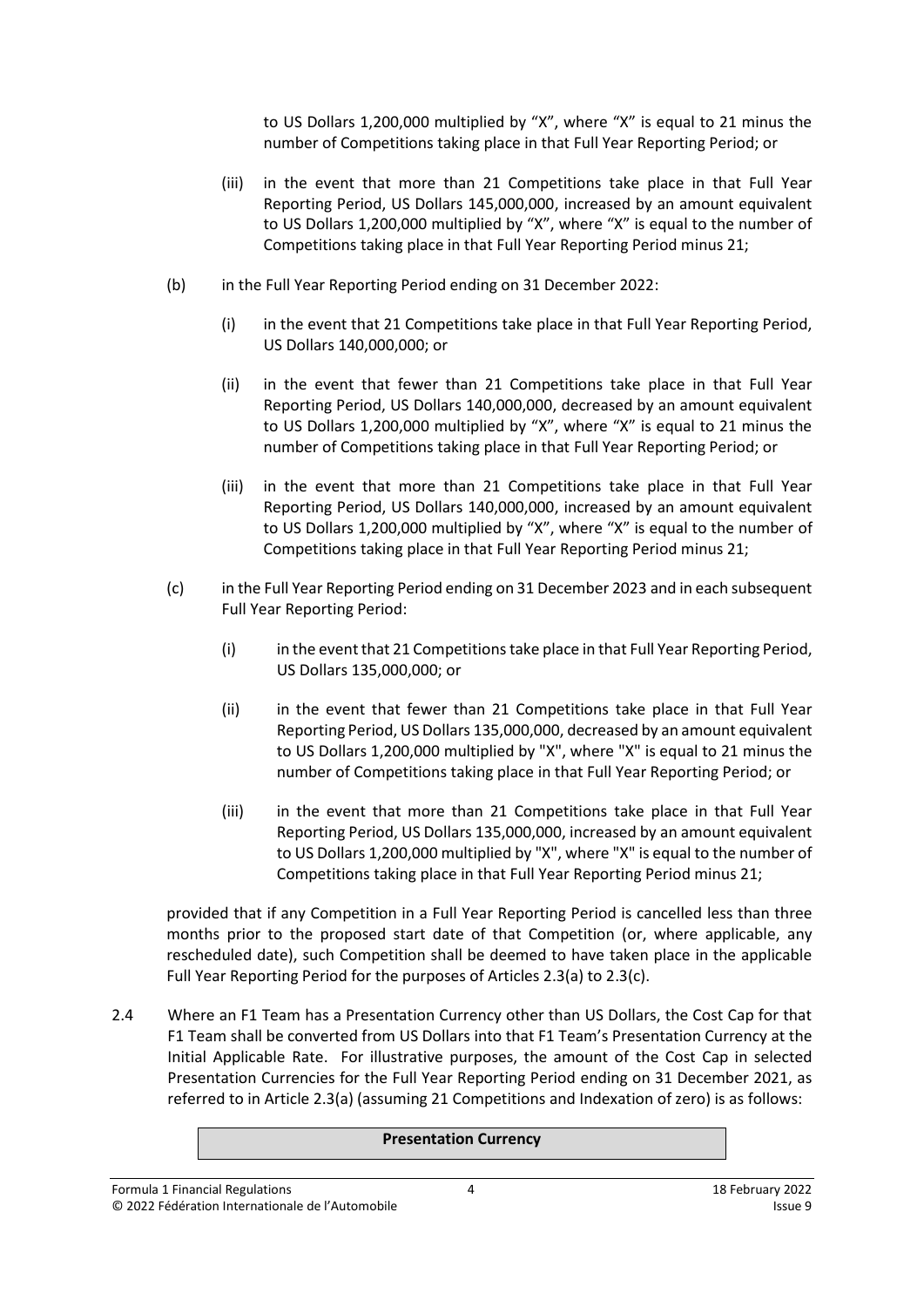| <b>US Dollars</b> | <b>Pounds Sterling</b> | <b>Euros</b> | <b>Swiss Francs</b> |
|-------------------|------------------------|--------------|---------------------|
| ('000)            | ('000)                 | ('000)       | ('000)              |
| 145,000           | 114,254                | 132,034      | 144,422             |

#### **Reporting Group**

- <span id="page-4-1"></span>2.5 For the purposes of reporting Total Costs of the Reporting Group, an F1 Team's Reporting Group shall comprise the F1 Team together with, where the F1 Team has incurred less than 95% of the costs of the F1 Activities undertaken by or on behalf of the F1 Team in the Reporting Period, such additional entities within the F1 Team's Legal Group Structure as are determined in accordance with Articl[e 2.6.](#page-4-0)
- <span id="page-4-0"></span>2.6 The additional entities to be included within the Reporting Group where an F1 Team has incurred less than 95% of the costs of the F1 Activities undertaken by or on behalf of that F1 Team in the Reporting Period shall be the entity (other than the F1 Team) within the F1 Team's Legal Group Structure that incurred the greatest amount of costs of the F1 Activities undertaken by or on behalf of the F1 Team in the Reporting Period, followed (to the extent required) by the entity within the F1 Team's Legal Group Structure that incurred the next greatest amount of such costs, and so on, until the entities included within the Reporting Group have incurred, in aggregate, 95% or more of the costs of the F1 Activities undertaken by or on behalf of the F1 Team in the Reporting Period.
- <span id="page-4-2"></span>2.7 In addition to those entities included in the Reporting Group pursuant to Articles [2.5](#page-4-1) an[d 2.6,](#page-4-0) an F1 Team may elect to include additional entities in its Reporting Group from within its Legal Group Structure which have incurred costs of F1 Activities undertaken on behalf of the F1 Team in the Reporting Period.
- <span id="page-4-4"></span>2.8 For the purposes of Articles [2.5](#page-4-1) to [2.7](#page-4-2) (inclusive), the calculation of the costs of F1 Activities undertaken by or on behalf of the F1 Team in the Reporting Period:
	- (a) shall not include Finance Costs and costs Directly Attributable to Marketing Activities;
	- (b) shall be made having adjusted out any amounts in connection with F1 Activities recharged from one member of the F1 Team's Legal Group Structure to another.
- <span id="page-4-3"></span>2.9 No entity shall be included in the Reporting Group of more than one F1 Team. If, but for the provisions of this Article [2.9,](#page-4-3) an entity would be included in the Reporting Group of more than one F1 Team pursuant to the provisions of Articles [2.5](#page-4-1) to [2.8](#page-4-4) (inclusive), then that entity shall only be included in the Reporting Group of the F1 Team in respect of which it incurs the greatest amount of costs of F1 Activities, excluding Finance Costs and costs Directly Attributable to Marketing Activities.
- 2.10 In the calculation of Relevant Costs, the costs of any F1 Activities incurred by entities within the F1 Team's Legal Group Structure but outside its Reporting Group, other than Finance Costs and costs Directly Attributable to Marketing Activities undertaken by any such entity, must either be:
	- (a) recharged at Fair Value to a Reporting Group Entity and thereby included within Total Costs of the Reporting Group; or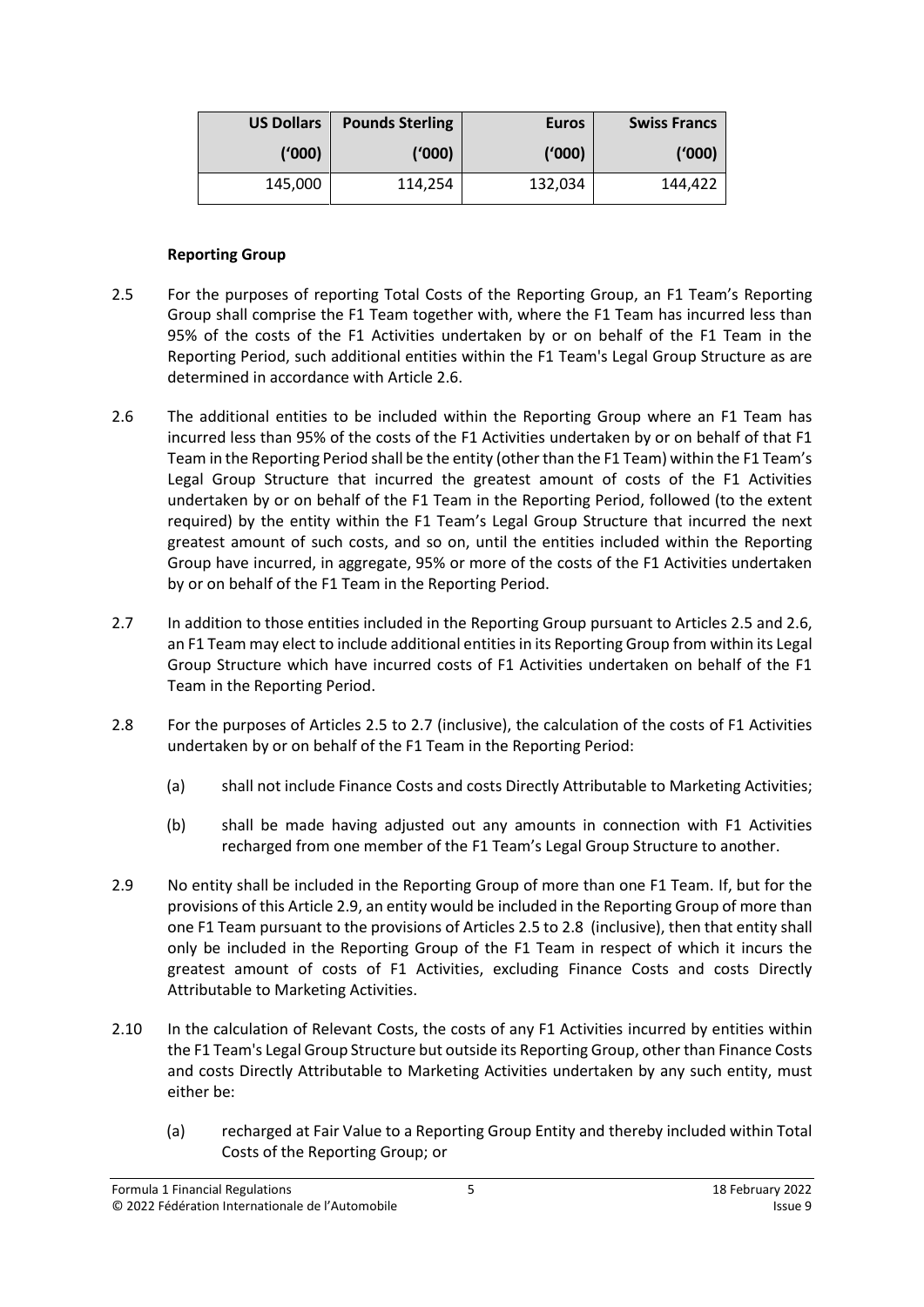- (b) included in Relevant Costs at Fair Value by way of an Adjustment to Total Costs of the Reporting Group, as a Related Party Transaction pursuant to Article 4.1(a)(i).
- <span id="page-5-5"></span>2.11 The F1 Team should seek clarification from the Cost Cap Administration if it is uncertain whether an entity should be included in its Reporting Group.

# <span id="page-5-0"></span>**3. EXCLUSIONS**

- <span id="page-5-8"></span><span id="page-5-7"></span><span id="page-5-6"></span><span id="page-5-4"></span><span id="page-5-3"></span><span id="page-5-2"></span><span id="page-5-1"></span>3.1 In calculating Relevant Costs, the following costs and amounts within Total Costs of the Reporting Group must be excluded ("**Excluded Costs**"):
	- (a) All costs Directly Attributable to Marketing Activities;
	- (b) All costs of Consideration provided to an F1 Driver, or to a Connected Party of that F1 Driver, in exchange for that F1 Driver providing the services of an F1 Driver to or for the benefit of the F1 Team, together with all travel and accommodation costs in respect of each F1 Driver;
	- (c) All costs of Consideration provided to an Other Racing Driver, or to a Connected Party of that Other Racing Driver, in exchange for that Other Racing Driver providing the services of an Other Racing Driver to or for the benefit of the F1 Team, together with, all travel and accommodation costs in respect of each Other Racing Driver;
	- (d) All costs of Consideration provided to the three individuals (other than any individual in respect of whom all costs of Consideration are excluded pursuant to any other sub-Article of this Article [3.1\)](#page-5-1) in respect of whom the highest aggregate amount of Consideration has been recognised in Total Costs of the Reporting Group during the Reporting Period (the "**Excluded Persons**"), or to a Connected Party of any Excluded Person, in each case in exchange for that Excluded Person providing services to or for the benefit of the F1 Team, together with associated employer's social security contributions and all travel and accommodation costs in respect of each Excluded Person;
	- (e) With respect to Heritage Asset Activities:
		- (i) all costs Directly Attributable to Heritage Asset Activities; and
		- (ii) if the F1 Team can prove to the satisfaction of the Cost Cap Administration that an identifiable portion of the Consideration provided to any Heritage Asset Personnel relates to Heritage Asset Activities, that portion of those costs, together with associated employer's social security contributions;
	- (f) All Finance Costs;
	- (g) All Corporate Income Tax;
	- (h) With respect to Non-F1 Activities:
		- (i) all costs Directly Attributable to Non-F1 Activities; and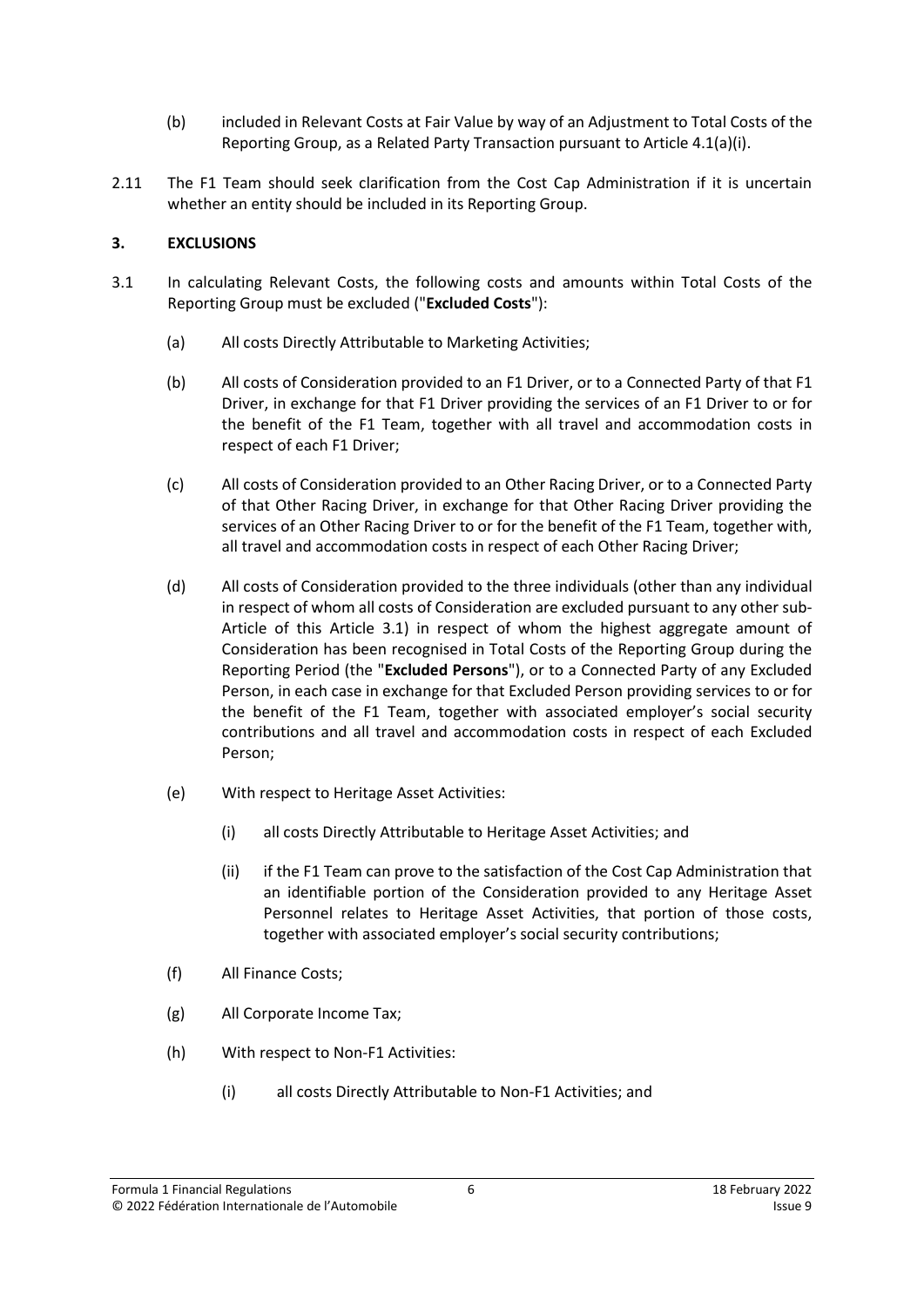- (ii) if the F1 Team can prove to the satisfaction of the Cost Cap Administration that an identifiable portion of the following costs relates to Non-F1 Activities, that portion of those costs:
	- (A) Consideration provided to, and associated employer's social security contributions incurred in respect of any Personnel engaged in both F1 Activities and Non-F1 Activities;
	- (B) electricity, gas and water costs incurred in the course of both F1 Activities and Non-F1 Activities;
	- (C) lease costs in respect of plant and equipment used in the course of both F1 Activities and Non-F1 Activities; and
	- (D) costs of parts and consumables, and outsourced services, incurred for the maintenance of an item of plant or equipment used in the course of both F1 Activities and Non-F1 Activities;
- <span id="page-6-0"></span>(i) All costs Directly Attributable to Human Resources Activities, Finance Activities or Legal Activities;
- (j) All Property Costs;
- <span id="page-6-1"></span>(k) All Employee Bonus Costs, subject to a maximum amount in any Full Year Reporting Period of the lower of:
	- (i) 20% of the Total Fixed Employee Remuneration; and
	- (ii) the Excluded Bonus Maximum Amount, adjusted (if applicable) for Indexation;

plus the amount of any employer's social security contributions in respect of the amount of such Employee Bonus Costs excluded pursuant to this Article 3.1(k);

- (l) The following amounts:
	- (i) payable to the FIA by an F1 Team in relation to its entry to, and participation in, the Championship taking place in the applicable Reporting Period; and
	- (ii) payable to the FIA by an F1 Team in relation to the FIA Super Licence of any F1 Driver in respect of the Championship taking place in the applicable Reporting Period; and
	- (iii) payable to the Commercial Rights Holder to the Championship by an F1 Team pursuant to its acceptance as a signatory to a contract with the Commercial Rights Holder and/or the FIA relating to the F1 Team's participation in the Championship;
- (m) All Financial Penalties in respect of any breach of these Financial Regulations;
- (n) All costs of goods and services within the Power Unit Supply Perimeter for use by the F1 Team, up to an amount in any Full Year Reporting Period equal to the applicable maximum price as set out in the Sporting Regulations;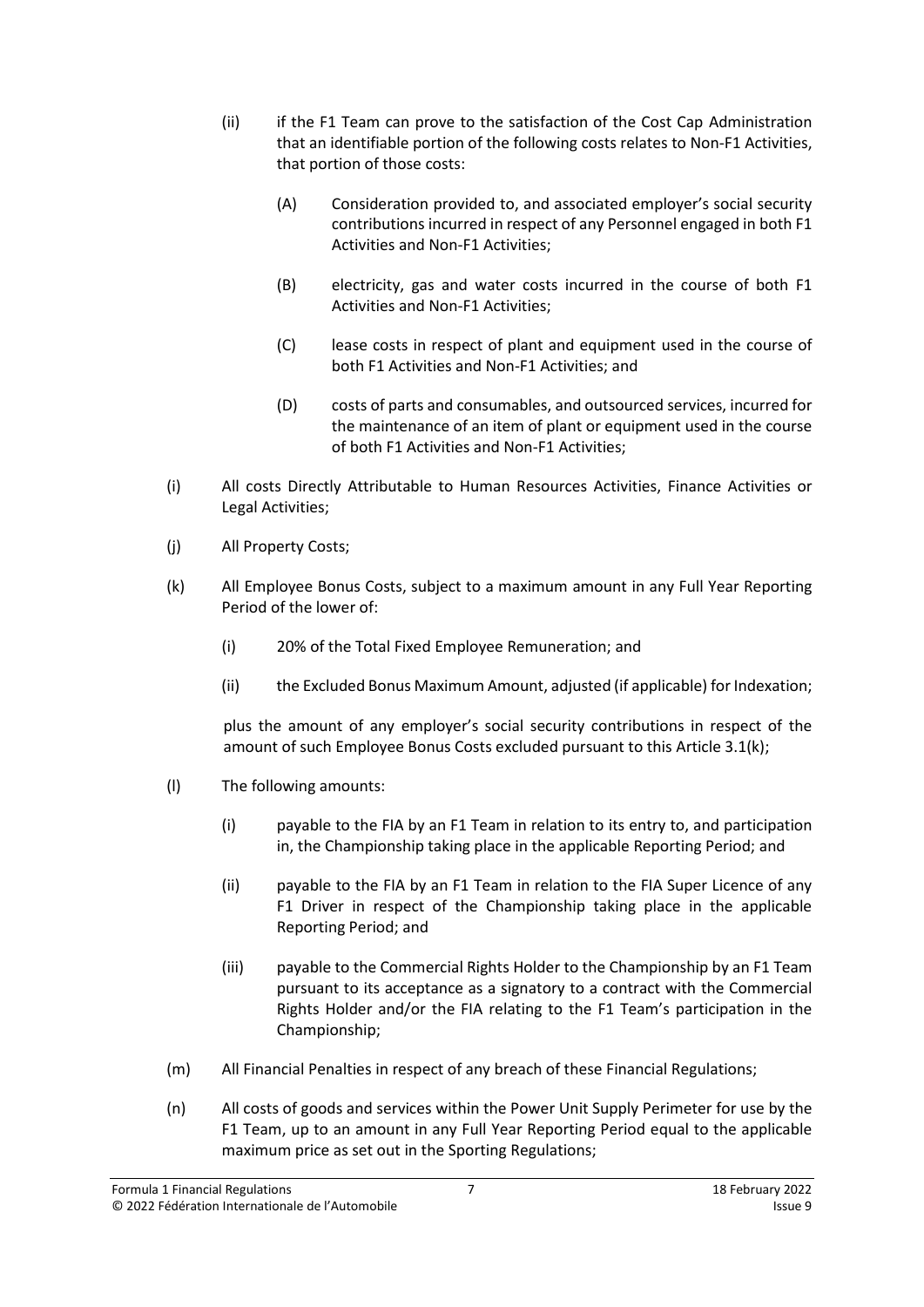- (o) All amounts of depreciation, amortisation, impairment loss, and amounts as a result of revaluation or disposal of tangible assets and intangible assets;
- (p) All foreign exchange gains and lossesrecognised in profit or loss, whether arising from settlement and/or re-measurement of monetary items denominated in a foreign currency, or otherwise;
- (q) Where a Reporting Group Entity is required by applicable lawsto pay employer'ssocial security contributions, the amount by which such mandatory contributions exceed 13.8% of the Total Employee Remuneration;
- (r) All flight and hotel costs in connection with a Competition or Testing of Current Cars by Personnel;
- (s) All costs incurred with a Power Unit supplier that are Directly Attributable to the development, testing and validation of an Alternative Fuel and Oil for use with the Power Unit in F1 Cars of the F1 Team;
- <span id="page-7-1"></span>(t) All costs Directly Attributable to entertainment provided for the benefit of all employees of all Reporting Group Entities on a substantially equal basis, subject to a maximum amount of US Dollars 1,000,000, adjusted (if applicable) for Indexation;
- (u) All costs of Consideration provided to employees in respect of maternity leave, paternity leave, shared parental leave or adoption leave (together with associated employer's social security contributions) in each case pursuant to a bona fide formal written policy that applies substantially equally to all employees of all Reporting Group Entities;
- (v) All costs of Consideration (together with associated employer's social security contributions) provided to an individual (excluding existing Personnel) engaged as cover for an employee on sick leave during the period that the relevant employee is not working, subject to a maximum amount equal to: (i) the Consideration that would have been provided to the relevant employee over the same period were that employee not on sick leave; plus (ii) the employer's social security contributions associated with that Consideration. For the avoidance of doubt, an individual engaged to replace an employee whose costs of Consideration have been excluded pursuant to Article 3.1(w) is not engaged as cover;
- <span id="page-7-2"></span>(w) All costs of Consideration (together with associated employer's social security contributions) that an F1 Team demonstrates to the reasonable satisfaction of the Cost Cap Administration have been provided to an employee that has been formally placed on indefinite sick leave or disability leave and is not expected to return to work, to the extent provided during the relevant employee's period of absence;
- <span id="page-7-0"></span>(x) All Employee Termination Benefits (together with associated employer's social security contributions), incurred in the Full Year Reporting Periods ending on 31 December 2021 and 31 December 2022; and
- <span id="page-7-3"></span>(y) All costs of Consideration other than Employee Termination Benefits (together with associated employer's social security contributions) provided to a Reassigned Employee prior to the date on which they became a Reassigned Employee, subject to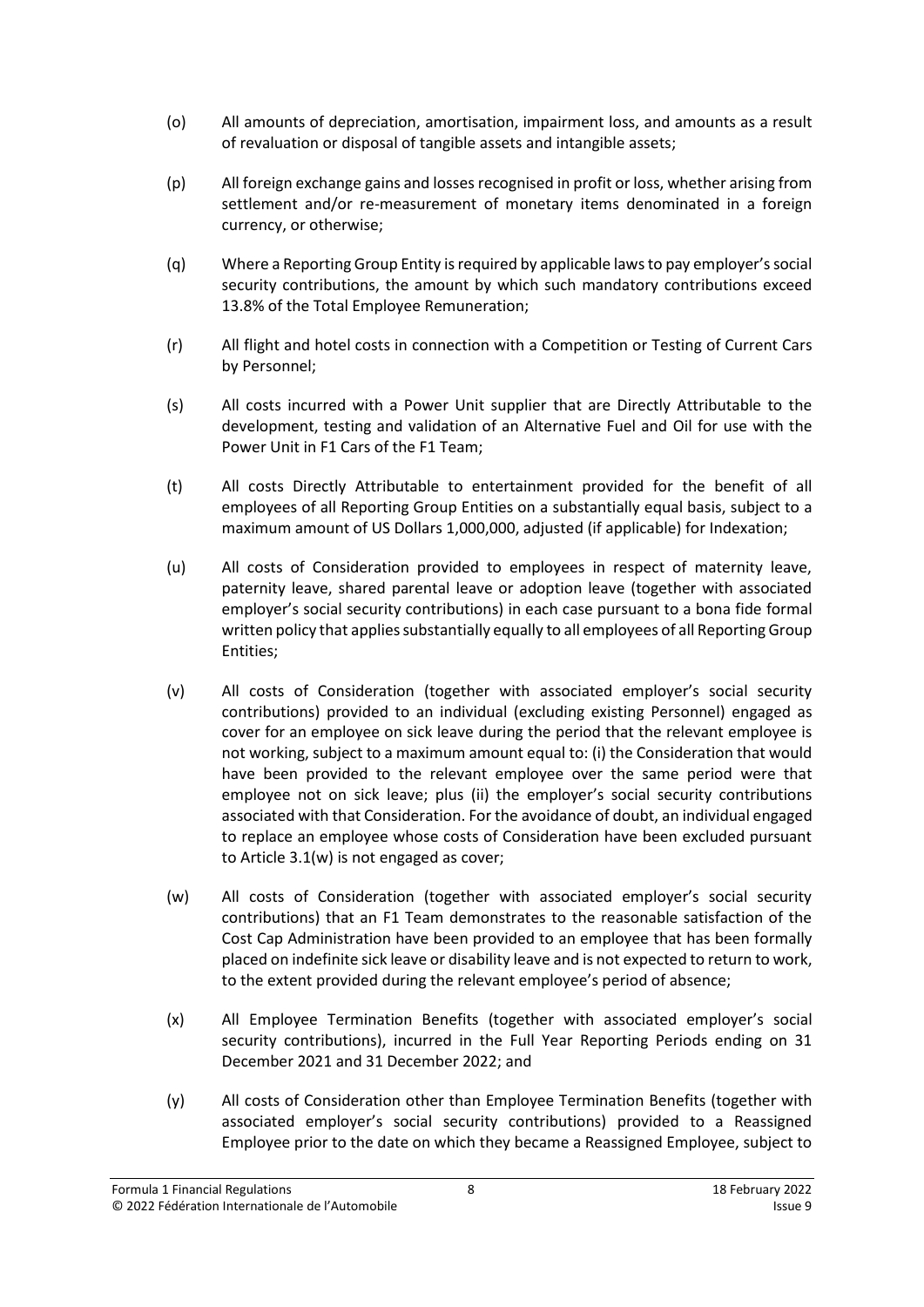a maximum aggregate amount of US Dollars 6,000,000, adjusted (if applicable) for Indexation.

- <span id="page-8-1"></span>3.2 If a cost within Total Costs of the Reporting Group is Directly Attributable to any combination of the following activities:
	- (a) Marketing Activities;
	- (b) Heritage Asset Activities;
	- (c) Non-F1 Activities;
	- (d) Human Resources Activities;
	- (e) Finance Activities; and
	- (f) Legal Activities,

such cost shall be an Excluded Cost.

3.3 For the purposes of this Article 3, where an F1 Team has a Presentation Currency other than US Dollars, amounts expressed in US Dollars shall be converted into that F1 Team's Presentation Currency at the Initial Applicable Rate.

# <span id="page-8-0"></span>**4. ADJUSTMENTS**

- 4.1 Unless stated otherwise in this Article [4,](#page-8-0) in calculating Relevant Costs, the following adjustments to Total Costs of the Reporting Group must be made:
	- (a) Related Party Transactions, Exchange Transactions, Inter-Team Transactions, Power Unit Transactions and transactions pursuant to which a Customer Competitor uses a Transferable Component or a sub-assembly of a Transferable Component:
		- (i) Any Related Party Transaction, Exchange Transaction, Inter-Team Transaction (except for a transaction pursuant to which a Customer Competitor uses a Transferable Component or a sub-assembly of a Transferable Component) or Power Unit Transaction in connection with an F1 Activity must be included in Relevant Costs at not less than Fair Value.
		- (ii) In respect of any transaction pursuant to which a Customer Competitor uses a Transferable Component or a sub-assembly of a Transferable Component, the cost in connection with the use of that Transferable Component or subassembly of a Transferable Component must be included in Relevant Costs at not less than the minimum amount calculated in accordance with the methodology communicated by the Cost Cap Administration via a Determination no later than 30 November of the preceding Full Year Reporting Period in respect of each Full Year Reporting Period.
	- (b) Offsetting of income and costs:
		- (i) If a Reporting Group Entity has offset any income or gains within its Total Costs, or any costs or losses within its revenue, the F1 Team must make an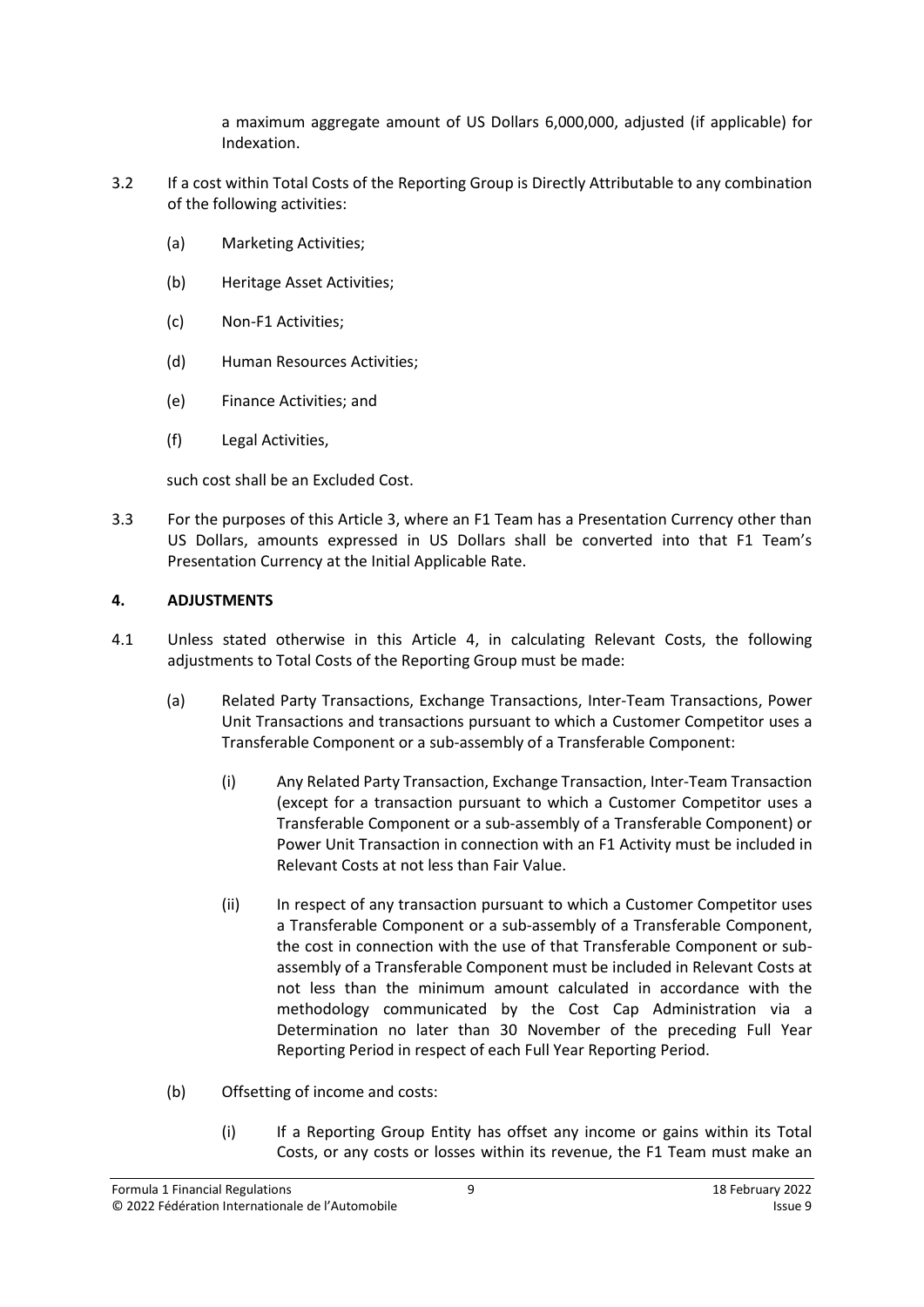upward adjustment in the calculation of Relevant Costs to gross up these amounts, unless such offsetting is permitted under its applicable accounting standards or it falls under the following:

- (A) finance income may be offset against Finance Costs, provided that any exclusion made pursuant to Article [3.1\(f\)](#page-5-2) is made net of finance income; or
- (B) tax credits in respect of Corporate Income Tax may be offset against tax charges in respect of Corporate Income Tax, provided that any exclusion made pursuant to Article [3.1\(g\)](#page-5-3) is made net of tax credits in respect of Corporate Income Tax.
- (ii) If a Reporting Group Entity has recognised income from a government incentive scheme within its revenue in respect of certain research and development costs included within its Total Costs, the F1 Team must make a downward adjustment in the calculation of Relevant Costs to offset such income against those research and development costs.
- (iii) If a Reporting Group Entity has recognised a cost of materials or supplies within its Total Costs for the Reporting Period, and the F1 Team can prove to the satisfaction of Cost Cap Administration that, within the same Reporting Period:
	- (A) those materials or supplies are sold to a third party, in order to manufacture finished goods to be purchased by the Reporting Group Entity for use on the F1 Team's F1 Cars, and the sale of those materials or supplies is recognised as income by the Reporting Group Entity; and
	- (B) the finished goods are purchased by the Reporting Group Entity and recognised as a cost within its Total Costs,

then the F1 Team must make a downward adjustment in the calculation of Relevant Costs to exclude an amount equivalent to the lower of either the cost of the materials or supplies initially recorded within Total Costs or the income recognised on the sale of those materials or supplies.

- (c) Research and Development costs:
	- (i) All costs in respect of Research and Development for F1 Activities must be included in Relevant Costs in the Reporting Period in which they are incurred.
	- (ii) If a Reporting Group Entity has deferred recognition of any costs in respect of Research and Development for F1 Activities to a subsequent Reporting Period, an adjustment must be made in the calculation of Relevant Costs to ensure such costs are recognised within the Reporting Period in which they are incurred.
- (d) Capitalisation of F1 Cars:

If a Reporting Group Entity has capitalised any costs in respect of an F1 Car during the Reporting Period, an adjustment must be made in the calculation of Relevant Costs to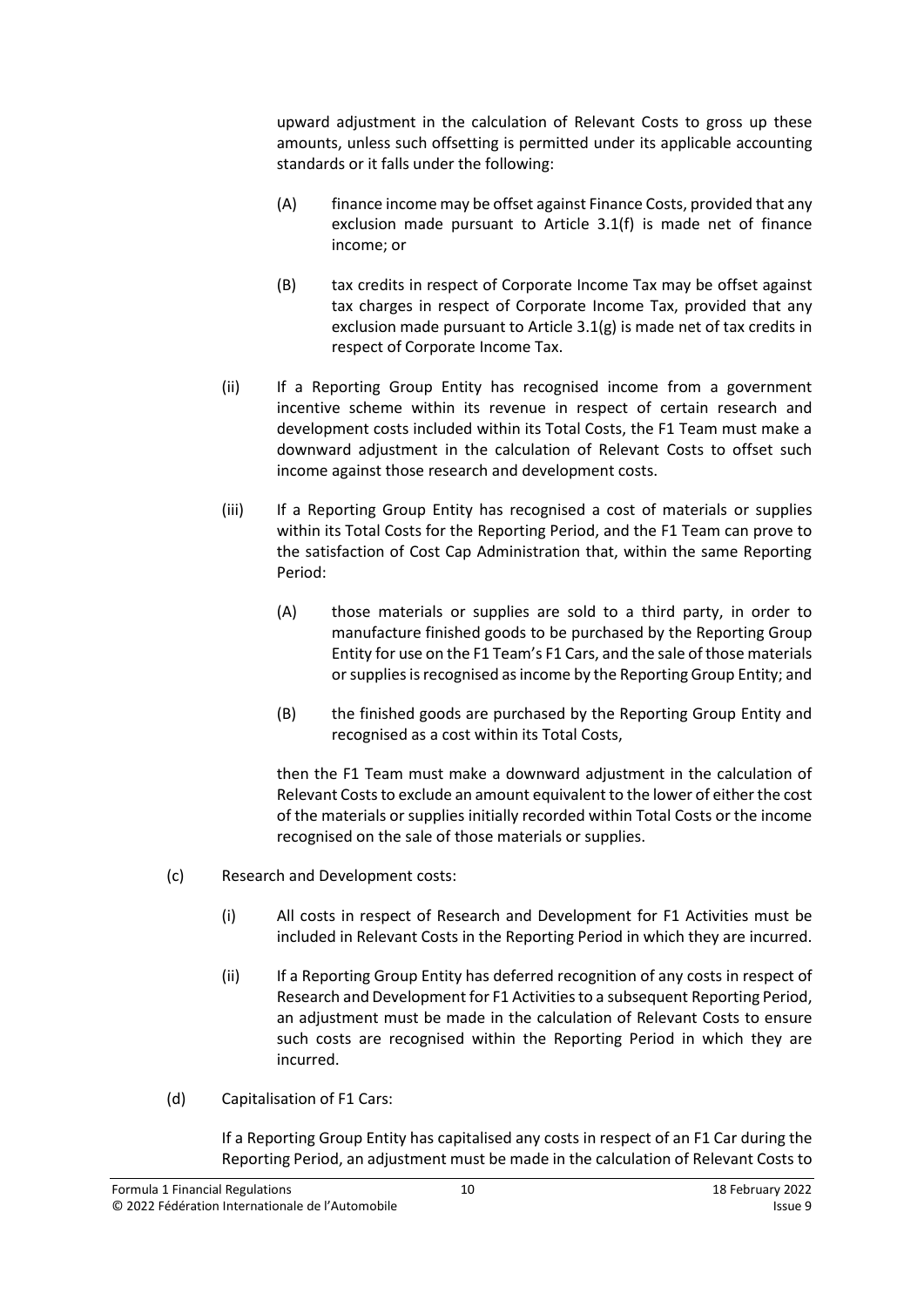ensure such costs are recognised within the Reporting Period in which they are incurred.

- (e) Capital Expenditure:
	- (i) The amount (if any) by which the Capital Expenditure Amount for the Full Year Reporting Period exceeds the Capital Expenditure Limit must be included in the calculation of Relevant Costs.
	- (ii) If the costs incurred as part of a Related Party Transaction, Exchange Transaction or Inter-Team Transaction (except for a transaction pursuant to which a Customer Competitor uses a Transferable Component or a subassembly of a Transferable Component) meet the definition of paragraphs (a) or (b) of the definition of Capital Expenditure, such costs must be included in Capital Expenditure at not less than Fair Value.
- (f) Inventories:
	- (i) If the accounting treatment of Inventories within Total Costs of the Reporting Group varies from the following requirements, the F1 Team must make an adjustment in the calculation of Relevant Costs to reflect these requirements:
		- (A) the cost of an item of Transitional Carry Over Inventories must not be recognised in the Full Year Reporting Period ending on 31 December 2021 or any subsequent Full Year Reporting Period;
		- (B) the cost of an item of Used Inventories must be recognised in full as an expense in the Full Year Reporting Period in which it was first used in respect of the F1 Team's F1 Cars, provided that where such first use occurs prior to 1 January 2021, the cost of that item of Used Inventories must be recognised in full as an expense in the Full Year Reporting Period ending on 31 December 2021;
		- (C) the cost of an item of Unused Inventories must not be recognised in the Reporting Period; and
		- (D) the cost of an item of Redundant Inventories (which has not been recognised in a previous Full Year Reporting Period pursuant to any other provision of this Article 4.1(f)(i)) must be recognised in full as an expense in the Reporting Period. Where practicable, the identification of Redundant Inventories must be carried out on an item-by-item basis. Otherwise, groups of similar items may be considered together.
	- (ii) the cost of an item of Inventories must comprise:
		- (A) all costs of purchase, determined on the same basis as that used by the F1 Team in its Audited Annual Financial Statements in respect of the previous Full Year Reporting Period;
		- (B) costs of conversion (including fixed production overheads allocated on a basis that is appropriate to the nature of the product and method of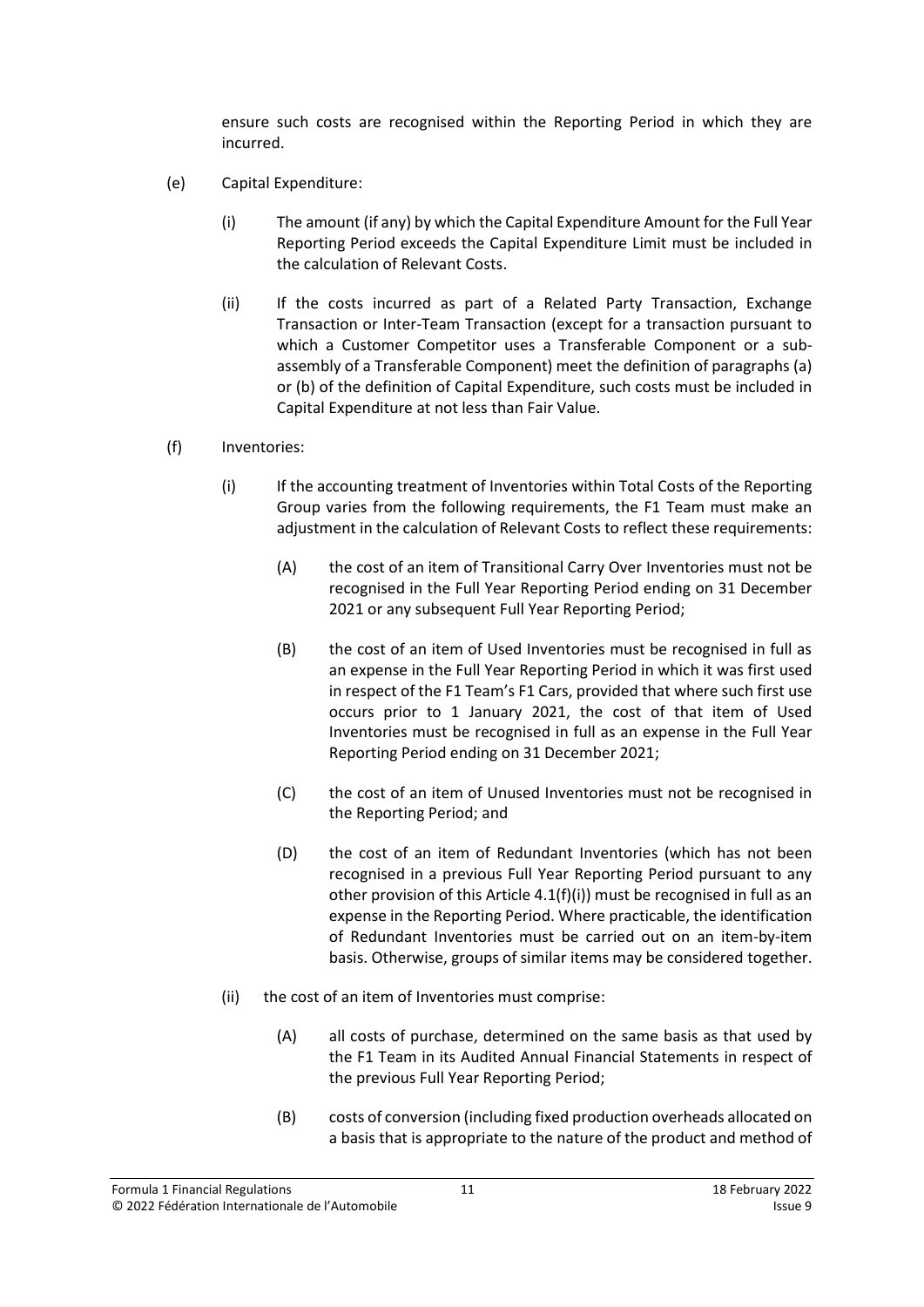production and on the basis of the entity's normal level of activity, and applied consistently from one Reporting Period to another); and

- (C) other costs incurred in bringing the item of Inventories to its present location and condition.
- (iii) In the event that an item of Redundant Inventories written off in a previous Reporting Period pursuant to paragraph (i)(D) of this Article is used in a subsequent Reporting Period, the F1 Team must make an adjustment in the calculation of Relevant Costs for that subsequent Reporting Period to add an amount equal to that written off in the previous Reporting Period.
- (g) Use of Power Units and Standard Supply Components:

Where a Reporting Group Entity undertakes Activities To Enable The Supply Of Power Units or activities to enable the supply of Standard Supply Components for use by the F1 Team, that F1 Team must include in its Relevant Costs an amount reflecting the Fair Value of the goods and servicesin connection with the Power Units or Standard Supply Components that are used by the F1 Team.

(h) Unrecorded costs or losses:

If costs or losses incurred by a Reporting Group Entity are not recognised within its Total Costs, which under the applicable accounting standards should have been recognised within profit or loss during the Reporting Period, an adjustment must be made in the calculation of Relevant Costs to ensure such costs are recognised within Relevant Costs for the Reporting Period.

- (i) Foreign exchange transaction costs:
	- (i) Subject to Article [4.1\(i\)\(ii\),](#page-11-0) if a Reporting Group Entity incurs a cost for a transaction in a currency other than the F1 Team's Presentation Currency, the F1 Team may choose to make an adjustment in the calculation of Relevant Costs to reflect the difference between such cost retranslated into the F1 Team's Presentation Currency using the Applicable Rate, and the value at which those costs were recorded on initial recognition within Total Costs of the Reporting Group.
	- (ii) If an F1 Team chooses to make such an adjustment, it must be made for all costs within Total Costs of the Reporting Group that have been transacted in all currencies other than the F1 Team's Presentation Currency, unless any such costs have otherwise been excluded from Total Costs of the Reporting Group pursuant to Article 3.
- <span id="page-11-0"></span>(j) Employee Termination Benefits:

In the event that an individual in respect of whom the exclusion at Article  $3.1(x)$  has been applied is re-engaged (either as an employee or otherwise), to undertake any F1 Activities at any time during either:

(i) the same Full Year Reporting Period; or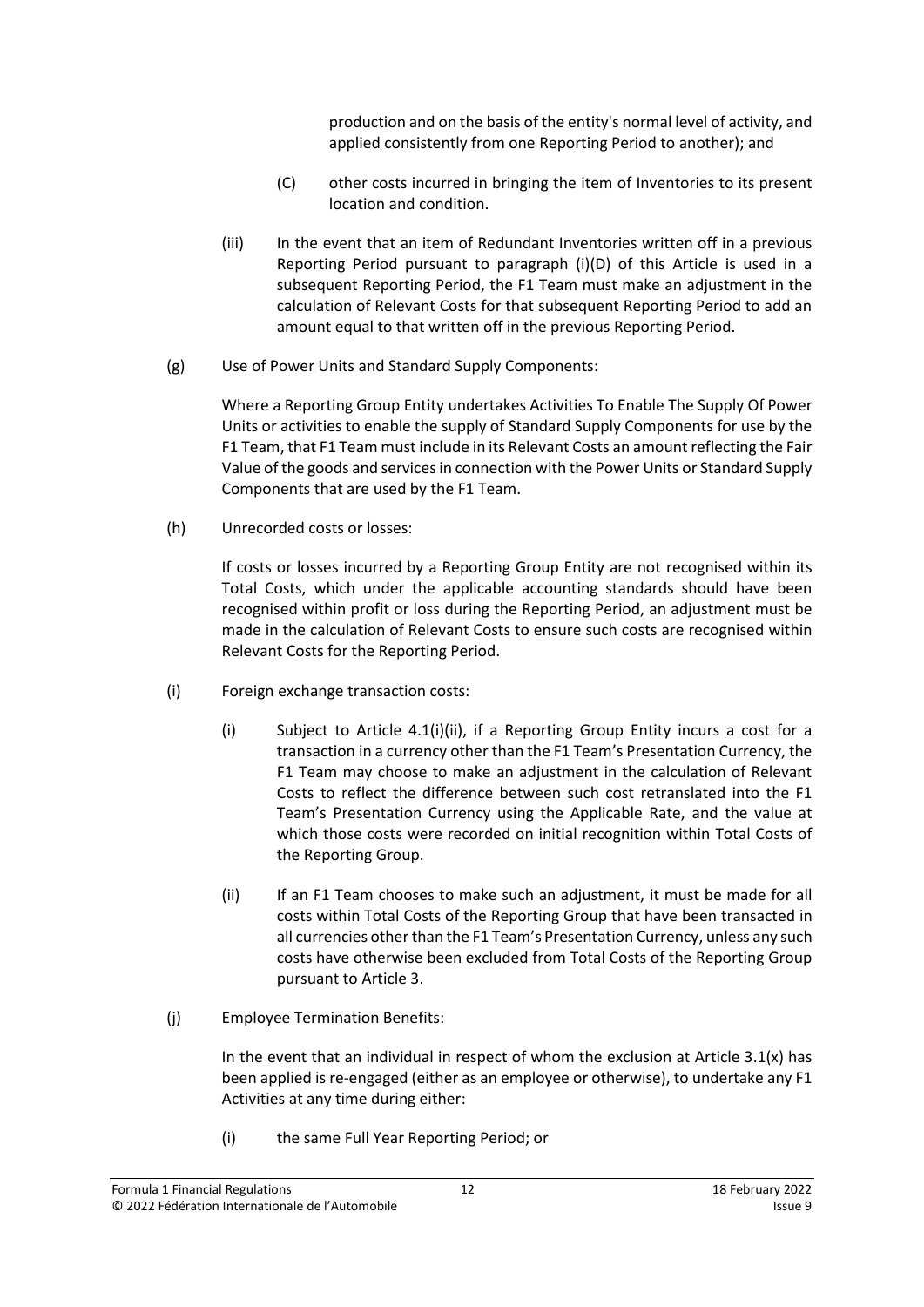(ii) one of the subsequent two Full Year Reporting Periods,

the amount of the Employee Termination Benefits and associated employer's social security contributions so excluded must be included in Relevant Costs in the Reporting Period in which the individual is re-engaged.

- (k) Tyre test days:
	- (i) For each day the F1 Team has participated in Testing in accordance with Article 10.5(b)(i) of the 2021 Sporting Regulations during the Reporting Period ending on 31 December 2021, the F1 Team must make a downward adjustment in the calculation of Relevant Costs for the Reporting Period ending on 31 December 2021 equal to US Dollars 200,000;
	- (ii) For each day the F1 Team has participated in Testing in accordance with Article 10.5(c) of the 2021 Sporting Regulations during the Reporting Period ending on 31 December 2021, the F1 Team must make a downward adjustment in the calculation of Relevant Costs for the Reporting Period ending on 31 December 2021 equal to US Dollars 200,000;
	- (iii) For each day the F1 Team has participated in Testing in accordance with Article 10.8(e) of the 2022 Sporting Regulations during the Full Year Reporting Period ending on 31 December 2022, and in each subsequent Full Year Reporting Period, the F1 Team must make a downward adjustment in the calculation of Relevant Costs for the relevant Reporting Period equal to the amount communicated by the Cost Cap Administration via a Determination.
- (l) Sprint Qualifying:

For each Competition in the Full Year Reporting Period ending on 31 December 2021 that included a Sprint Qualifying session:

- (i) the F1 Team must make a downward adjustment in the calculation of Relevant Costs for the Reporting Period ending on 31 December 2021 equal to US Dollars 150,000; and
- (ii) If an F1 Team's F1 Car suffers accident damage that, to the satisfaction of the Cost Cap Administration, occurred during a Sprint Qualifying session and resulted directly in either:
	- (A) retirement of that F1 Car from that Sprint Qualifying session; or
	- (B) entry into the pit lane of that F1 Car during that Sprint Qualifying session,

the F1 Team must make a downward adjustment in the calculation of Relevant Costs for the Reporting Period ending on 31 December 2021 equal to US Dollars 100,000. For the avoidance of doubt, in the case that both of an F1 Team's F1 Cars fall within this Article 4.1(l)(ii) the F1 Team must make a downward adjustment in the calculation of Relevant Costs for the Reporting Period ending on 31 December 2021 equal to US Dollars 200,000; and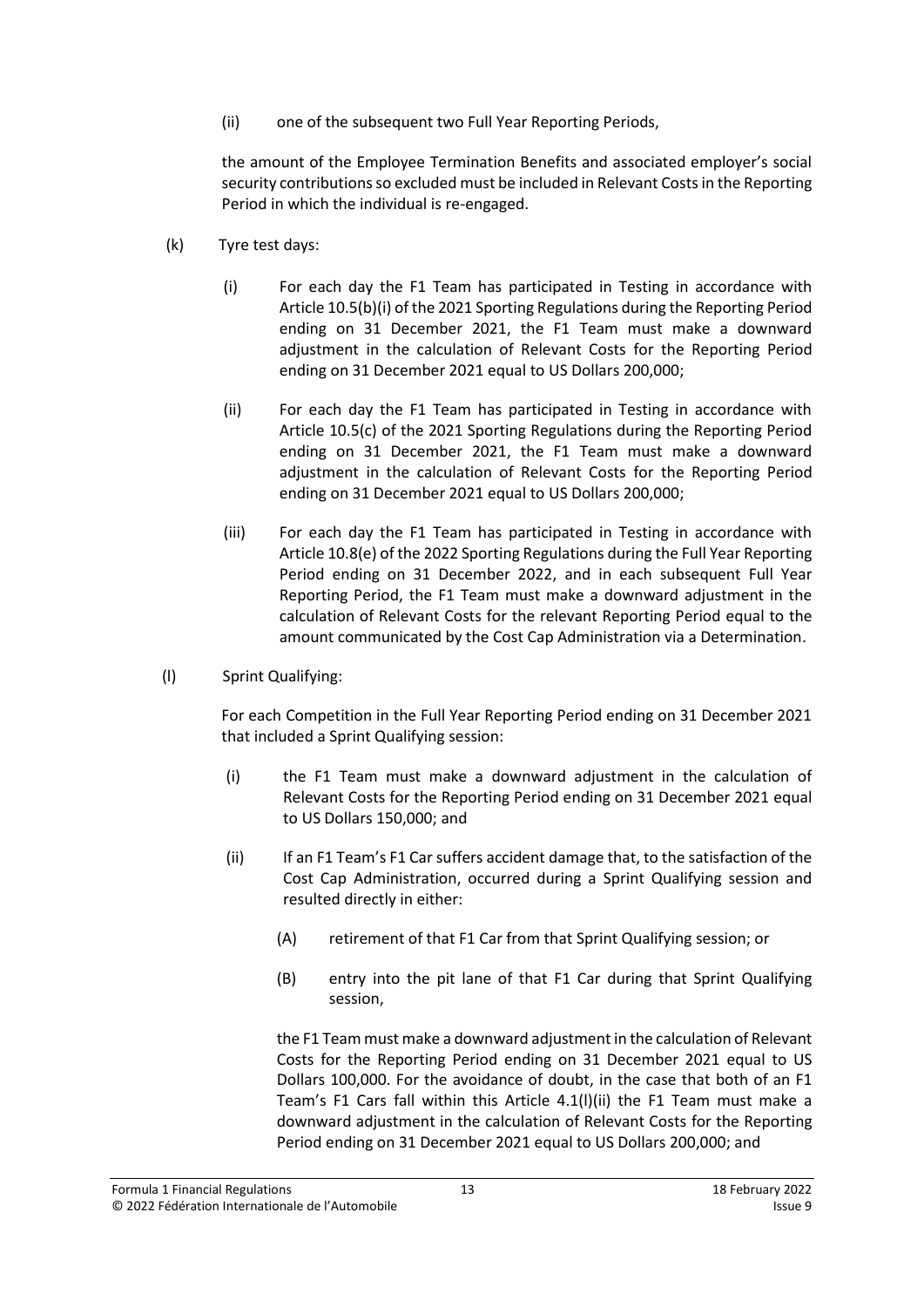- (iii) If an F1 Team's F1 Car suffers accident damage that, to the satisfaction of the Cost Cap Administration, occurred during a Sprint Qualifying session, resulted directly in the retirement of that F1 Car from that Sprint Qualifying session and the value of such accident damage, assessed in accordance with the requirements communicated by the Cost Cap Administration via a Determination is greater than US Dollars 100,000, the F1 Team may make a downward adjustment in the calculation of Relevant Costs for the Reporting Period ending on 31 December 2021 equal to the difference between the value of the accident damage and US Dollars 100,000.
- 4.2 In calculating Relevant Costs, the order in which costs must be excluded pursuant to Article 3.1, and adjustments must be made pursuant to Article 4.1, shall be determined by the Cost Cap Administration and set out in the Reporting Documentation.
- 4.3 For the purposes of this Article 4, where an F1 Team has a Presentation Currency other than US Dollars, amounts expressed in US Dollars shall be converted into that F1 Team's Presentation Currency at the Initial Applicable Rate.

# <span id="page-13-0"></span>**5. REPORTING REQUIREMENTS**

### **Full Year Reporting Documentation**

- <span id="page-13-3"></span>5.1 By the Full Year Reporting Deadline, an F1 Team must submit the following to the Cost Cap Administration (the "**Full Year Reporting Documentation**"):
	- (a) the Reporting Group Documentation;
	- (b) the Full Year Financial Reporting Documentation;
	- (c) the Declarations; and
	- (d) an assessment report provided by the same Independent Audit Firm that signs the F1 Team's Audited Annual Financial Statements, in the format prescribed by the Cost Cap Administration from time to time via a Determination, in respect of the completeness and accuracy of the Full Year Reporting Documentation submitted by the F1 Team.

#### **Interim Reporting Documentation**

- <span id="page-13-2"></span>5.2 By the Interim Reporting Deadline, an F1 Team must submit the following to the Cost Cap Administration (the "**Interim Reporting Documentation**"):
	- (a) the Reporting Group Documentation;
	- (b) the Interim Financial Reporting Documentation; and
	- (c) the Declarations.

#### <span id="page-13-1"></span>**6. COST CAP ADMINISTRATION**

6.1 The Cost Cap Administration is responsible for administering these Financial Regulations, including exercising the powers and carrying out the functions set out in this Article [6.](#page-13-1)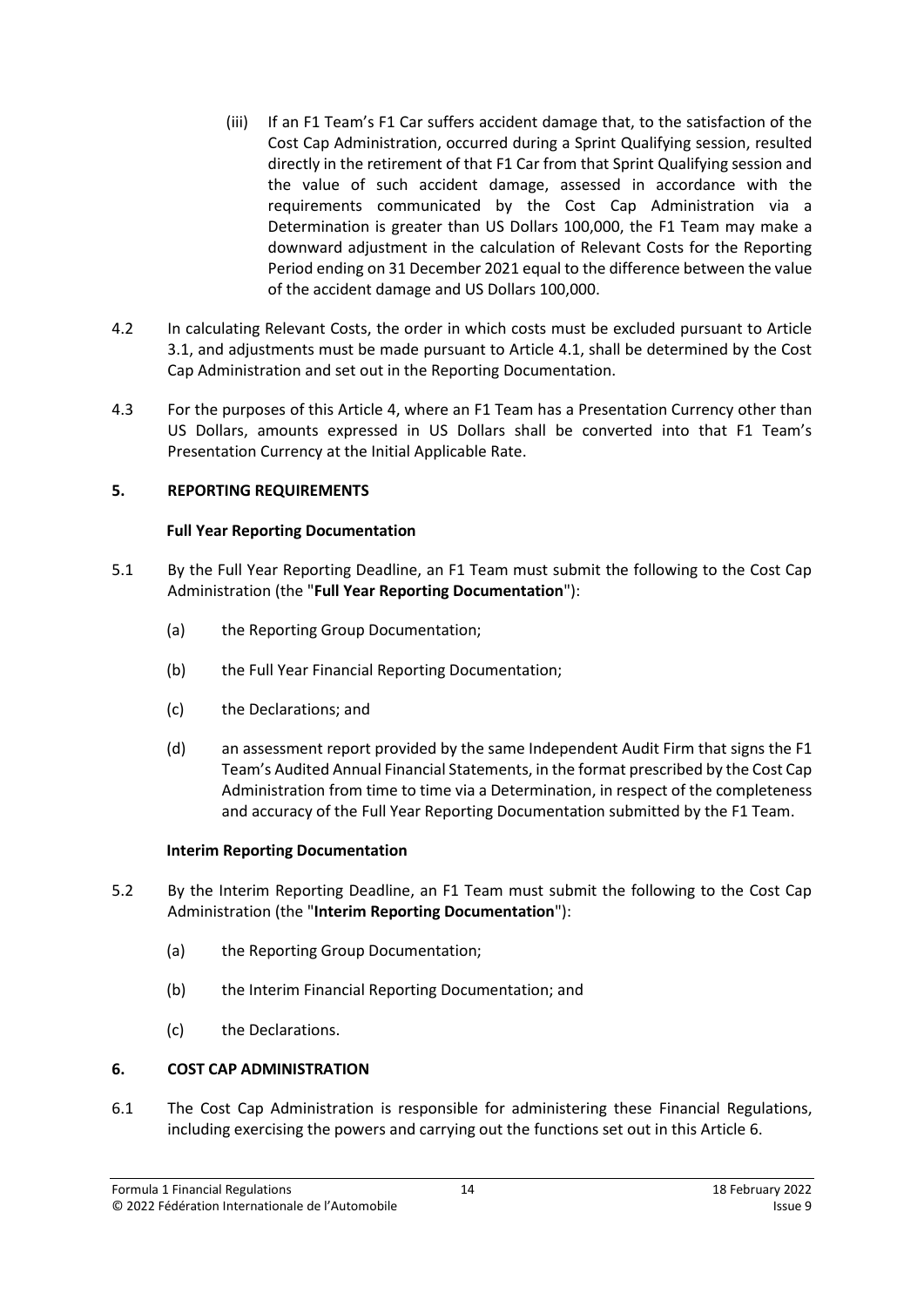- 6.2 The Cost Cap Administration will monitor compliance with these Financial Regulations, investigate instances of suspected non-compliance, and take appropriate enforcement action in respect of any breaches of these Financial Regulations.
- 6.3 The Cost Cap Administration will have appropriate procedures in place to maintain the confidentiality of any Confidential Information provided to it by an F1 Team.
- 6.4 All correspondence between the F1 Teams and the Cost Cap Administration, the Independent Audit Firm appointed by the Cost Cap Administration, the Cost Cap Adjudication Panel and/or the ICA shall be in one of the two FIA official languages (English and French). The F1 Team may be required to provide a certified translation of any Reporting Documentation into English at its own expense.
- 6.5 The Cost Cap Administration may issue guidance notes from time to time to assist the F1 Teams in complying with these Financial Regulations. Such guidance notes shall be advisory only and shall not constitute Financial Regulations.

# **Clarification of the Financial Regulations**

6.6 The CFO of an F1 Team may submit a written request to the Cost Cap Administration in order to clarify the operation or interpretation of these Financial Regulations. The Cost Cap Administration will respond in writing to any such request and will make available to the CFOs of all other F1 Teams a summary of the written request along with the response, omitting any Confidential Information. Such clarifications shall be advisory only and shall not constitute Financial Regulations.

# **Review of Reporting Documentation**

- 6.7 The Cost Cap Administration will review the Reporting Documentation submitted by an F1 Team to assess whether that F1 Team has complied with these Financial Regulations.
- 6.8 The Cost Cap Administration may engage an Independent Audit Firm to assist in reviewing an F1 Team's Reporting Documentation and to undertake a comparative financial analysis of the Reporting Documentation in order to help identify potential anomalies.
- 6.9 Each F1 Team shall provide such additional information, documentation or clarification in relation to its compliance with these Financial Regulations as the Cost Cap Administration may require from time to time.
- 6.10 Once the Reporting Documentation has been reviewed, the Cost Cap Administration shall conclude either:
	- (a) that an F1 Team has complied with these Financial Regulations, in which case the Cost Cap Administration shall issue a compliance certificate to the applicable F1 Team; or
	- (b) that an F1 Team has not complied with these Financial Regulations, in which case the Cost Cap Administration shall either:
		- (i) enter into an ABA pursuant to the terms of Article [6.28](#page-18-0) below with the F1 Team concerned; or
		- (ii) refer the case to the Cost Cap Adjudication Panel for a hearing.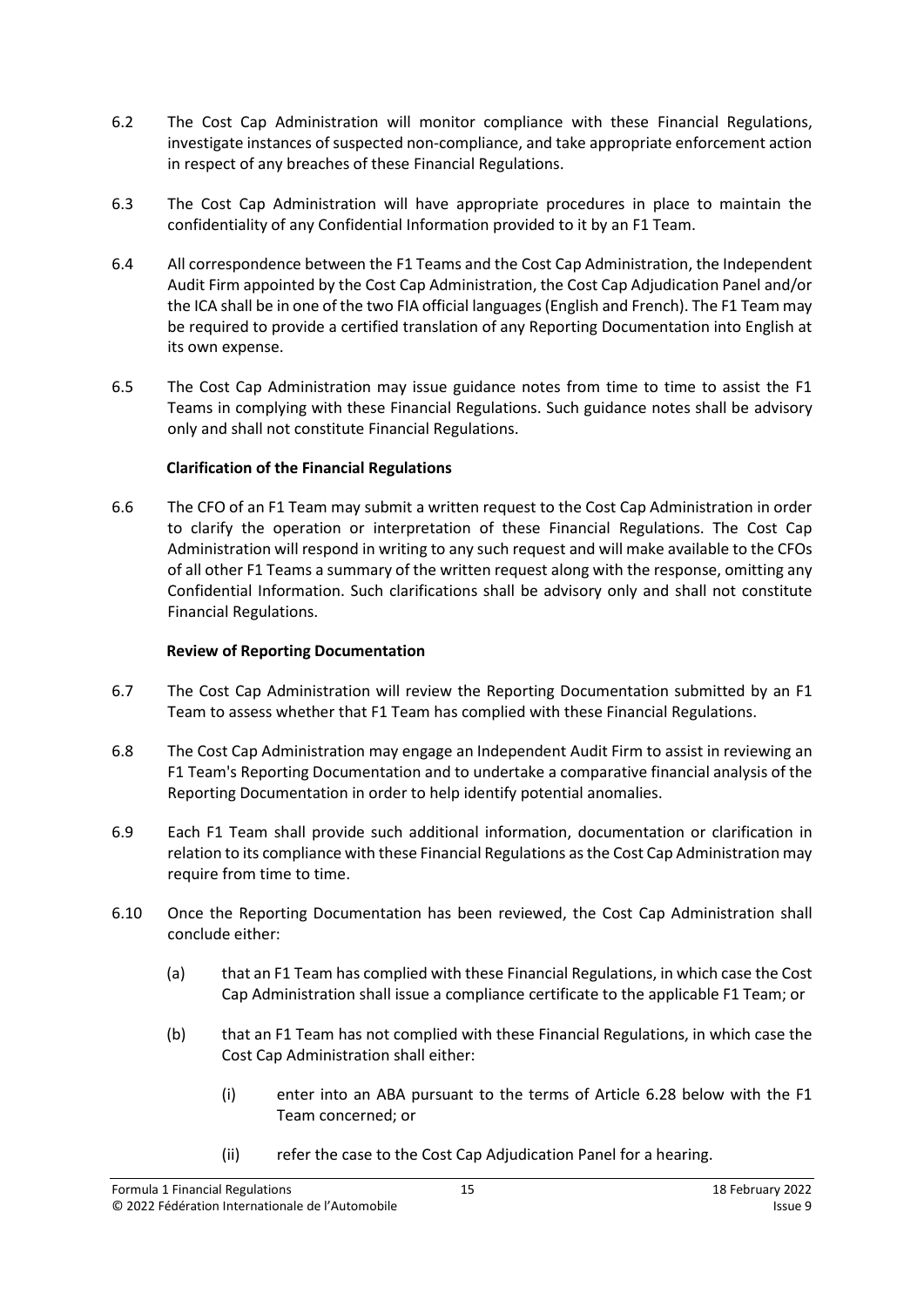6.11 There shall be no right of appeal against any decision by the Cost Cap Administration to issue a compliance certificate to an F1 Team.

# **Regulatory function**

- <span id="page-15-0"></span>6.12 The Cost Cap Administration may during a Reporting Period require an F1 Team to provide information and/or documentation for the sole purpose of enabling the Cost Cap Administration to perform its regulatory function as contemplated by these Financial Regulations, including:
	- (a) reviewing the controls being applied by that F1 Team to ensure that F1 Team's compliance with these Financial Regulations;
	- (b) reviewing any Related Party Transaction, Exchange Transaction, Inter-Team Transaction, or Power Unit Transaction;
	- (c) assisting in identifying any part of these Financial Regulations which may require clarification by the issuance of guidance; and
	- (d) mitigating the risk of an F1 Team submitting incomplete, inaccurate or misleading Reporting Documentation.
- 6.13 In relation to any request pursuant to Article [6.12,](#page-15-0) an F1 Team must, and must procure that the other members of the F1 Team's Legal Group Structure shall, facilitate access to such of its premises, individuals, information and documentation as may be reasonably requested by the Cost Cap Administration.
- 6.14 Following any request pursuant to Article [6.12,](#page-15-0) the Cost Cap Administration may issue feedback to the relevant F1 Team in order to assist that F1 Team in complying with these Financial Regulations. Such feedback shall be advisory only and shall not constitute Financial Regulations.

# **Investigations**

- 6.15 The Cost Cap Administration may conduct investigations into an F1 Team's compliance with these Financial Regulations, assisted, if it chooses, by an Independent Audit Firm. The time limitation on the prosecution of infringements by the Cost Cap Administration is five years. This five-year time period shall run from the date of the Full Year Reporting Deadline for the Full Year Reporting Period in which the infringement is alleged to have occurred. The Cost Cap Administration shall notify the F1 Team in writing in the event that a formal investigation is to be conducted.
- 6.16 Upon completion of an investigation, any decision by the Cost Cap Administration as to whether or not to take further action in accordance with these Financial Regulations will be at the sole discretion of the Cost Cap Administration taking into consideration the substance of the information disclosed and the merits of each case.
- 6.17 The Cost Cap Administration may grant partial or total immunity to any natural person who discloses facts that are likely to constitute an infringement referred to in Article 8 of these Financial Regulations, and/or who provides evidence allowing such facts to be prosecuted and penalised. The degree of immunity granted to this person by the Cost Cap Administration depends on the following factors: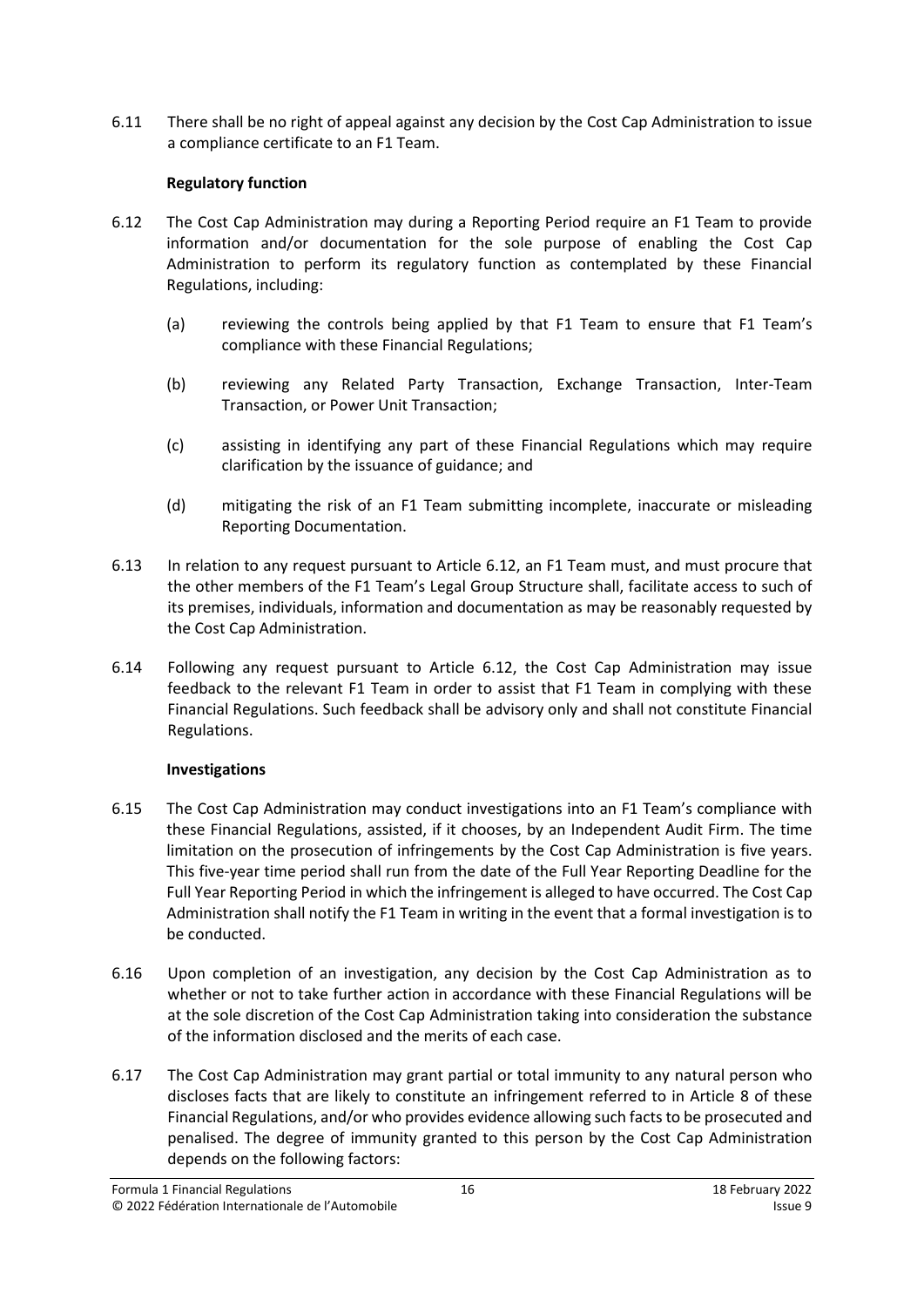- (a) whether or not the Cost Cap Administration already had the information;
- (b) the extent of the person's cooperation;
- (c) the importance of the case;
- (d) the importance of the offence in question and the conduct of the accused; and
- <span id="page-16-0"></span>(e) past conduct of this person.
- 6.18 Immunity, whether partial or total, where granted, is always granted in writing. This document is signed by the Cost Cap Administration and by the person benefiting from the immunity. It specifies the type of immunity granted and sets out the sanctions that the FIA will not take against the person benefiting from the immunity. The immunity granted by the Cost Cap Administration, whether partial or total, is subject to the following conditions (the "**Immunity Conditions**"):
	- (a) cooperating with the Cost Cap Administration, telling the whole truth, refraining from destroying, falsifying or concealing useful information or evidence, and at all times acting in Good Faith; and
	- (b) providing the Cost Cap Administration with genuine, total and permanent cooperation throughout the entire investigation, which involves in particular:
		- (i) giving and repeating their testimony in accordance with any request and in any form required by the Cost Cap Administration; and
		- (ii) remaining at the disposal of the Cost Cap Administration to reply swiftly to any questions it may have.

These Immunity Conditions are repeated in the document granting immunity. The person benefiting from the immunity may, depending on the circumstances, be permitted to testify in a manner which safeguards their anonymity.

- 6.19 The immunity granted by the Cost Cap Administration is irrevocable, provided that it is not subsequently demonstrated, that the person benefiting from the immunity has not complied with the Immunity Conditions.
- 6.20 In the event that the person benefiting from the immunity does not comply with the Immunity Conditions, the Cost Cap Administration may ask the Cost Cap Adjudication Panel or, in the event of an appeal of the Cost Cap Adjudication Panel's decision, the ICA to revoke the immunity by written decision, with no possibility of appeal by the person concerned, who then would become liable to incur the sanctions permitted under the International Sporting Code.
- 6.21 The Cost Cap Administration and all persons taking part in an investigation are bound by an obligation of confidentiality vis-à-vis persons or organisations not concerned with the investigation. Nevertheless, the Cost Cap Administration may at any time make public its decision to conduct an investigation and the outcome thereof, provided at all times it maintains the confidentiality of any Confidential Information provided to it in connection with such investigation.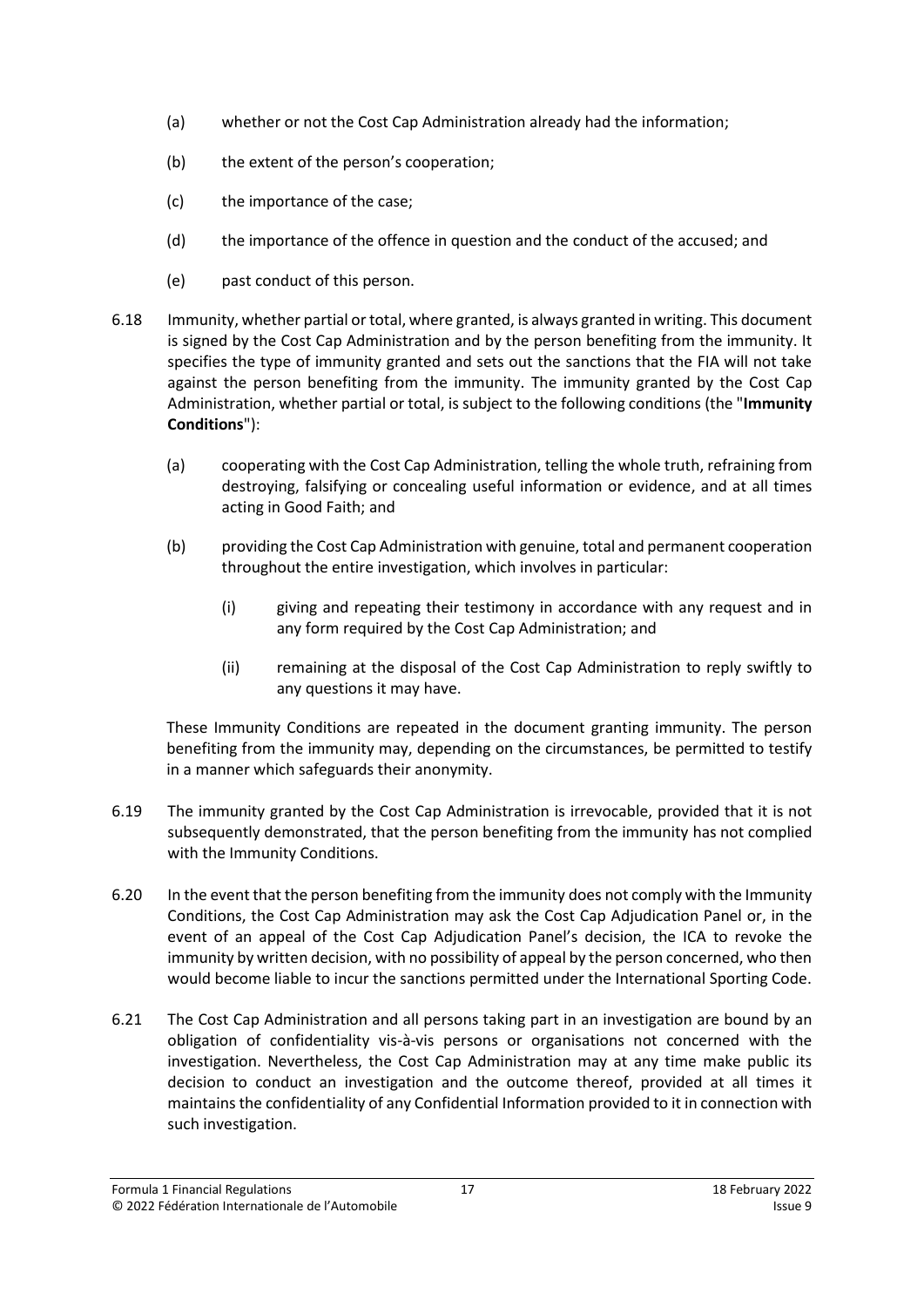- <span id="page-17-0"></span>6.22 In relation to any investigation, an F1 Team must, and must procure that the other members of the F1 Team's Legal Group Structure shall:
	- (a) cooperate fully with any such investigation and must procure that all Personnel cooperate fully with the investigation, as may be required;
	- (b) grant access to the information and records of that F1 Team and/or of any member of the F1 Team's Legal Group Structure to any of the Cost Cap Administration, the Independent Audit Firm appointed by the Cost Cap Administration, the Cost Cap Adjudication Panel and/or the ICA;
	- (c) make electronic devices of that F1 Team and/or of any member of the F1 Team's Legal Group Structure available for inspection and download to any of the Cost Cap Administration, the Independent Audit Firm appointed by the Cost Cap Administration, the Cost Cap Adjudication Panel and/or the ICA; and
	- (d) facilitate access to such of its premises, individuals, information, and documentation as may be required.
- 6.23 Each F1 Team must retain and preserve its accounting books and records in a manner that shall enable the Cost Cap Administration, the Independent Audit Firm appointed by the Cost Cap Administration, the Cost Cap Adjudication Panel and/or the ICA, on inspection pursuant to Article [6.22,](#page-17-0) to understand to its satisfaction, the content of the Full Year Financial Reporting Documentation submitted by that F1 Team in respect of the previous five Full Year Reporting Periods.

# **Complaints procedure**

- <span id="page-17-2"></span>6.24 If an F1 Team (a "**Complainant Team**") believes that another F1 Team has not complied with these Financial Regulations, it may submit a report to the Cost Cap Administration as set out in Article [6.25.](#page-17-1)
- <span id="page-17-1"></span>6.25 Upon receipt of a written report from a Complainant Team, the Cost Cap Administration shall conduct an investigation into the reported non-compliance, subject to the following mandatory conditions being met:
	- (a) the report identifies the non-complying F1 Team and clearly summarises the relevant non-compliance in each case. If a Complainant Team wishes to report non-compliance in respect of more than one F1 Team, the Complainant Team must submit a separate report in respect of each F1 Team to the Cost Cap Administration;
	- (b) the report clearly specifies the relevant provision(s) of these Financial Regulations which have not been complied with;
	- (c) the report is made in Good Faith and the signatories to the relevant report have reasonable grounds to believe that the information reported is true, accurate and duly supported by evidence;
	- (d) the report includes sufficient valid evidence in support of each reported instance of non-compliance;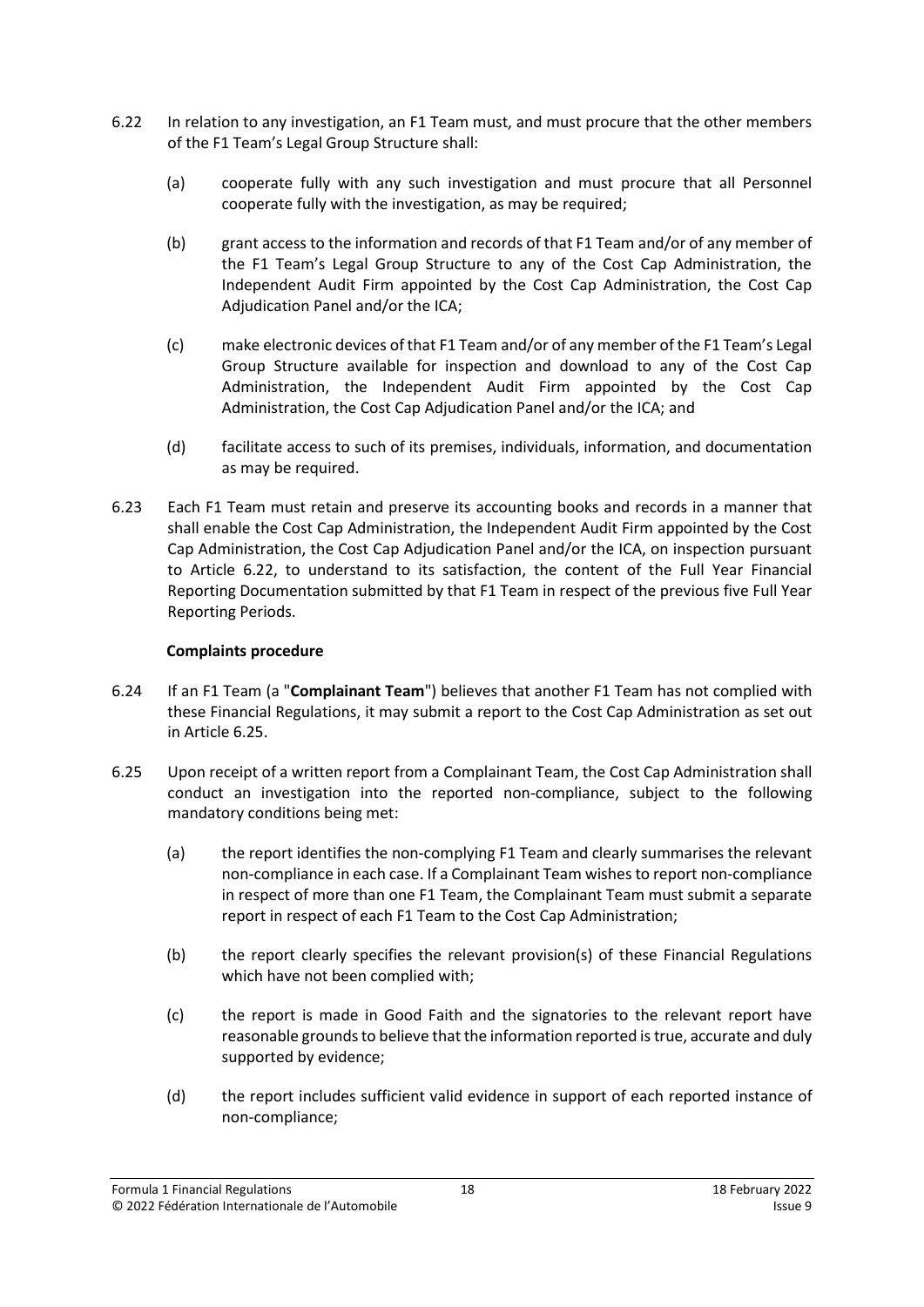- (e) the report must be submitted in the period between 1 January and 30 April (inclusive) immediately following the Full Year Reporting Period in which the non-compliance is reported to have occurred; and
- (f) the report shall be signed by the CEO and CFO of the Complainant Team.
- 6.26 The Cost Cap Administration may, in its sole discretion, decline to conduct an investigation if one or more of the mandatory conditions listed at Article [6.25](#page-17-1) have not been met. The Cost Cap Administration shall inform the Complainant Team in writing of any such decision not to investigate. There shall be no right of appeal against any such decision not to investigate under this complaints procedure.
- 6.27 Upon completion of an investigation of a complaint reported pursuant to Articl[e 6.24,](#page-17-2) the Cost Cap Administration shall prepare a recommendation report, which shall be submitted to the Cost Cap Adjudication Panel for consideration. The Cost Cap Administration shall inform the Complainant Team in writing of the submission of the report to the Cost Cap Adjudication Panel. The Cost Cap Adjudication Panel shall conduct a hearing and reach a decision in accordance with the provisions of Articl[e 7.3.](#page-19-1)

# **Accepted Breach Agreement**

- <span id="page-18-0"></span>6.28 If the Cost Cap Administration determines that an F1 Team has committed a Procedural Breach or a Minor Overspend Breach, the Cost Cap Administration may enter into an accepted breach agreement (an "**ABA**") with the relevant F1 Team. There shall be no right of appeal in respect of any decision by the Cost Cap Administration as to whether to enter into an ABA or not.
- 6.29 An ABA may:
	- (a) set out certain obligations or conditions to be fulfilled or satisfied by the relevant F1 Team, either within a specified timeframe or on an ongoing basis; and/or
	- (b) provide for enhanced monitoring procedures to be put in place in respect of the F1 Team; and/or
	- (c) impose any Financial Penalty or Minor Sporting Penalties that would be available to the Cost Cap Adjudication Panel pursuant to Article [9](#page-25-0) in respect of the relevant type of breach, save that the Cost Cap Administration shall not be entitled to impose the Minor Sporting Penalties specified in Article[s 9.1\(b\)\(ii\),](#page-26-0) [9.1\(b\)\(iii\)](#page-26-1) an[d 9.1\(b\)\(vi\);](#page-26-2) and/or
	- (d) set out details of the costs to be borne by the F1 Team, calculated by reference to the reasonable costs incurred by the Cost Cap Administration in connection with any investigations into that F1 Team's compliance with these Financial Regulations and/or the preparation of an ABA.
- <span id="page-18-1"></span>6.30 The Cost Cap Administration shall oversee the implementation of, and monitor compliance with, the terms of any ABA. If the relevant F1 Team fails to comply with any of the terms of the ABA, the Cost Cap Administration shall refer that F1 Team to the Cost Cap Adjudication Panel. Such non-compliance shall be treated as a Procedural Breach.
- 6.31 In order for the Cost Cap Administration to enter into an ABA, the relevant F1 Team must: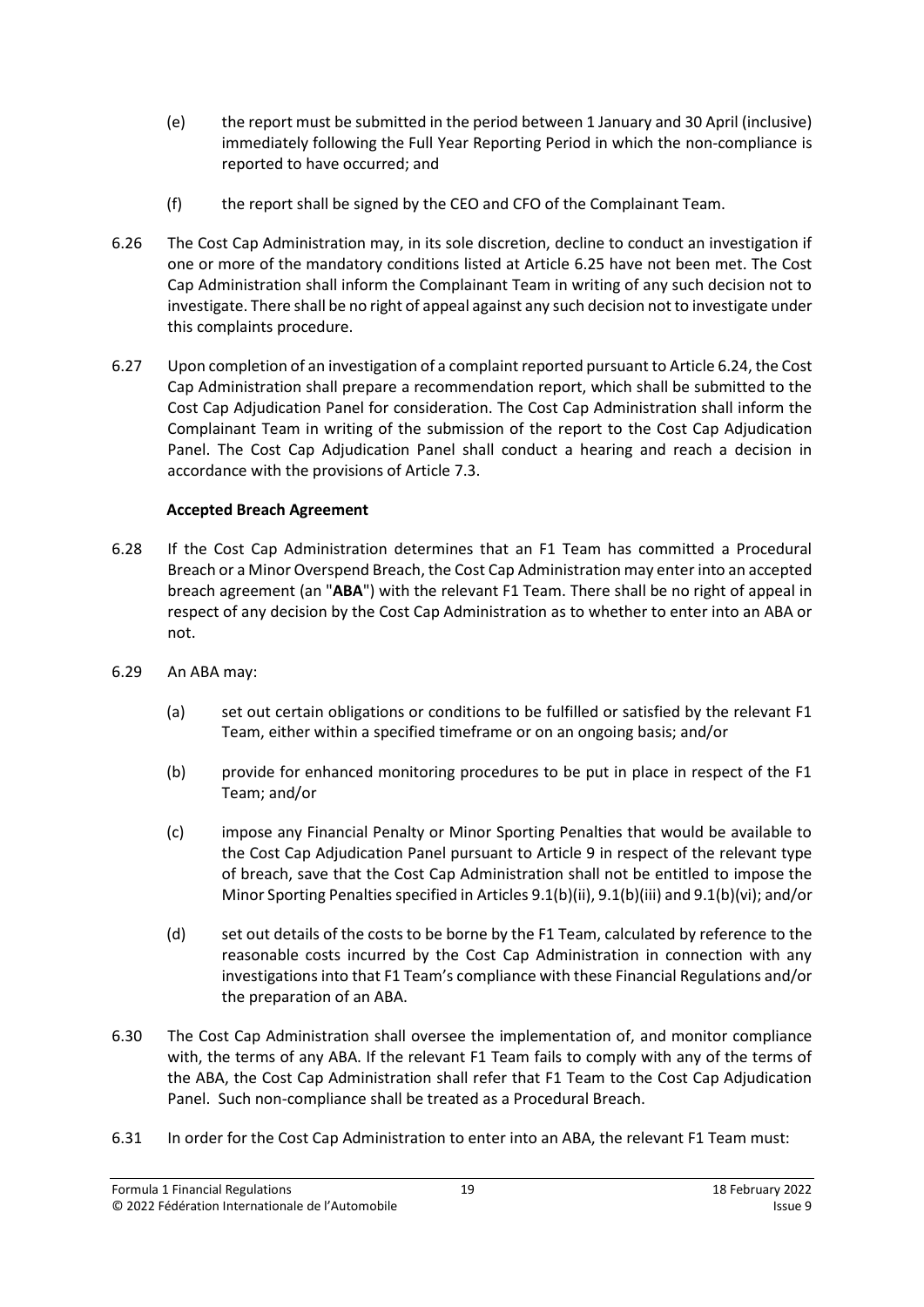- (a) acknowledge that it has breached these Financial Regulations;
- (b) accept, observe and satisfy the sanction(s) and/or enhanced monitoring procedures levied;
- (c) agree to bear the costs detailed in the ABA, as referred to in Article [6.29\(d\);](#page-18-1) and
- (d) waive its right to challenge the ABA.
- 6.32 The Cost Cap Administration will publish a summary of the terms of the ABA, detailing the breach, any sanctions, and any enhanced monitoring procedures, omitting any Confidential Information.

# <span id="page-19-0"></span>**7. COST CAP ADJUDICATION PANEL**

- 7.1 The Cost Cap Adjudication Panel will comprise a panel of independent judges who will hear and determine cases of alleged breach of these Financial Regulations that are referred to it by the Cost Cap Administration, in accordance with these Financial Regulations. Decisions of the Cost Cap Adjudication Panel may be appealed to the ICA. The Cost Cap Adjudication Panel and, ultimately, the ICA have final authority in determining whether or not an F1 Team has complied with these Financial Regulations.
- 7.2 The Cost Cap Administration will refer a case to the Cost Cap Adjudication Panel in the following circumstances:
	- (a) the Cost Cap Administration determines the F1 Team has committed a Procedural Breach and/or a Minor Overspend Breach and an ABA has not been entered into or is not deemed appropriate; or
	- (b) the Cost Cap Administration determines the F1 Team has committed a Non-Submission Breach or a Material Overspend Breach; or
	- (c) an F1 Team has entered into an ABA but has failed to comply with the terms of such ABA; or
	- (d) following an investigation by the Cost Cap Administration of a complaint reported by a Complainant Team pursuant to Article 6.24 of these Financial Regulations.
- <span id="page-19-1"></span>7.3 Following a referral from the Cost Cap Administration the Cost Cap Adjudication Panel shall conduct a hearing and reach a decision.
- <span id="page-19-2"></span>7.4 The Cost Cap Adjudication Panel shall comprise a minimum of six judges and a maximum of twelve judges (the "**Judges**") elected by the FIA General Assembly in accordance with the FIA Statutes from among the candidates proposed by either:
	- (a) the FIA Sport Members entitled to vote (as per Articles 3.1 and 3.3 of the FIA Statutes); or
	- (b) a group of not less than five F1 Teams.
- 7.5 Every two years the Judges shall elect amongst themselves a President (the "**President of the Cost Cap Adjudication Panel**") and a Vice-President of the Cost Cap Adjudication Panel.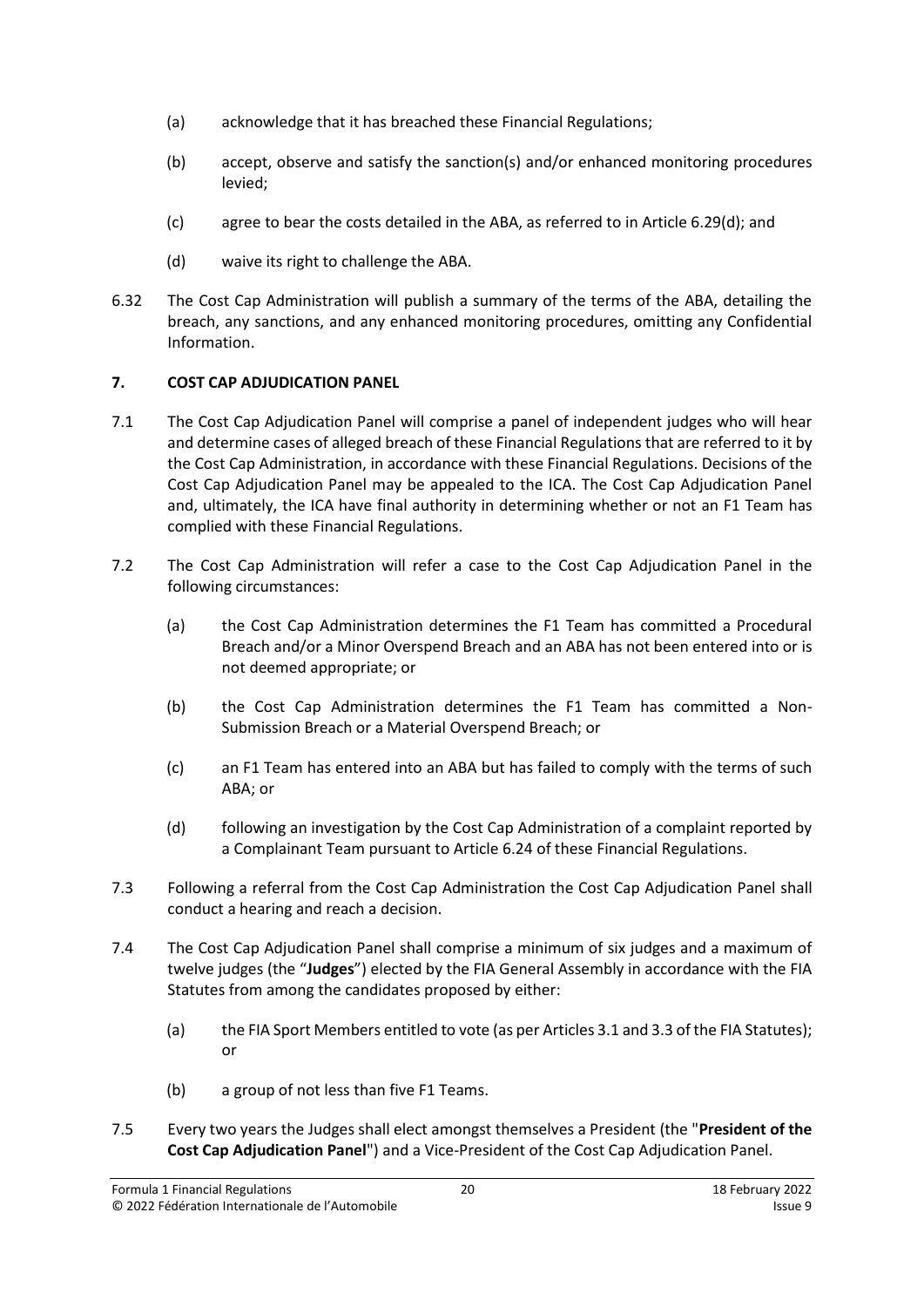- 7.6 In case of impediment, the President of the Cost Cap Adjudication Panel shall be replaced by the Vice-President.
- 7.7 Each Judge's mandate shall take effect on 1 January following their election. They shall each serve a four-year mandate, which shall be capable of renewal twice, subject to the transitory provisions specified in the FIA Statutes.
- 7.8 If a seat becomes vacant for whatever reason and should the number of serving Judges fall below six, the General Assembly shall elect a replacement for the remainder of the mandate.
- 7.9 For each case, the judging panel shall comprise at least three Judges of which at least one Judge shall have been elected to the Cost Cap Adjudication Panel following his or her proposal by a group of five F1 Teams. The members of the relevant judging panel shall be appointed by the President of the Cost Cap Adjudication Panel.
- <span id="page-20-0"></span>7.10 Members of the relevant judging panel must have no conflict of interest (as defined in the FIA Code of Ethics) with the matter in question. In cases of doubt, the President of the Cost Cap Adjudication Panel (or, if he or she are themselves concerned, the Vice‐President) shall determine whether or not a Judge has a conflict of interest but will not be required to explain their decision.
- 7.11 If a member of the relevant judging panel is unable, unwilling or unfit to hear the matter (whether because of a conflict of interest, as described in Article [7.10,](#page-20-0) or otherwise) the President of the Cost Cap Adjudication Panel shall appoint a replacement member to the judging panel.

# **Hearings before the Cost Cap Adjudication Panel**

- <span id="page-20-2"></span>7.12 In respect of each hearing, one of the members of the judging panel will be appointed by the President of the Cost Cap Adjudication Panel to act as the President of the judging panel (the "**President of the Hearing**"). The President of the Hearing will be responsible for the conduct of the proceedings, verifying the regularity of the proceedings, ensuring that the rights of the Parties are respected (including their right to confidentiality at the hearing), keeping order during the hearing, and arranging for the drafting of the decision, (which shall be authenticated by his/her signature) as well as his/her notification to the FIA and the Respondent and its publication.
- <span id="page-20-3"></span><span id="page-20-1"></span>7.13 Those present at each hearing may include (together the "**Parties**" and each a "**Party**"):
	- (a) the parties to the proceedings, namely the FIA (as the body responsible for enforcement of these Financial Regulations) and the relevant F1 Team (as the "**Respondent**");
	- (b) the representatives of the FIA and the Respondent;
	- (c) any Witnesses, as permitted under Articles [7.15](#page-21-0) and [7.18;](#page-21-1) and
	- (d) any third party observer(s), as permitted under Articl[e 7.17.](#page-21-2)
- 7.14 The Cost Cap Adjudication Panel may at any time make public its decision to conduct the hearing, and may publish the final decision of the judging panel resolving the proceedings in accordance with Article [7.27,](#page-22-1) but otherwise the proceedings will be confidential and no Party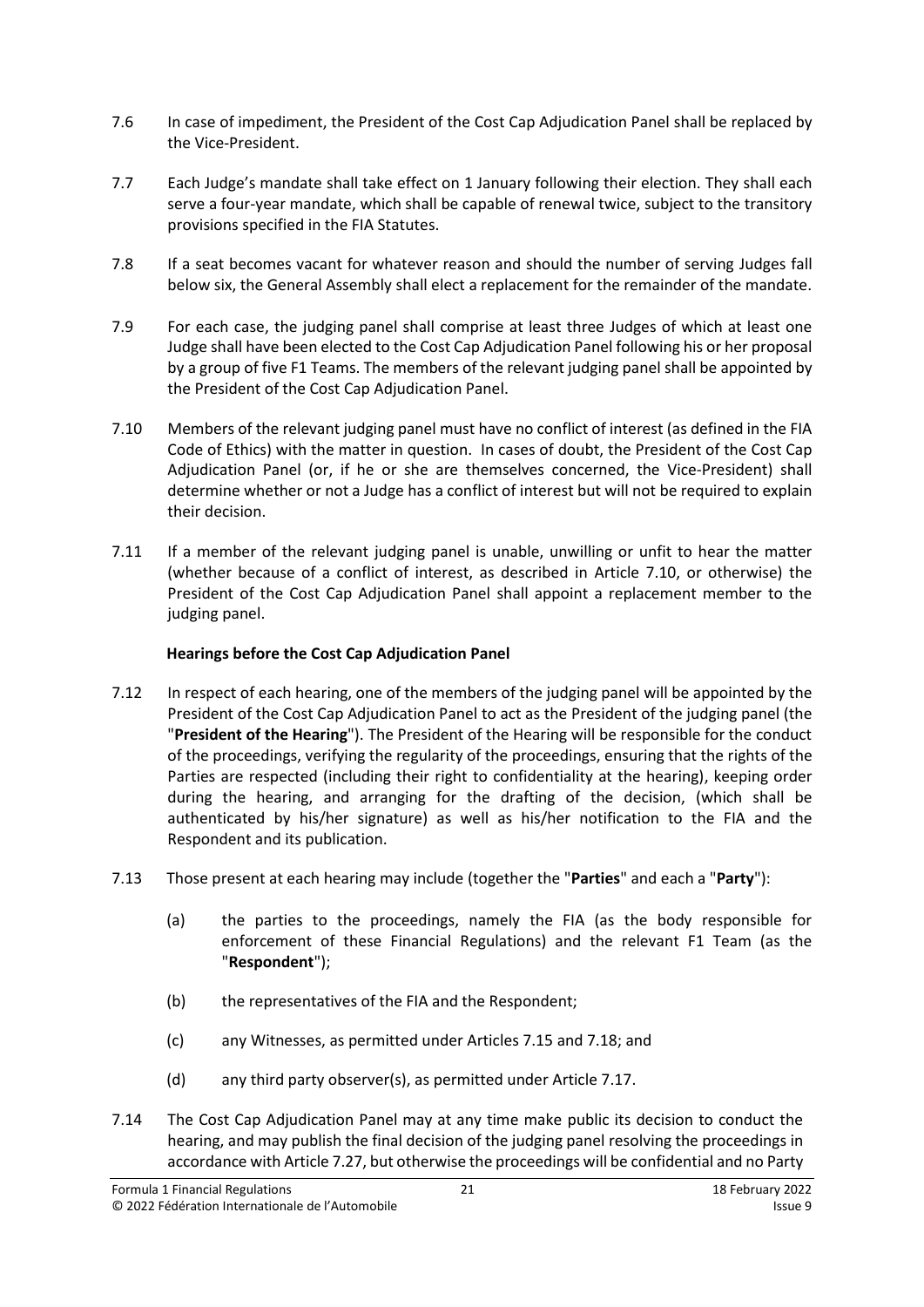may disclose any facts or other information (including Confidential Information) relating to the proceedings either before, during or after the proceedings.

- <span id="page-21-0"></span>7.15 The FIA and the Respondent may submit written evidence from their respective Witness(es) to the President of the Hearing within the prescribed timeframes. If the President of the Hearing considers the evidence to be relevant, he may invite such Witness(es) to attend the hearing in order to answer any questions from the President of the Hearing, and/or the judging panel, and/or the FIA and/or the Respondent. Any Witness invited to attend shall not be authorised to present evidence on any issue which has not been addressed in their written evidence, unless (exceptionally) permission is granted by the President of the Hearing. Requests for the hearing of Witnesses may be refused by the President of the Hearing if he or she, in their sole discretion, considers them to be frivolous, vexatious, excessive and/or unnecessary.
- 7.16 The President of the Hearing will also invite the FIA and the Respondent to set out their respective arguments, where appropriate without the Witnesses being present.
- <span id="page-21-2"></span>7.17 Third parties may only attend the hearing with the permission of the President of the Hearing, which he may grant or deny in his sole discretion. If permission is granted, the third party shall attend the hearing in an observer capacity only. The third party shall not be permitted to make submissions, to present evidence, or to question Witnesses.
- <span id="page-21-1"></span>7.18 The President of the Hearing may decide, if he considers that fairness to the FIA or the Respondent requires it, or that it would assist the judging panel, to hear from any other Witness, in addition to the FIA, the Respondent and each of their Witnesses.
- 7.19 After they have made their statements, the President of the Hearing may direct any Witness to remain in the courtroom and not to speak to any other Witness.
- 7.20 The President of the Hearing will then invite each of the FIA and the Respondent to make their closing statements.
- 7.21 The President of the Hearing may permit a Party to attend via videoconference or other means of communication.
- 7.22 At any point during the hearing, the judging panel may decide, after hearing the Parties but before making a final decision:
	- (a) to request further information; or
	- (b) to postpone proceedings to a later hearing, in particular in order to hear Witnesses.
- 7.23 After the Respondent has had the last word, the hearing will be declared closed and no further submissions or evidence shall be permitted, unless requested by the judging panel after a hearing has been re-opened.
- 7.24 After the close of the hearing, the President of the Hearing will announce the likely time and date when the decision will be pronounced.
- 7.25 The judging panel may decide to re-open the hearing at any point in its deliberation, for instance if it becomes aware of any new fact. In this case, each of the FIA and the Respondent shall be informed by a new notification for the further hearing.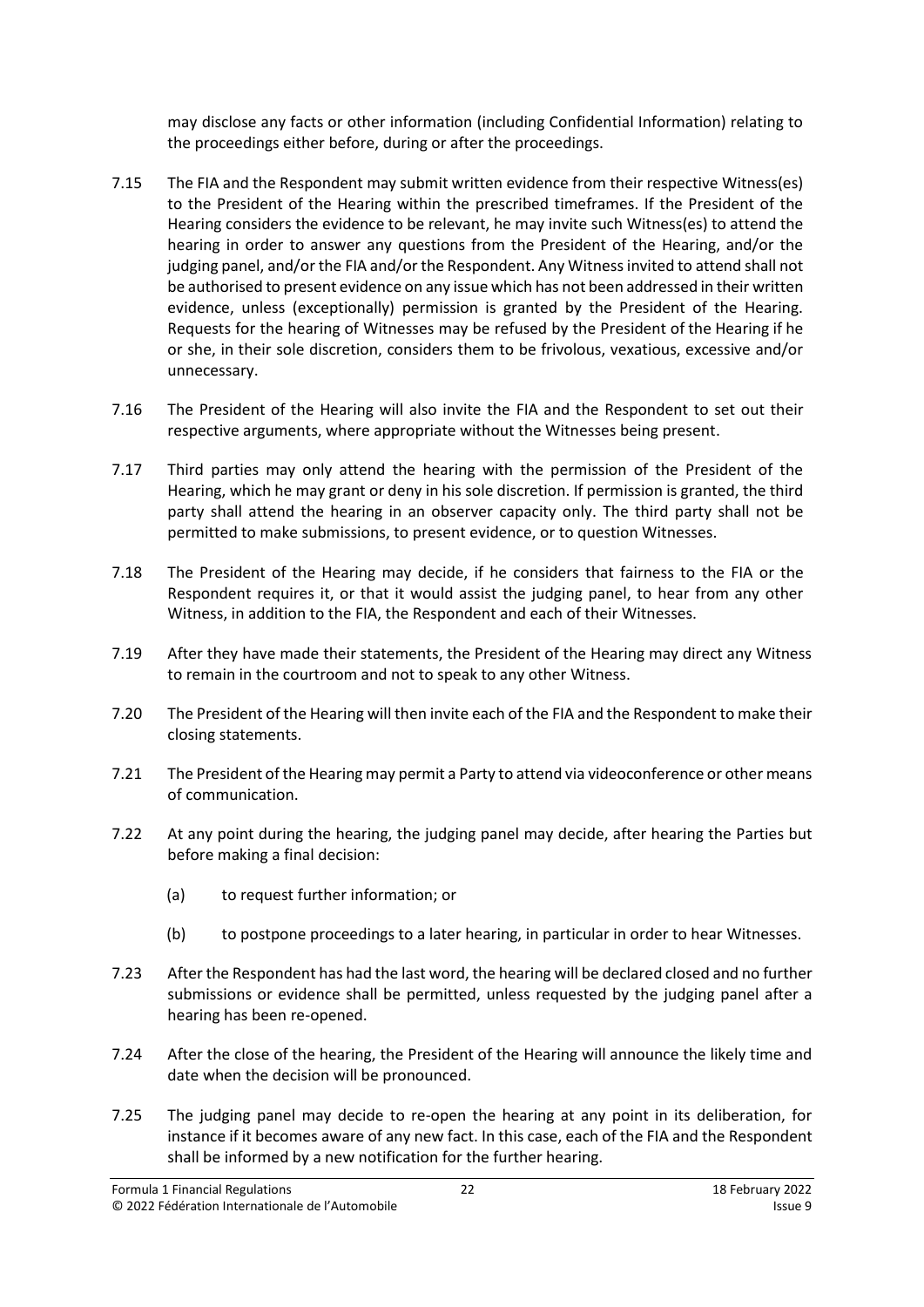#### **Decision**

- 7.26 Following a hearing, the judging panel shall make its decision, which shall:
	- (a) be reached unanimously or else by a majority vote with each member of the judging panel having one vote and in the event of a deadlock the President of the Hearing having a further casting vote;
	- (b) be in writing in the English language;
	- (c) state the reasons for its decision;
	- (d) be notified to each of the FIA and the Respondent;
	- (e) in the event that an F1 Team is found to have been in breach of these Financial Regulations, contain details of:
		- (i) any sanction (which shall be determined in accordance with Article [9\)](#page-25-0); and
		- (ii) the costs to be borne by the F1 Team, which shall be calculated by reference to the reasonable costs incurred by the Cost Cap Administration and the Cost Cap Adjudication Panel in connection with any investigation and/or adjudication. In the event that the reasonable costs incurred by the Cost Cap Administration are disputed, the judging panel shall determine them; and
	- (f) in the event that an F1 Team is found to have complied with these Financial Regulations, contain instructions to the Cost Cap Administration to issue a compliance certificate.
- <span id="page-22-1"></span>7.27 The Cost Cap Adjudication Panel will publish the decision of the judging panel and the grounds upon which they are based, save for any Confidential Information.
- 7.28 If, within three months of the date of notification of a decision by the Cost Cap Adjudication Panel, any important new evidence is discovered which was unknown during the case before the Cost Cap Adjudication Panel and which could call into question, or cause the Cost Cap Adjudication Panel to modify, its decision, the Cost Cap Adjudication Panel may, within three months from the date of it being notified of such important new evidence, choose to reexamine its decision, following a process that respects both the rights of the Parties and the terms of these Financial Regulations.

# **Appeals**

- 7.29 The ICA is the independent judicial body of that name, established under the FIA Statutes and the FIA Judicial and Disciplinary Rules to act as the final appeal court for international motor sport.
- 7.30 An appeal of a decision by the Cost Cap Adjudication Panel can be made by either the F1 Team in question, the FIA or those individuals listed in Article 9.8(b) of these Financial Regulations who are the subject of a decision by the Cost Cap Adjudication Panel, and shall be heard by the ICA in accordance with the FIA Judicial and Disciplinary Rules.

# <span id="page-22-0"></span>**8. CATEGORIES OF BREACH**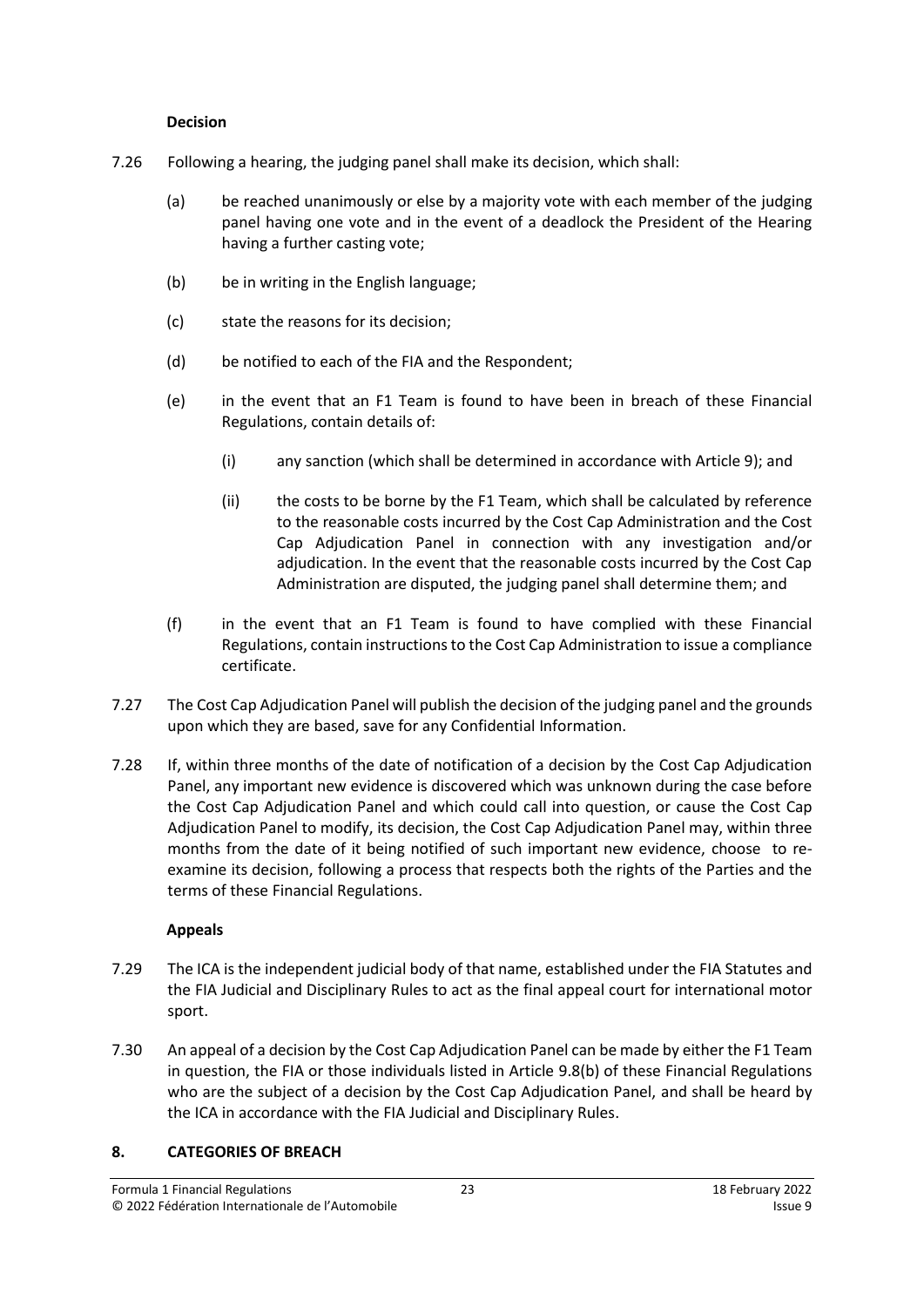#### **Procedural Breach**

- <span id="page-23-1"></span>8.1 A "**Procedural Breach**" arises when an F1 Team breaches a procedural aspect of these Financial Regulations (including any Determination), except that a Non-Submission Breach, as defined in Article [8.7,](#page-24-0) does not constitute a Procedural Breach.
- 8.2 Examples of Procedural Breaches include:
	- (a) making a Late Submission;
	- (b) failing to submit Interim Reporting Documentation by the Interim Reporting Deadline;
	- (c) failing to cooperate with or respond to a written request for information, documentation or clarification from the Cost Cap Administration within the timeframe imposed by the Cost Cap Administration;
	- (d) delaying, impeding or frustrating the exercise by the Cost Cap Administration of its regulatory function, including an investigation conducted under the Financial Regulations, or any attempt to do so;
	- (e) submitting Reporting Documentation that is inaccurate, incomplete or misleading;
	- (f) failing to comply with the terms of an ABA;
	- (g) failing to comply with the requirements of Articles [1.8,](#page-1-1) [1.9](#page-2-1) o[r 1.10;](#page-2-2)
	- (h) failing to submit information or documentation required by any Determination by the applicable deadline included in that Determination; or
	- (i) failing to submit a Used Inventory Incremental List in accordance with the requirements set out within FIA technical directive TD017 as renumbered and/or amended from time to time.
- 8.3 In the event the Cost Cap Adjudication Panel determines that an F1 Team has committed a Procedural Breach, the Cost Cap Adjudication Panel shall impose a Financial Penalty, unless:
	- (a) the Cost Cap Adjudication Panel determines that sufficient mitigating factors exist to justify taking no further action; or
	- (b) the Cost Cap Adjudication Panel determines that a sufficient aggravating factor(s) exist, in which case it shall impose a Minor Sporting Penalty in addition to the Financial Penalty, or in lieu of the Financial Penalty.

#### **Late and Non-Submission of Full Year Reporting Documentation**

<span id="page-23-0"></span>8.4 In the event that an F1 Team does not submit the Full Year Reporting Documentation by the Full Year Reporting Deadline (a "**Late Submission**"), the Cost Cap Administration shall issue a late submission notice ("**Late Submission Notice**") to the F1 Team (the "**Late Submitting Team**").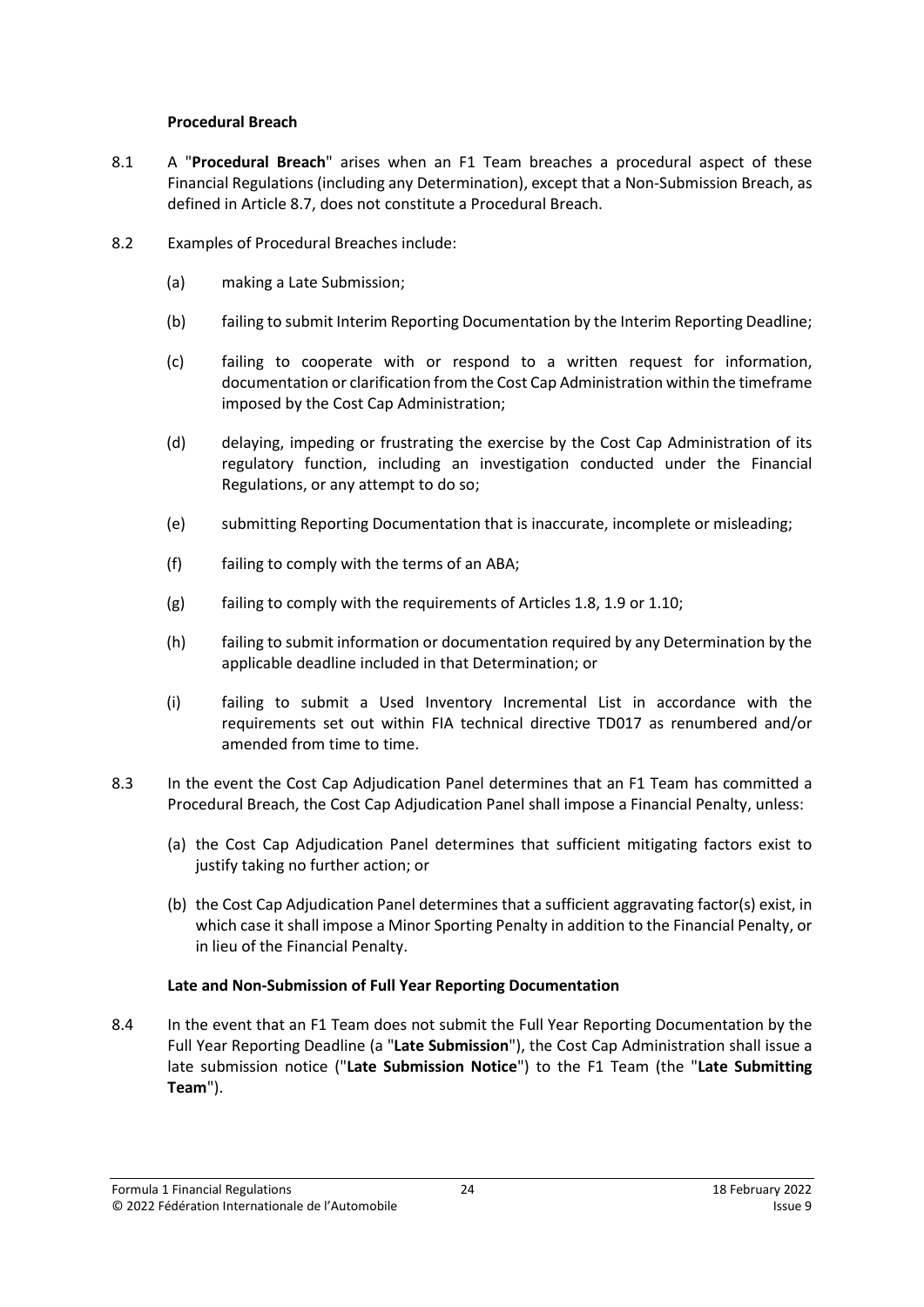- <span id="page-24-1"></span>8.5 Each Late Submitting Team shall, within 48 hours of receipt of the Late Submission Notice, provide the Cost Cap Administration with a written explanation of the reasons for its Late Submission.
- <span id="page-24-2"></span>8.6 The Cost Cap Administration may grant the Late Submitting Team an extension to the Full Year Reporting Deadline provided that it is satisfied with the written explanation pursuant to Articl[e 8.5](#page-24-1) (the "**Extended Reporting Deadline**").
- <span id="page-24-0"></span>8.7 In the event that a Late Submitting Team:
	- (a) does not provide a written response to a Late Submission Notice within the specified time;
	- (b) provides a written response to a Late Submission Notice within the specified time but such response is deemed unsatisfactory by the Cost Cap Administration; or
	- (c) does not submit the Full Year Reporting Documentation by the Extended Reporting Deadline,

the Late Submitting Team shall have committed a Non-Submission Breach and shall be immediately referred to the Cost Cap Adjudication Panel.

- <span id="page-24-4"></span>8.8 An F1 Team that submits a Subset Cost Cap Reporting Template as part of its Full Year Reporting Documentation when such F1 Team has failed to meet the applicable deadlines in order to use Subset Accounts stipulated by the Cost Cap Administration via a Determination shall have committed a Non-Submission Breach.
- 8.9 In the event the Cost Cap Adjudication Panel determines that an F1 Team has committed a Non-Submission Breach, the Cost Cap Adjudication Panel shall impose a Constructors' Championship points deduction in accordance with Article [9.1\(c\)\(i\)](#page-26-3) and additionally may impose a Financial Penalty and/or any other Material Sporting Penalties.

#### **Minor Overspend Breach**

- <span id="page-24-3"></span>8.10 A "**Minor Overspend Breach**" arises when:
	- (a) an F1 Team submits its Full Year Reporting Documentation and Relevant Costs reported therein exceed the Cost Cap by less than 5%; or
	- (b) following the review of an F1 Team's Full Year Reporting Documentation (including, where applicable, the conclusion of any investigation undertaken by the Cost Cap Administration and/or the Independent Audit Firm appointed by the Cost Cap Administration), the F1 Team's Relevant Costs have been determined to exceed the Cost Cap by less than 5%.
- 8.11 In the event the Cost Cap Adjudication Panel determines that an F1 Team has committed a Minor Overspend Breach, the Cost Cap Adjudication Panel may impose a Financial Penalty and/or any Minor Sporting Penalties.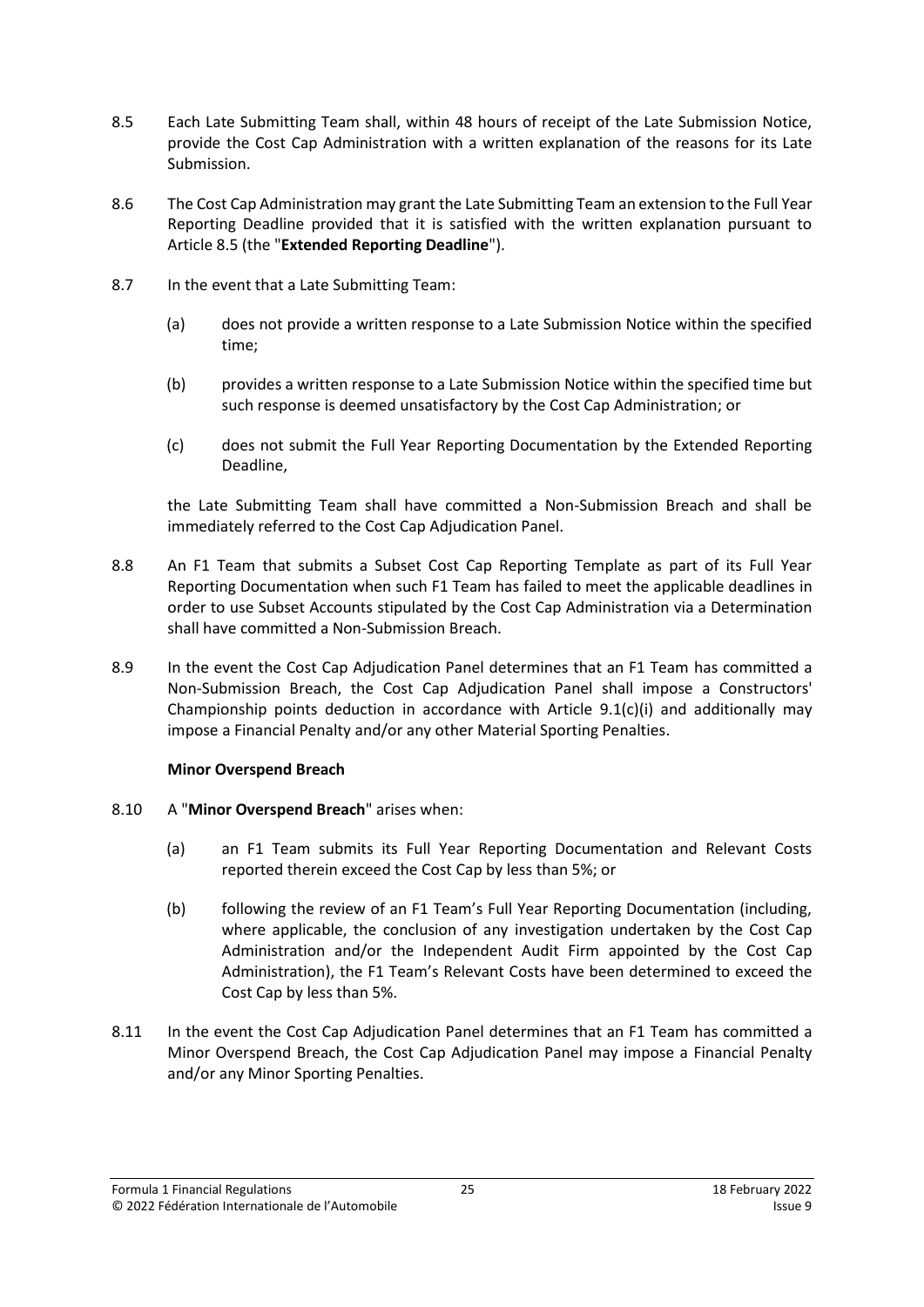#### **Material Overspend Breach**

- <span id="page-25-1"></span>8.12 A "**Material Overspend Breach**" arises when:
	- (a) an F1 Team submits its Full Year Reporting Documentation and Relevant Costs reported therein exceed the Cost Cap by 5% or more; or
	- (b) following the review of an F1 Team's Full Year Reporting Documentation (including, where applicable, the conclusion of any investigation undertaken by the Cost Cap Administration and/or the Independent Audit Firm appointed by the Cost Cap Administration), the F1 Team's Relevant Costs have been determined to exceed the Cost Cap by 5% or more.
- 8.13 In the event the Cost Cap Adjudication Panel determines that an F1 Team has committed a Material Overspend Breach, the Cost Cap Adjudication Panel shall impose a Constructors' Championship points deduction in accordance with Article  $9.1(c)(i)$  and additionally may impose a Financial Penalty and/or any other Material Sporting Penalties.

# **Aggravating or mitigating factors**

- 8.14 In determining the sanctions appropriate for a particular case, the Cost Cap Adjudication Panel shall take into account any aggravating or mitigating factors.
- 8.15 Examples of aggravating factors include:
	- (a) any element of bad faith, dishonesty, wilful concealment or fraud;
	- (b) multiple breaches of these Financial Regulations in the Reporting Period in question;
	- (c) breaches of these Financial Regulations in respect of a previous Reporting Period;
	- (d) quantum of breach of the Cost Cap; and
	- (e) failure to co-operate with the Cost Cap Administration and/or Independent Audit Firm appointed by the Cost Cap Administration.
- 8.16 Examples of mitigating factors include:
	- (a) voluntary disclosure of a breach to the Cost Cap Administration;
	- (b) track record of compliance with these Financial Regulations in previous Reporting Periods;
	- (c) unforeseen Force Majeure Events; and
	- (d) full and unfettered co-operation with the Cost Cap Administration and/or the Independent Audit Firm appointed by the Cost Cap Administration.

#### <span id="page-25-0"></span>**9. SANCTIONS FOR BREACH**

#### **Sanctions**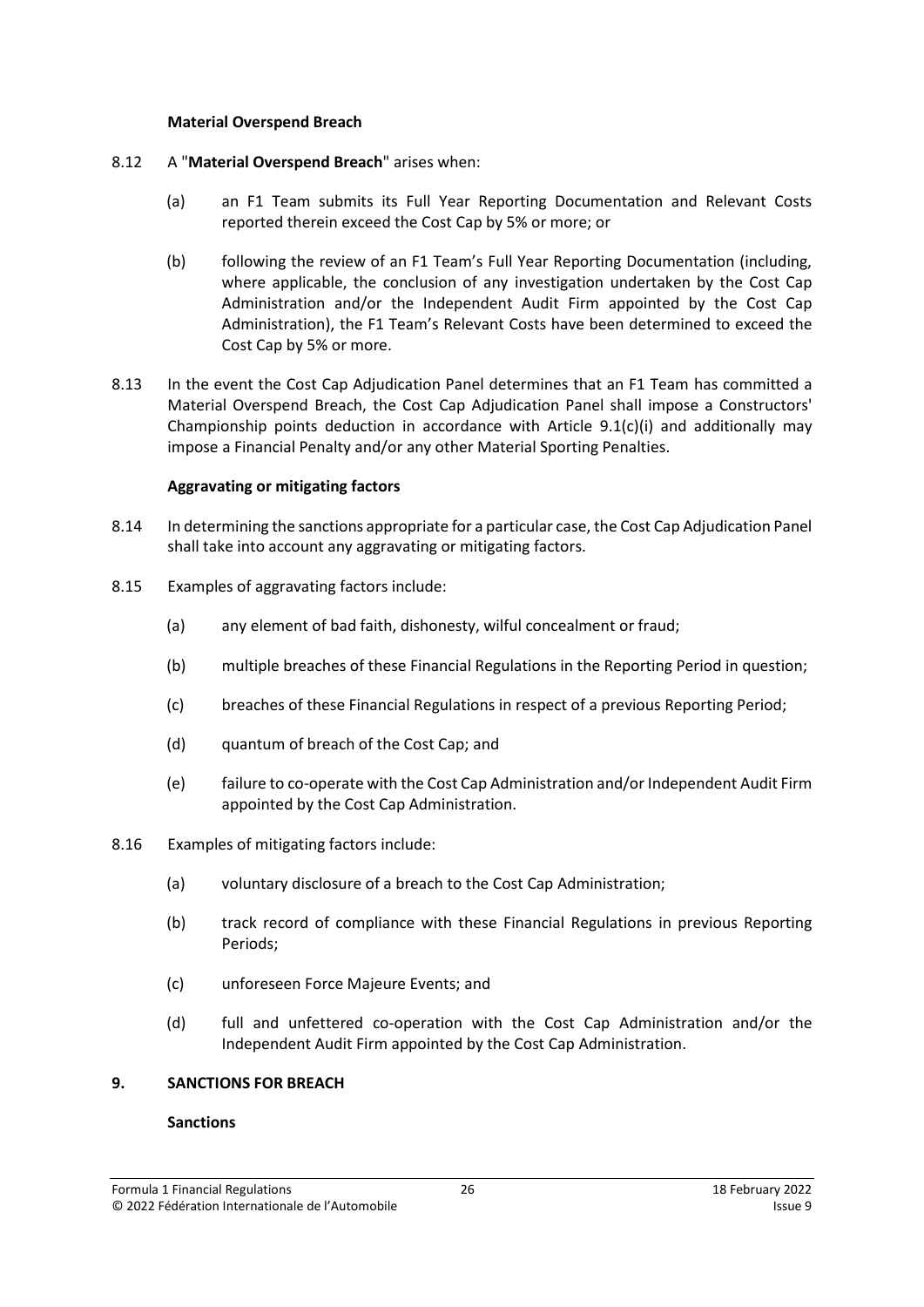- <span id="page-26-7"></span><span id="page-26-6"></span><span id="page-26-5"></span><span id="page-26-0"></span>9.1 The following sanctions may be imposed for breach of these Financial Regulations as set out in Article [8:](#page-22-0)
	- (a) A "**Financial Penalty**", meaning a fine in an amount to be determined on a case by case basis.
	- (b) A "**Minor Sporting Penalty**", meaning one or more of the following:
		- (i) public reprimand;
		- (ii) deduction of Constructors' Championship points awarded for the Championship that took place within the Reporting Period of the breach;
		- (iii) deduction of Drivers' Championship points awarded for the Championship that took place within the Reporting Period of the breach;
		- (iv) suspension from one or more stages of a Competition or Competitions, excluding for the avoidance of doubt the race itself;
		- (v) limitations on ability to conduct aerodynamic or other Testing; and/or
		- (vi) reduction of the Cost Cap,

<span id="page-26-2"></span><span id="page-26-1"></span>provided that the penalty specified in Article [9.1\(b\)\(vi\)](#page-26-2) shall only be applied with respect to the Full Year Reporting Period immediately following the date of the imposition of the sanction (and subsequent Full Year Reporting Periods, where applicable).

- <span id="page-26-4"></span><span id="page-26-3"></span>(c) A "**Material Sporting Penalty**", meaning one or more of the following:
	- (i) deduction of Constructors' Championship points awarded for the Championship that took place within the Reporting Period of the breach;
	- (ii) deduction of Drivers' Championship points awarded for the Championship that took place within the Reporting Period of the breach;
	- (iii) suspension from one or more stages of a Competition or Competitions, excluding for the avoidance of doubt the race itself;
	- (iv) limitations on the ability to conduct aerodynamic or other Testing;
	- (v) suspension from an entire Competition or Competitions, including for the avoidance of doubt the race itself;
	- (vi) exclusion from the Championship; or
	- (vii) reduction of the Cost Cap,

provided that the penalty specified in Article 9.[1\(c\)\(vii\)](#page-26-4) shall only be applied with respect to the Full Year Reporting Period immediately following the date of the imposition of the sanction (and subsequent Full Year Reporting Periods, where applicable).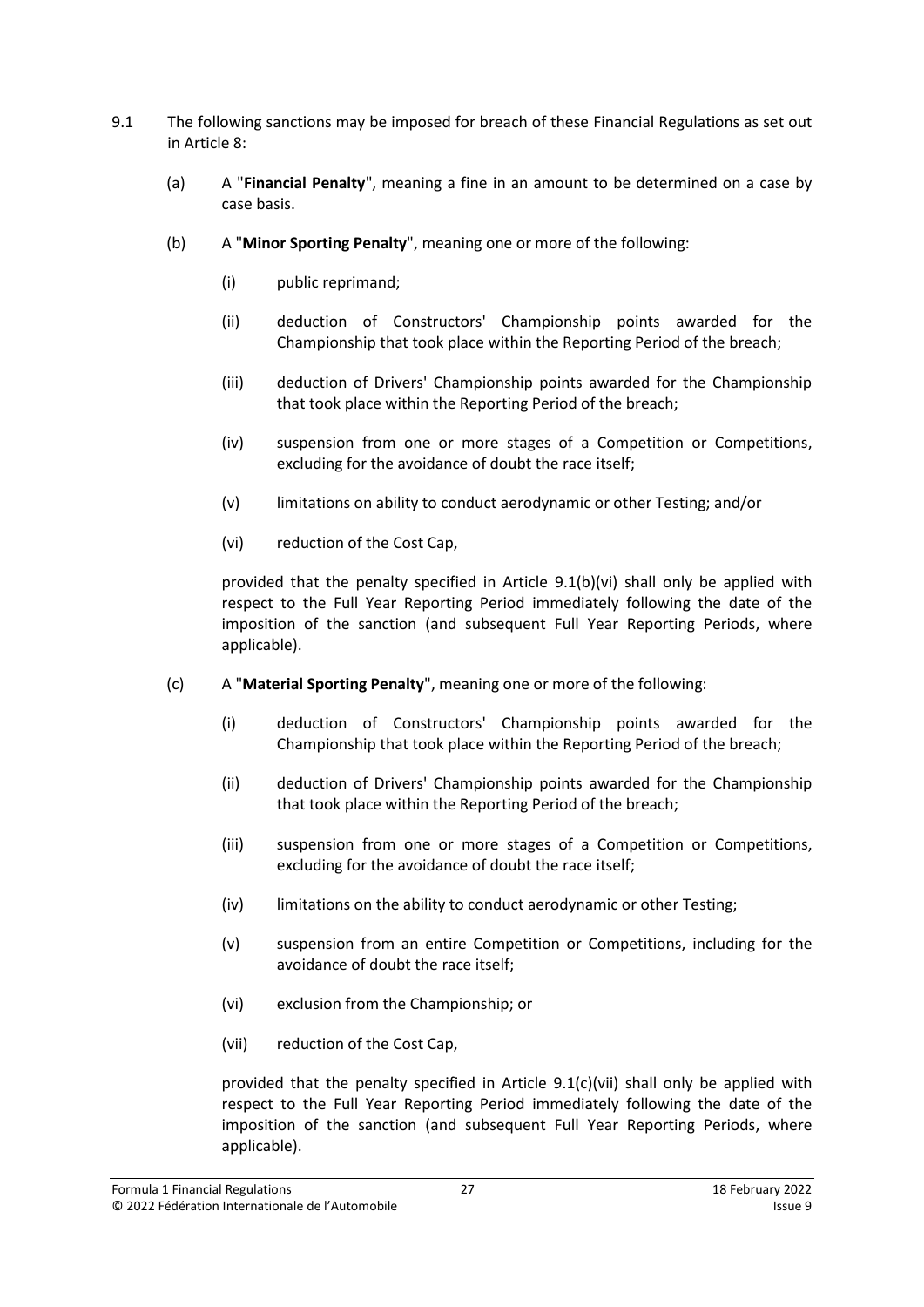#### **Enhanced monitoring and suspended sanctions**

- 9.2 In addition to any of the sanctions listed in Article [9.1,](#page-26-5) the Cost Cap Adjudication Panel has the power to impose enhanced monitoring in respect of an F1 Team.
- 9.3 At its sole discretion, the Cost Cap Adjudication Panel may suspend the application of any imposed sanction in whole or in part.
- 9.4 For the avoidance of doubt, in the event of an appeal of any decision, the application of all imposed sanctions shall be suspended until final decision is made by the ICA.

# **Payment of a Financial Penalty**

- 9.5 Payment of all fines under these Financial Regulations shall be made within 30 days of the date of the relevant decision. In the event an appeal is made, payment shall be suspended until the outcome of the appeal is determined.
- 9.6 Subject to Article 9.5, any delay in the payment of all fines under these Financial Regulations automatically divests the F1 Team concerned of the right to participate in the Championship until that payment has been made.
- 9.7 Without prejudice to Article 9.6, interest shall be payable by the F1 Team to the FIA in respect of any fines not paid by the due date, accruing daily on the principal amount outstanding from the due date until the date of actual payment, at a rate of 2% above the US Federal Reserve System federal funds rate on the relevant due date.

# **Individual responsibility**

- 9.8 In the event that:
	- (a) an F1 Team's Full Year Reporting Documentation is incomplete, inaccurate or misleading in any material respect; and
	- (b) the Cost Cap Adjudication Panel determines that that F1 Team's CEO, CFO, Team Principal and/or Technical Director was aware, or ought reasonably to have been aware, of the same,

the Cost Cap Adjudication Panel may impose any of the sanctions permitted under the International Sporting Code on the individual(s) concerned, with the exclusion of fines.

# <span id="page-27-0"></span>**10. ARRANGEMENTS FOR NEW ENTRANTS**

An F1 Team that has been granted an FIA Super Licence for participation in the Championship must comply with these Financial Regulations in respect of the Full Year Reporting Period ending on 31 December immediately prior to the first Championship season in which such F1 Team participates, except that it shall not be required to comply with Article [5.2](#page-13-2) in respect of that period.

### <span id="page-27-1"></span>**11. AMENDMENTS TO THE REGULATIONS IN RESPECT OF SUBSEQUENT FULL YEAR REPORTING PERIODS**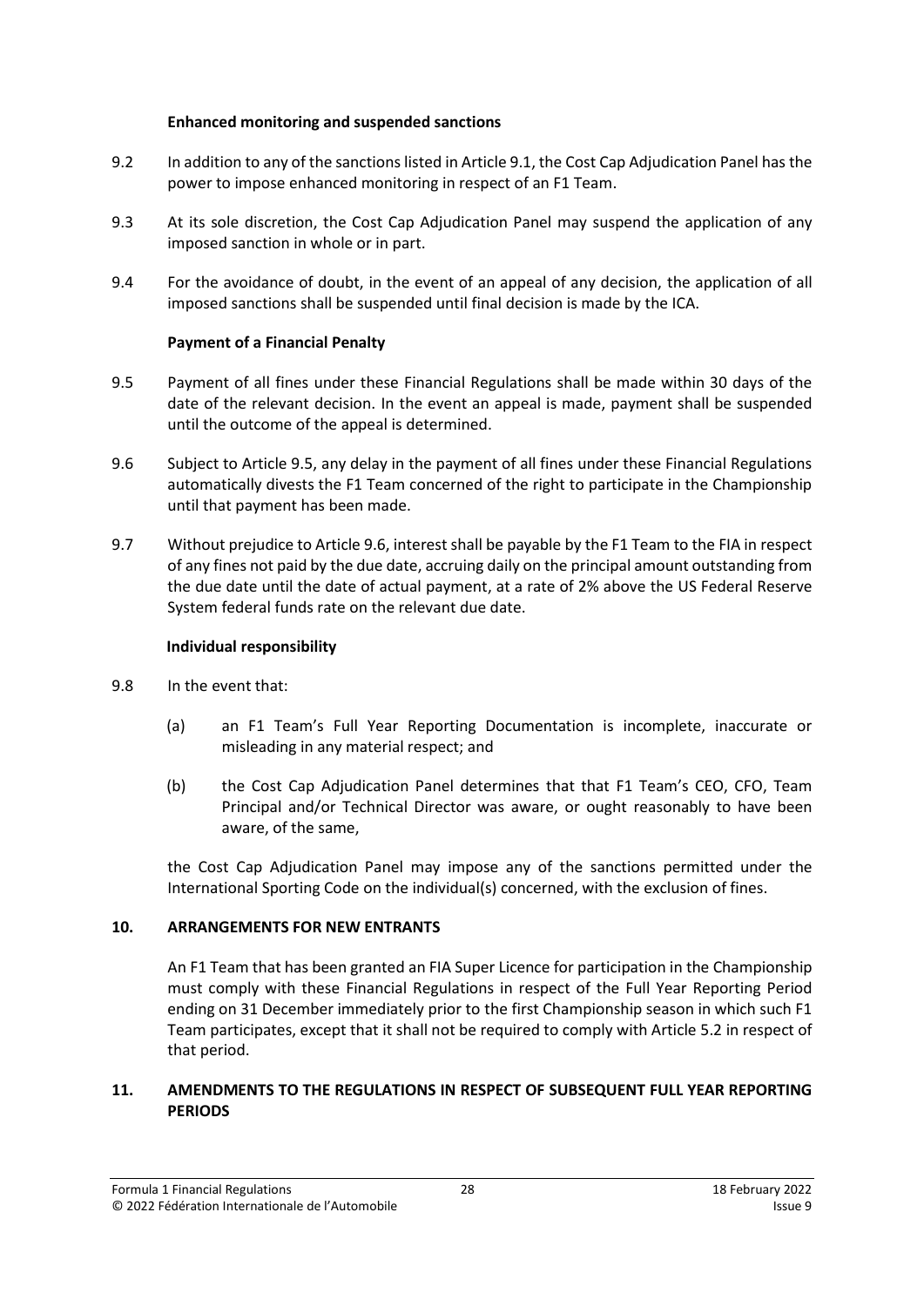11.1 In respect of the Full Year Reporting Period ending on 31 December 2022 and each subsequent Full Year Reporting Period, the following amendments to these Financial Regulations shall apply:

**Amendment to the definitions of** "**Activities To Enable The Supply Of Power Units**" and **"Power Unit Supply Perimeter":**

"**Activities To Enable The Supply Of Power Units**" means:

- (a) the research, development and design of Power Units;
- (b) the manufacture and assembly of Power Units, including the testing of systems and components that comprise Power Units, supplied to any F1 Team;
- (c) the provision of track support activities relating to the operation of Power Units by any F1 Team, as set out in Appendix 3 of the Technical Regulations; and
- (d) the purchase and / or manufacture of F1 Car components provided to a Power Unit supplier for the Sole Purpose Of Testing Power Units For Performance And Reliability on either a Power Unit Test Bench or a Power Train Test Bench.

"**Power Unit Supply Perimeter**" has the meaning set out in the Technical Regulations in force during the applicable Reporting Period.

# **Introduction of Article 4.1(m) and the definition of** "**RDEC Equivalent Maximum Amount**":

- (i) If an F1 Team incorporated outside of the United Kingdom has incurred costs within its Total Costs that would qualify as research and development expenditure under the United Kingdom's research and development expenditure credit ("RDEC") scheme, the F1 Team may choose to make a downward adjustment in the calculation of Relevant Costs for the relevant Reporting Period equal to the amount that the RDEC that would have been received were the Reporting Group Entity based in the United Kingdom exceeds any actual amount of credits recognised by the Reporting Group Entity (whether within its revenue, or offset within its Total Costs) from a government incentive scheme in respect of its research and development costs, provided that:
	- (A) the adjustment has been validated by an FIA appointed UK tax specialist, in accordance with the requirements communicated by the Cost Cap Administration via a Determination;
	- (B) the maximum value of the downward adjustment that an F1 Team may make in a Full Year Reporting Period pursuant to this Article 4.1(m), when aggregated across all relevant Reporting Group Entities, shall not exceed the RDEC Equivalent Maximum Amount.

"**RDEC Equivalent Maximum Amount**" means the amount calculated in accordance with the methodology communicated by the Cost Cap Administration via a Determination no later than 15 April of the relevant Full Year Reporting Period.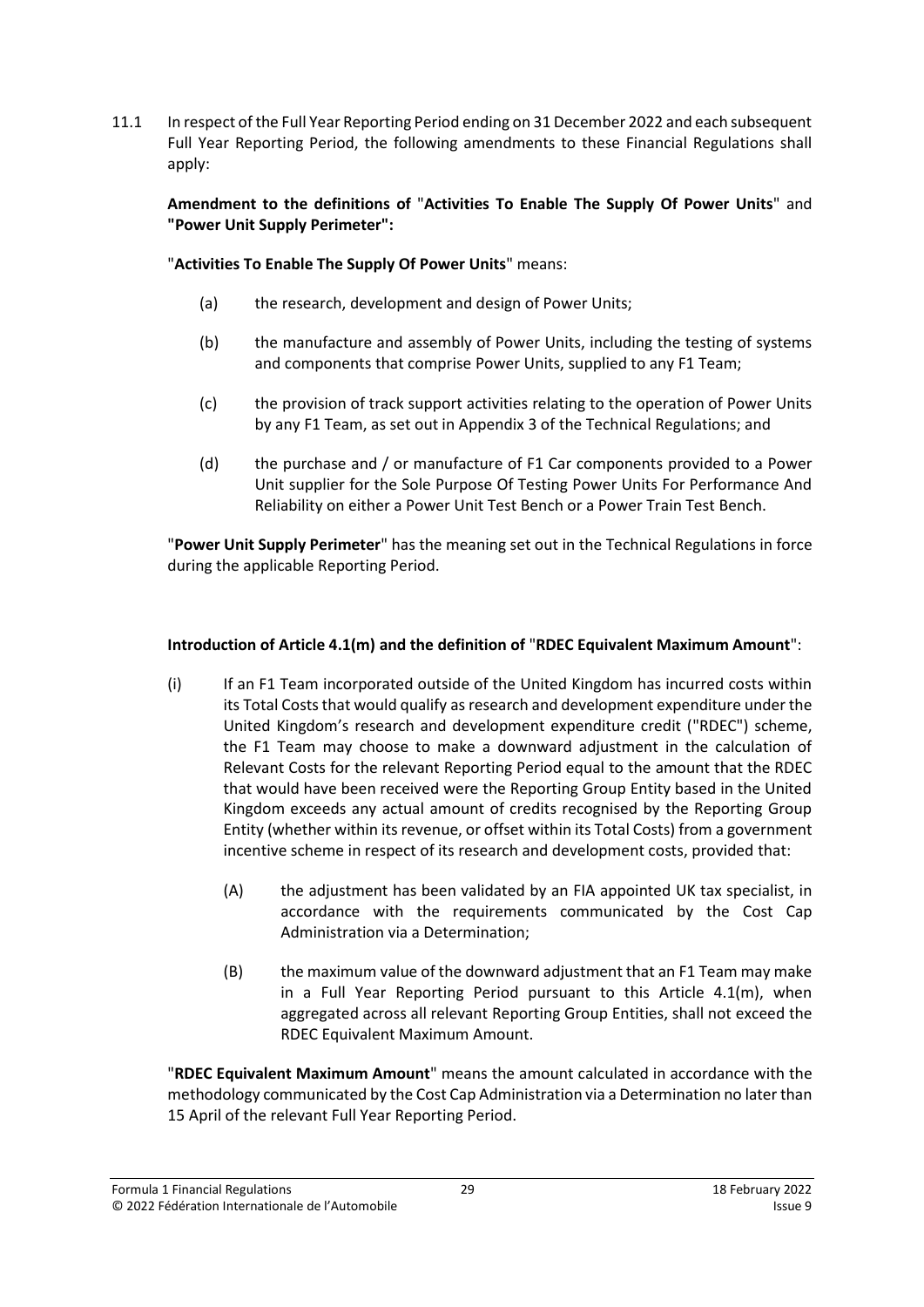11.2 In respect of the Full Year Reporting Period ending on 31 December 2022, the following amendments to these Financial Regulations shall apply:

# **Amendment to the definition of "Current Cars":**

"**Current Cars**" means cars which were designed and built in order to comply with the Technical Regulations either in force during the applicable Reporting Period or in force during the Championship season immediately following the applicable Reporting Period.

### **Amendment to the definition of "Previous Cars":**

"**Previous Cars**" means cars which were designed and built in order to comply with the Technical Regulations in force in any of the three Championship seasons falling immediately prior to the Championship season of the applicable Reporting Period.

### **Amendment to Article 4.1(l) and the definition of "Sprint":**

For each Competition in the Full Year Reporting Period ending on 31 December 2022 that included a Sprint session:

- (i) The F1 Team must make a downward adjustment in the calculation of Relevant Costs for the Reporting Period ending on 31 December 2022 equal to US Dollars 150,000; and
- (ii) If an F1 Team's F1 Car suffers accident damage that, to the satisfaction of the Cost Cap Administration, occurred during a Sprint session and resulted directly in either:
	- (A) retirement of that F1 Car from that Sprint session; or
	- (B) entry into the pit lane of that F1 Car during that Sprint session,

the F1 Team must make a downward adjustment in the calculation of Relevant Costs for the Reporting Period ending on 31 December 2022 equal to US Dollars 100,000. For the avoidance of doubt, in the case that both of an F1 Team's F1 Cars fall within this Article 4.1(l)(ii) the F1 Team must make a downward adjustment in the calculation of Relevant Costs for the Reporting Period ending on 31 December 2022 equal to US Dollars 200,000; and

(iii) If an F1 Team's F1 Car suffers accident damage that, to the satisfaction of the Cost Cap Administration, occurred during a Sprint session, resulted directly in the retirement of that F1 Car from that Sprint session and the value of such accident damage, assessed in accordance with the requirements communicated by the Cost Cap Administration via a Determination is greater than US Dollars 100,000, the F1 Team may make a downward adjustment in the calculation of Relevant Costs for the Reporting Period ending on 31 December 2022 equal to the difference between the value of the accident damage and US Dollars 100,000.

"**Sprint**" has the meaning set out in the 2022 Sporting Regulations.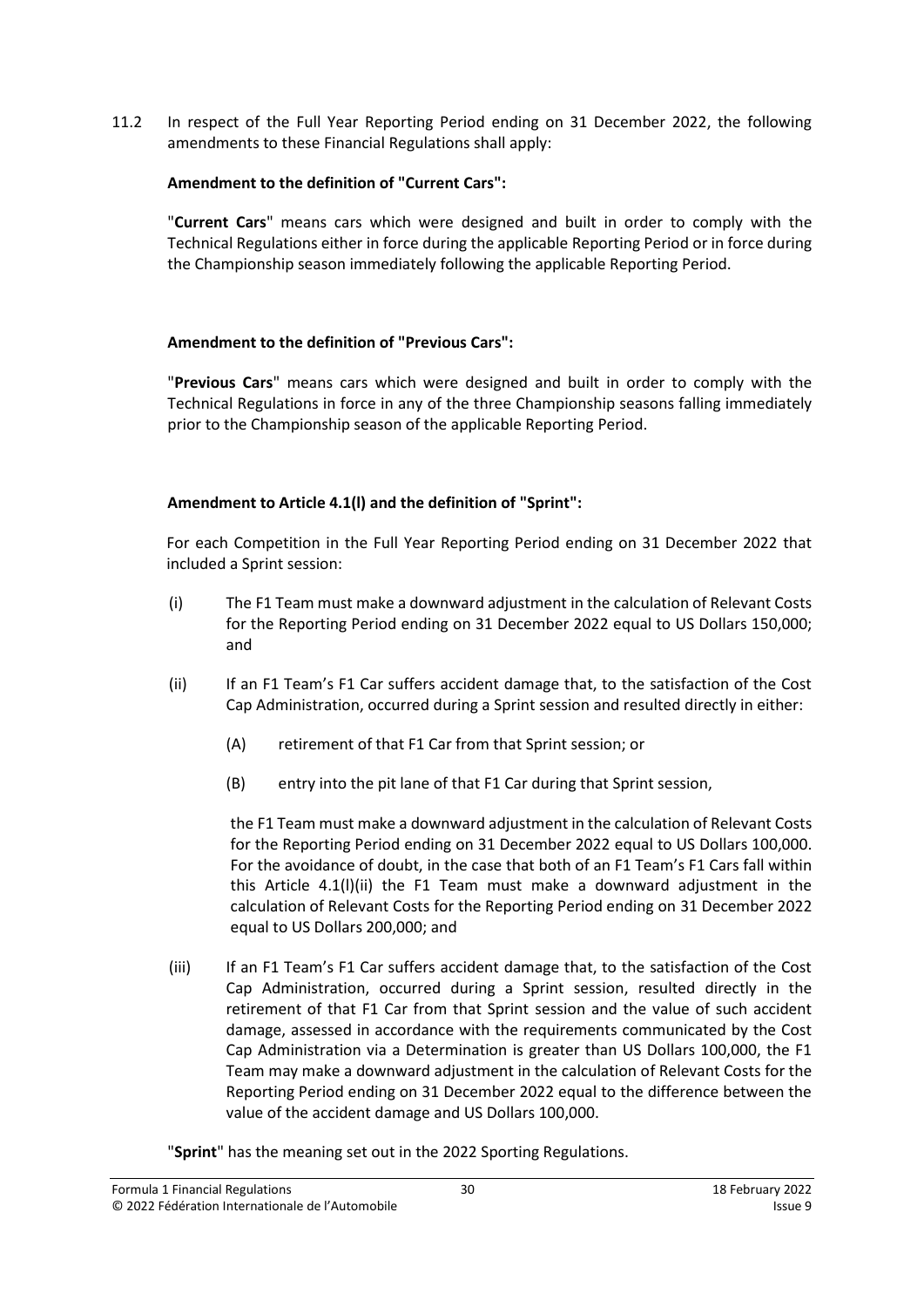11.3 In respect of the Full Year Reporting Period ending on 31 December 2023 and each subsequent Full Year Reporting Period, the following amendments to these Financial Regulations shall apply:

# **Amendment to the definition of "Current Cars":**

"**Current Cars**" means cars which were designed and built in order to comply with the Technical Regulations either in force during the applicable Reporting Period or in force during the Championship season immediately preceding or following the applicable Reporting Period.

# **Amendment to the definition of "Previous Cars":**

"**Previous Cars**" means cars which were designed and built in order to comply with the Technical Regulations in force in any of the three Championship seasons falling immediately prior to the Championship season preceding the applicable Reporting Period.

# **Amendments to, and introduction of new, definitions in respect of Capital Expenditure, and introduction of Appendix 2:**

"**Capital Expenditure**" means the higher of zero and an amount equal to:

[…]

less

- (e) Eligible Wind Tunnel Capital Expenditure, provided that:
	- (i) once an F1 Team has made any deduction in a Full Year Reporting Period pursuant to this sub-paragraph (e) in respect of an Eligible Wind Tunnel Asset Element, that F1 Team may not make any deductions in respect of that Eligible Wind Tunnel Asset Element in any subsequent Full Year Reporting Period;
	- (ii) the maximum amount that an F1 Team may deduct in a Full Year Reporting Period pursuant to this sub-paragraph (e) in respect of an Eligible Wind Tunnel Asset Group shall not, when aggregated with all such amounts deducted in prior Full Year Reporting Periods in respect of that Eligible Wind Tunnel Asset Group, exceed a cumulative total equal to the amount set out in column 3 of Appendix 2; and
	- (iii) the maximum amount that an F1 Team may deduct in a Full Year Reporting Period pursuant to this sub-paragraph (e) shall not, when aggregated with all such amounts deducted in prior Full Year Reporting Periods exceed a cumulative total of US Dollars 55,000,000, adjusted (if applicable) for Indexation.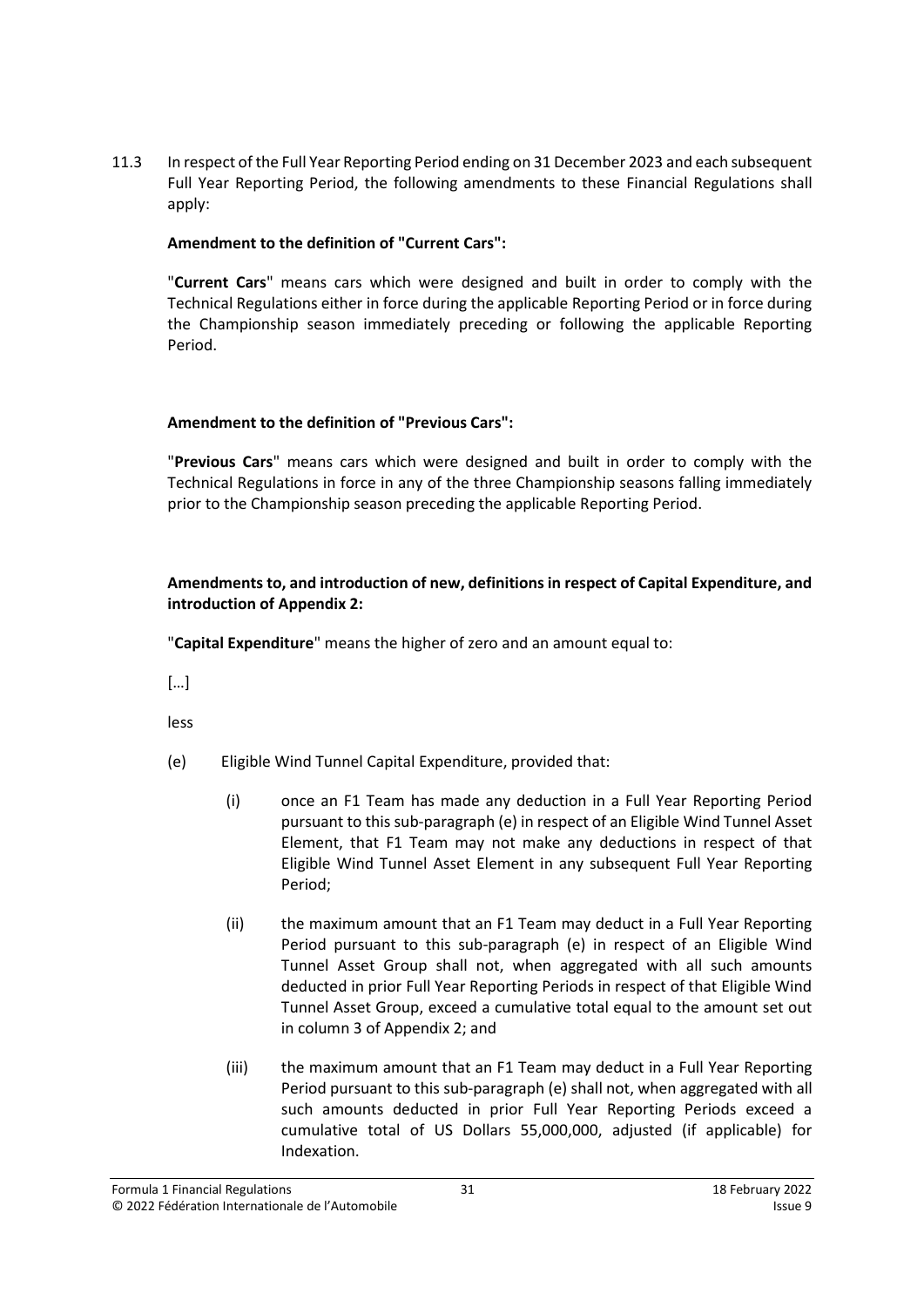"**Eligible Wind Tunnel Assets**" means those assets set out in Appendix 2.

"**Eligible Wind Tunnel Asset Group**" means a group of Eligible Wind Tunnel Assets set out in Column 1 of Appendix 2.

"**Eligible Wind Tunnel Asset Element**" means an item or sub-group of Eligible Wind Tunnel Assets set out in Column 2 of Appendix 2.

"**Eligible Wind Tunnel Capital Expenditure**" means costs that:

- (a) fall within limb (a), limb (b) or limb (c) of the definition of Capital Expenditure; and
- (b) are in respect of assets that an F1 Team has sought pre-approval from Cost Cap Administration prior to being brought into use by or on behalf of that F1 Team, and Cost Cap Administration has confirmed in writing to be Eligible Wind Tunnel Assets in respect of that F1 Team. Such approval will only be provided in respect of a single set/unit of any given Eligible Wind Tunnel Asset Element that is required to operate a wind tunnel for Testing; and
- (c) are in respect of assets that became available for use on or after 1 January 2023.

# **APPENDIX 2**

# **ELIGIBLE WIND TUNNEL ASSETS**

| (1)                  | (2)                                                                                                                           | (3)                  |
|----------------------|-------------------------------------------------------------------------------------------------------------------------------|----------------------|
| <b>Eligible Wind</b> | <b>Eligible Wind Tunnel Asset Element</b>                                                                                     | <b>Capped amount</b> |
| <b>Tunnel Asset</b>  |                                                                                                                               | <b>US Dollars</b>    |
| Group                |                                                                                                                               | ('000)               |
| (1) Wind tunnel      | (1a) Wind tunnel fan assembly.                                                                                                | 15,000               |
| fan system           | (1b) Fan motor up to 3.5MW power output.                                                                                      |                      |
|                      | (1c) Associated power transformers, cabinets.                                                                                 |                      |
|                      | (1d) Gearboxes.                                                                                                               |                      |
|                      | (1e) Motor drives and PLCs.                                                                                                   |                      |
|                      | (1f) Associated power cables up to their connection with<br>the building main power distribution, motor field wiring.         |                      |
|                      | (1g) Fan housing and duct section from joint with fan<br>inlet contraction section to joint with outlet expansion<br>section. |                      |
| (2) Wind tunnel      | (2a) Wind tunnel airline circuit duct including walls, floor                                                                  | 40,000               |
| airline circuit      | and ceiling of all contraction, expansion, collector and                                                                      |                      |
| duct and test        | corner sections up to a wind tunnel nozzle area of 17m2.                                                                      |                      |
| section              |                                                                                                                               |                      |
|                      | (2b) Turntable and road interface and ceiling where they<br>are exposed to the wind tunnel air stream.                        |                      |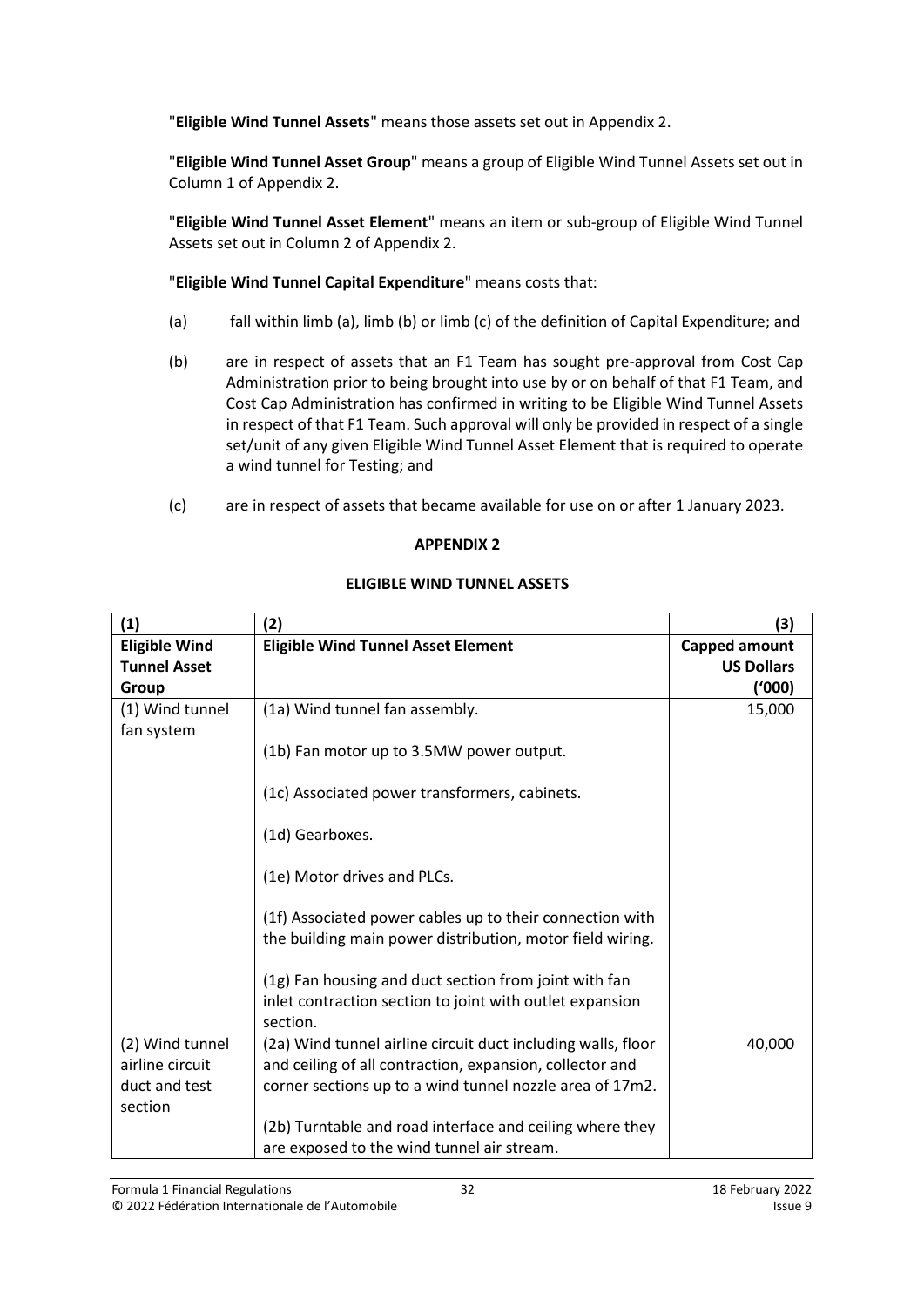|                                           | (3c) Turning vanes, screens, flow conditioners within the<br>airline circuit duct.<br>(2d) Doors and hatches that are included in the airline<br>circuit duct but not any windows and doors or lighting<br>external to the airline circuit duct.<br>(2e) Test Section plexiglass or transparent walls and<br>windows, wall support structure and positioning or<br>shaping systems (passive or adjustable as permitted by<br>the Sporting Regulations).<br>(2f) Flexible configuration test section designs (solid wall,<br>slotted wall, open jet).<br>(2g) Breather slot or openings and boundary layer re-                                                                                                                                                                                                                                                                                                                                                                                                                                                                                                                                                                                                                |        |
|-------------------------------------------|------------------------------------------------------------------------------------------------------------------------------------------------------------------------------------------------------------------------------------------------------------------------------------------------------------------------------------------------------------------------------------------------------------------------------------------------------------------------------------------------------------------------------------------------------------------------------------------------------------------------------------------------------------------------------------------------------------------------------------------------------------------------------------------------------------------------------------------------------------------------------------------------------------------------------------------------------------------------------------------------------------------------------------------------------------------------------------------------------------------------------------------------------------------------------------------------------------------------------|--------|
| (3) Wind tunnel<br>rolling road<br>system | injection duct.<br>(3a) Continuous single belt rolling road where such<br>design is specified for and capable of <=80m/s road<br>speed and is no larger than 3.5m width and 10m overall<br>length (when measured perpendicular to axes parallel<br>and perpendicular to the direction of belt travel<br>respectively).<br>(3b) Road support and yaw motion turntable platform<br>where turntable rotation is specified and capable of<br><= 15deg. in either direction about an axis normal to the<br>road plane.<br>(3c) Rolling road motors, motor drives, rollers and<br>bearing systems up to two spare belts but excluding any<br>kind of road belt surface coating to simulate road<br>roughness or modify friction.<br>(3d) Through belt load measurement systems and under<br>belt load measurement pad location systems.<br>(3e) Boundary layer suction system.<br>(3f) Compressors and vacuum systems and associated<br>plant directly serving the rolling road system.<br>(3g) Hydraulic systems directly serving the rolling road<br>system.<br>(3h) Electrical power systems and cabinets directly<br>serving the rolling road system.<br>(3i) Road exchange platform but no other external lifts or<br>cranes. | 18,000 |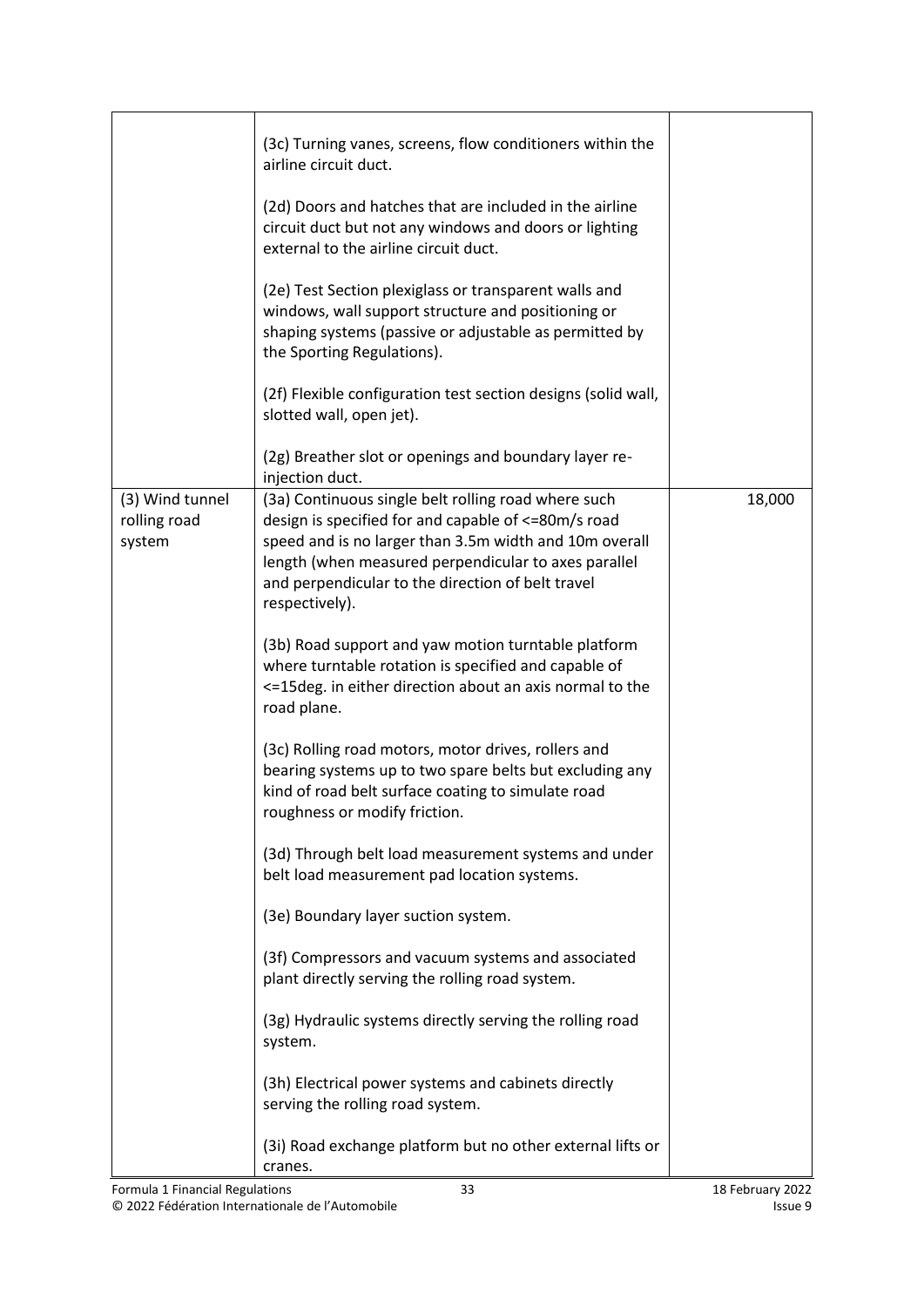| (4) Wind tunnel | (4a) Wind tunnel model support structure frame and           | 10,000 |
|-----------------|--------------------------------------------------------------|--------|
| balance and     | motion system (e.g. Hexapod or Internal type) that           |        |
| model motion    | moves the entire model vertically and/or in roll in pitch    |        |
| system          | or in yaw relative to the ground plane and only up to the    |        |
|                 | junction with the wind tunnel model spine (as agreed by      |        |
|                 | the FIA). Following items are not included in a): any        |        |
|                 | component or system that forms part of the wind tunnel       |        |
|                 | model representation of the F1 Car itself such as            |        |
|                 | actuator systems internal to the wind tunnel model.          |        |
|                 | (4b) Load measurement system or balance for                  |        |
|                 | measurement of the total forces or moments acting on         |        |
|                 | the entire model only and not the components of those        |        |
|                 | forces or moments created by parts of the car (except        |        |
|                 | under Eligible Wind Tunnel Asset Element (3d) above)         |        |
|                 | and up to the junction with the wind tunnel model            |        |
|                 | spine.                                                       |        |
| (5) Wind tunnel | (5a) Heat exchangers and/or associated plant suitable for    | 5,000  |
| cooling and     | +/-0.5 deg. C accuracy stable control of the temperature     |        |
| heating system  | of the wind tunnel air.                                      |        |
|                 | (5b) Heat exchangers and/or associated plant for the         |        |
|                 | control of the temperature of the rolling road system.       |        |
| (6) Wind tunnel | (6a) Control electronics for the rolling road system and     | 5,000  |
| control system  | wind tunnel.                                                 |        |
|                 |                                                              |        |
|                 | (6b) Wind tunnel and rolling road system control sensors     |        |
|                 | (e.g. static ring).                                          |        |
|                 | (6c) Wind tunnel fan control system and software,            |        |
|                 | boundary layer control system and software.                  |        |
|                 | (6d) Safety systems.                                         |        |
|                 |                                                              |        |
|                 | (6e) Wind tunnel rolling road system control system          |        |
|                 | software for road tension, temperature, speed, tracking      |        |
|                 | and motion control.                                          |        |
|                 | (6f) Wind tunnel model motion control software               |        |
|                 | applicable to the degrees of freedom specified in the        |        |
|                 | aerodynamic testing restrictions set out in the Sporting     |        |
|                 | Regulations.                                                 |        |
|                 |                                                              |        |
|                 | (6g) Wind tunnel data acquisition system PC and<br>software. |        |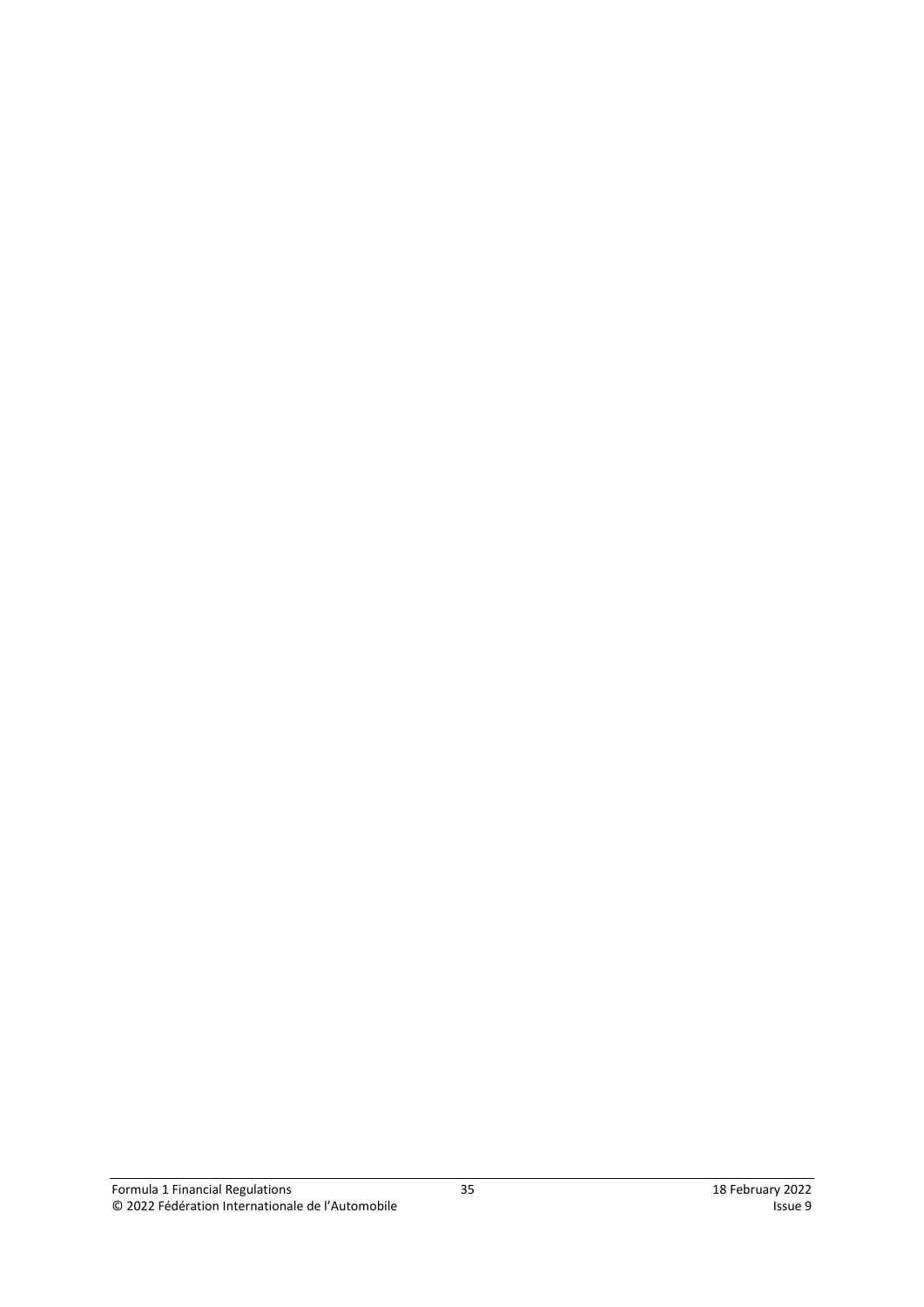#### **APPENDIX**

# **DEFINITIONS AND INTERPRETATION**

<span id="page-35-0"></span>In these Financial Regulations, the following words and expressions have the meanings set out opposite them:

"**ABA**" means an accepted breach agreement entered into between the Cost Cap Administration and the relevant F1 Team, as set out in Article [6.28.](#page-18-0)

# "**Activities To Enable The Supply Of Power Units**" means:

- (a) the research, development and design of Power Units;
- (b) the manufacture and assembly of Power Units, including the testing of systems and components that comprise Power Units, supplied to any F1 Team;
- (c) the provision of track support activities relating to the operation of Power Units by any F1 Team, as set out in Appendix 9A of the Sporting Regulations; and
- (d) the purchase and / or manufacture of F1 Car components provided to a Power Unit supplier for the Sole Purpose Of Testing Power Units For Performance And Reliability on either a Power Unit Test Bench or a Power Train Test Bench.

"**Adjustments**" means the adjustments to Total Costs of the Reporting Group set out in Articl[e 4.](#page-8-0)

"**Alternative Fuel and Oil**" means fuel and oil from a supplier other than the supplier that has been specified by the Power Unit supplier to be used with the Power Units that it supplied to the F1 Team;

"**Applicable Rate**" means:

- (a) the Initial Applicable Rate; or
- (b) the average of the daily exchange rates published by the US Federal Reserve System (which are available at<https://www.federalreserve.gov/releases/h10/> ) as at such date, +/- 60 days, as the Cost Cap Administration, in its absolute discretion, decides and communicates to the F1 Teams via a Determination no later than 31 October of the Full Year Reporting Period preceding the Full Year Reporting Period in which the Applicable Rate is to take effect.

"**Associate**" means, with respect to an entity, any other entity over which that entity holds Significant Influence, but not Control or Joint Control.

"**Audited Annual Financial Statements**" means annual financial statements prepared in accordance with International Financial Reporting Standards or national accounting standards (as applicable), which have been audited by an Independent Audit Firm. Audited Annual Financial Statements must include:

- (a) a statement of financial position (balance sheet) at the end of the period;
- (b) a statement of financial performance for the period (income statement/profit and loss account);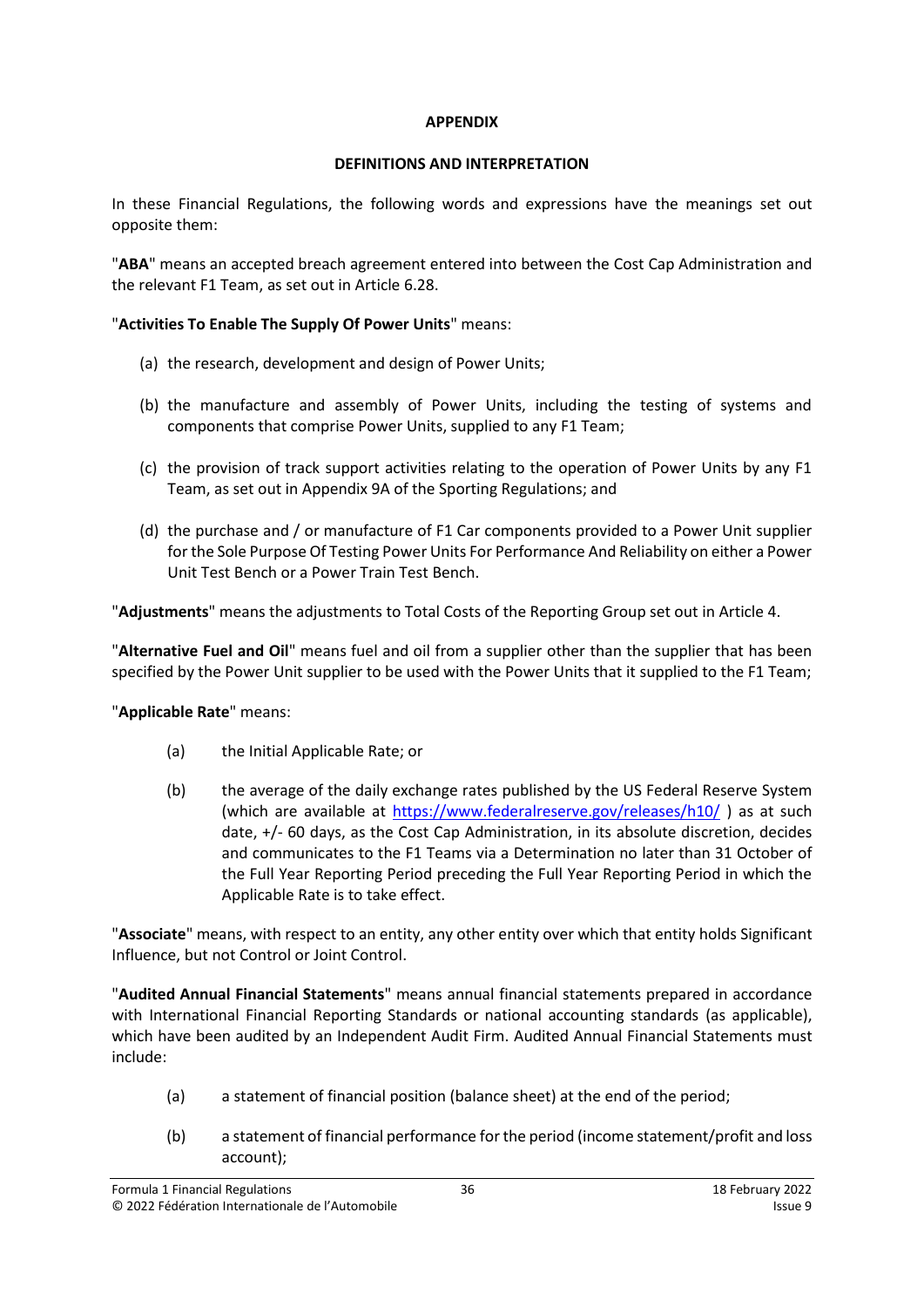- (c) if applicable, a statement of other comprehensive income for the period;
- (d) a statement of changes in equity for the period; and
- (e) notes, comprising a summary of significant accounting policies and other explanatory notes.

"**Buildings**" means any building classified as such in the Audited Annual Financial Statements of each Reporting Group Entity and any of the following assets integrated into such building:

- (a) walls, floors, ceilings, doors, gates, shutters, windows and stairs;
- (b) mains services and systems for electricity, gas and water;
- (c) waste disposal systems;
- (d) sewerage and drainage systems;
- (e) shafts or other structures in which lifts are installed; and
- (f) fire safety systems, lighting systems and air conditioning systems.

"**Capital Expenditure**" means the higher of zero and an amount equal to:

- (a) all costs incurred and recognised in the Audited Annual Financial Statements of each Reporting Group Entity in the Full Year Reporting Period or a previous Full Year Reporting Period as tangible assets and/or as intangible assets, which either:
	- (i) have become available for use during the Full Year Reporting Period, except any such costs in respect of:
		- (A) land, Buildings and leasehold improvements;
		- (B) a tangible asset or an intangible asset for which the depreciation/amortisation is Directly Attributable to Marketing Activities, Heritage Asset Activities, Non-F1 Activities, Human Resources Activities, Legal Activities or Finance Activities;
		- (C) Research and Development costs recognised as intangible assets;
		- (D) goodwill arising from a business combination;
		- (E) amounts capitalised in respect of an F1 Car; and
		- (F) Transitional Capital Expenditure; or
	- (ii) became available for use during any of the four preceding Full Year Reporting Periods, that were originally excluded from Capital Expenditure under paragraph (a)(i)(B) of this definition, but no longer satisfy this exclusion in the Full Year Reporting Period;
	- plus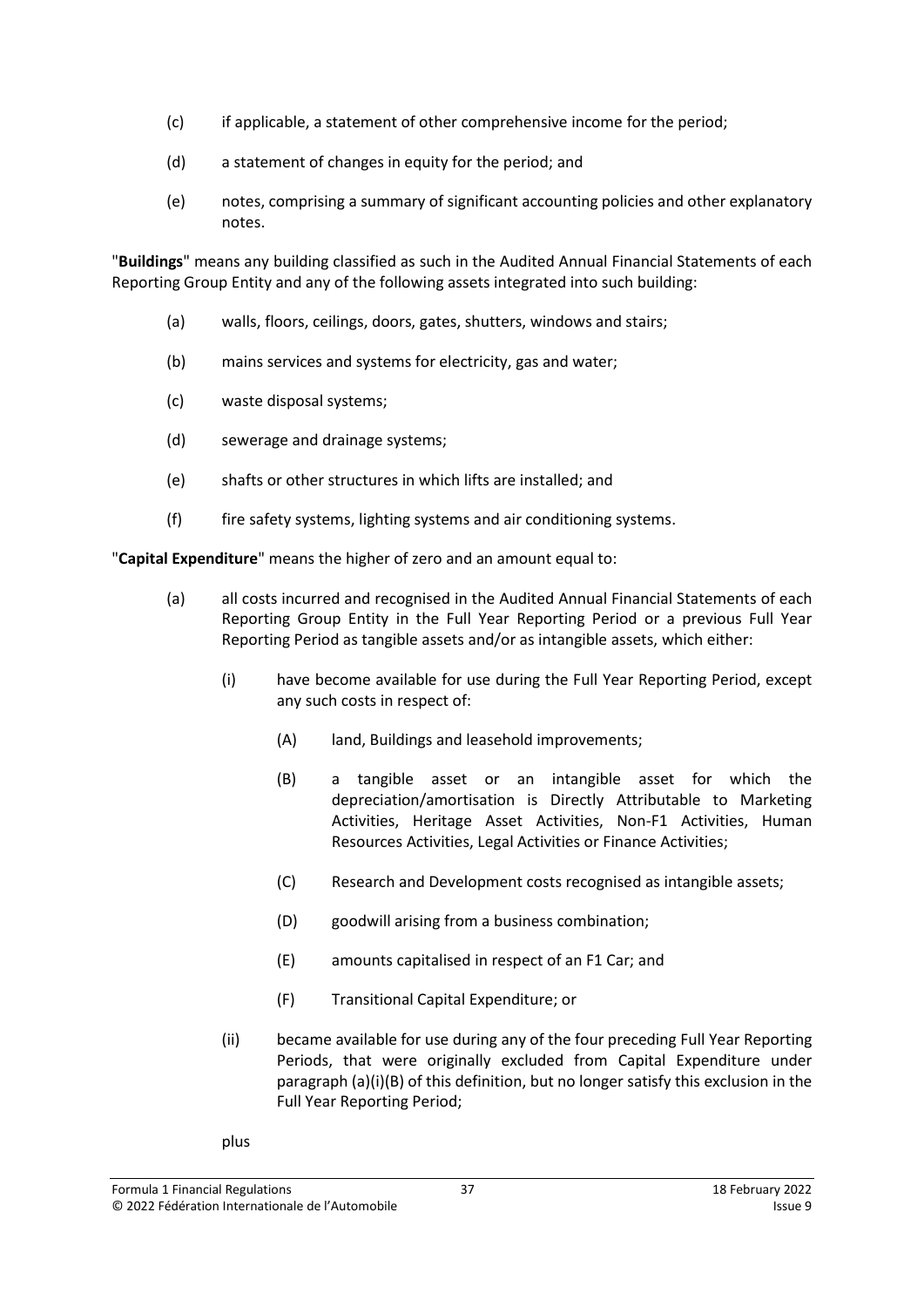- (b) all costs incurred and recognised in the annual financial statements of entities within the F1 Team's Legal Group Structure but outside its Reporting Group in the Full Year Reporting Period or a previous Full Year Reporting Period as tangible assets and/or intangible assets relating to F1 Activities which have become available for use during the Full Year Reporting Period, excluding any such costs:
	- (i) set out in paragraphs (a)(i)(A) to (F) (inclusive) of this definition; and
	- (ii) incurred and recognised in the annual financial statements of an entity that is within the Reporting Group of another F1 Team;

plus

(c) the Fair Value of any tangible assets and/or intangible assets relating to F1 Activities that became available for use prior to the start of the relevant Full Year Reporting Period and are held by an entity within the F1 Team's Legal Group Structure in the relevant Full Year Reporting Period where that entity was not in the Legal Group Structure of the F1 Team in the previous Full Year Reporting Period, excluding any such costs set out in paragraphs (a)(i)(A) to (F) (inclusive) of this definition;

less

- (d) an amount equal to the aggregate of:
	- (i) in respect of any Related Party Transaction or Inter-Team Transaction pursuant to which a Relevant Asset is disposed of, the lower of:
		- (A) the sale proceeds attributable to the disposal of each Relevant Asset; and
		- (B) the Fair Value of each Relevant Asset as at the date of the disposal, as determined by an independent valuation specialist to the satisfaction of the Cost Cap Administration; and
	- (ii) in respect of any other transaction pursuant to which a Relevant Asset is disposed of, the sale proceeds attributable to the disposal of each Relevant Asset,
- (e) in each case provided that the Relevant Asset was recorded as a disposal during the Full Year Reporting Period within the Audited Annual Financial Statements of the relevant Reporting Group Entity and was not part of a sale and leaseback arrangement.

# "**Capital Expenditure Amount**" means:

- (a) in respect of the Full Year Reporting Period ending on 31 December 2021, the Capital Expenditure for that Full Year Reporting Period;
- (b) in respect of the Full Year Reporting Period ending on 31 December 2022, the aggregate amount of Capital Expenditure for that Full Year Reporting Period and the preceding Full Year Reporting Period, less the amount of the Adjustment, (if any), made pursuant to Article 4.1(e) in respect of the preceding Full Year Reporting Period;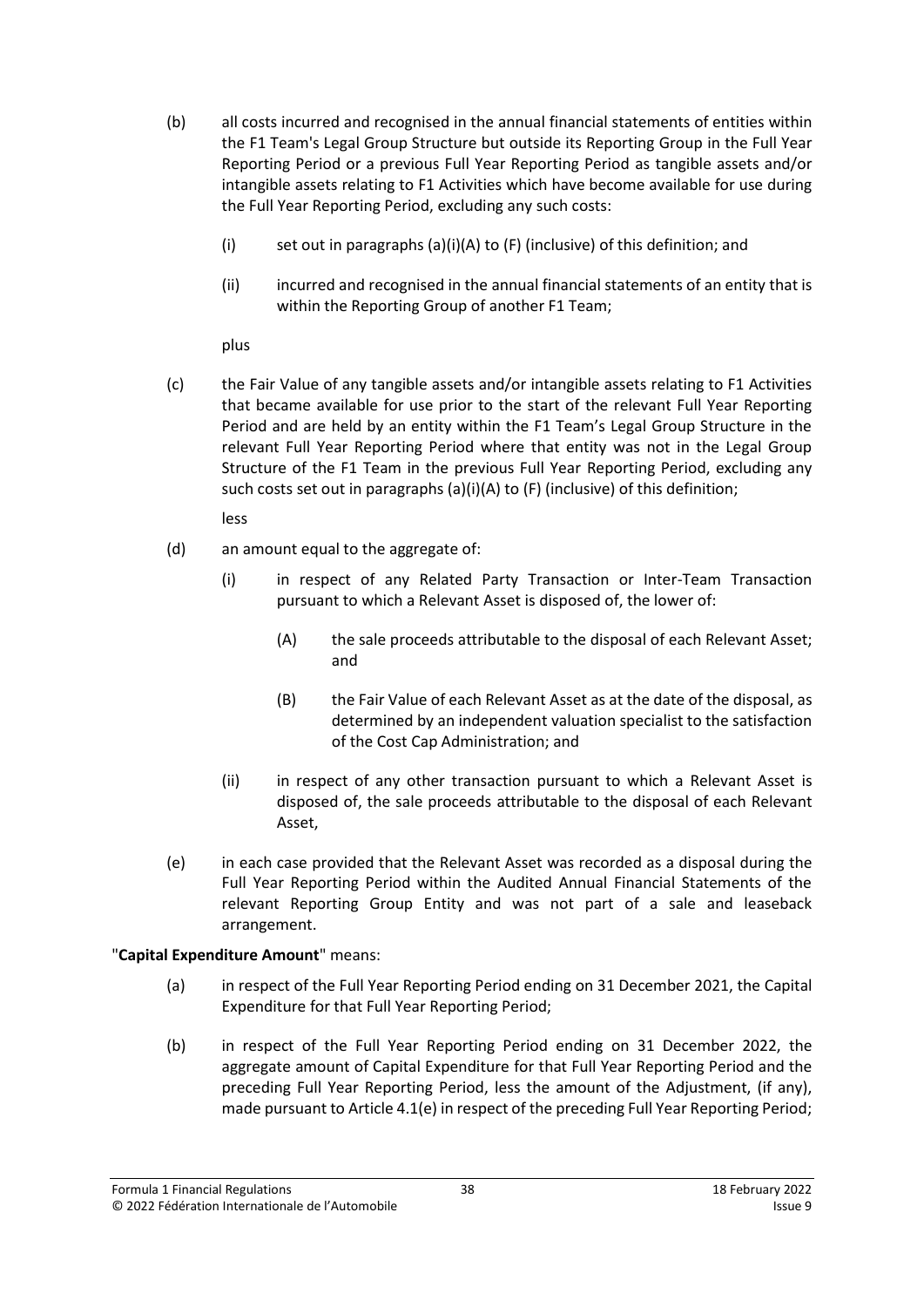- (c) in respect of the Full Year Reporting Period ending on 31 December 2023, the aggregate amount of Capital Expenditure for that Full Year Reporting Period and the preceding two Full Year Reporting Periods, less the cumulative amount of the Adjustments, (if any), made pursuant to Article 4.1(e) in respect of the preceding two Full Year Reporting Periods; or
- (d) in respect of the Full Year Reporting Period ending on 31 December 2024 and each Full Year Reporting Period thereafter, the aggregate amount of Capital Expenditure for the relevant Full Year Reporting Period and the three preceding Full Year Reporting Periods, less the cumulative amount of the Adjustments, (if any), made pursuant to Article 4.1(e) in respect of the preceding three Full Year Reporting Periods.

"**Capital Expenditure Limit**" means:

- (a) in respect of the Full Year Reporting Periods ending on 31 December 2021, 31 December 2022 and 31 December 2023 and 31 December 2024, US Dollars 45,000,000, adjusted (if applicable) for Indexation; and
- (b) in respect of the Full Year Reporting Period ending on 31 December 2025 and each subsequent Full Year Reporting Period, US Dollars 36,000,000, adjusted (if applicable) for Indexation,

provided that where an F1 Team has a Presentation Currency other than US Dollars, the Capital Expenditure Limit for that F1 Team in the relevant Full Year Reporting Period shall be converted from US Dollars into that F1 Team's Presentation Currency at the Initial Applicable Rate. For illustrative purposes, the amount of the Capital Expenditure Limit in selected Presentation Currencies for the Full Year Reporting Periods referred to in paragraph (a) of this definition are as follows (assuming Indexation of zero):

| <b>Presentation Currency</b> |                        |              |                     |
|------------------------------|------------------------|--------------|---------------------|
| <b>US Dollars</b>            | <b>Pounds Sterling</b> | <b>Euros</b> | <b>Swiss Francs</b> |
| (1000)                       | ('000)                 | ('000)       | ('000)              |
| 45,000                       | 35,458                 | 40,976       | 44.82′              |

"**CEO**" means the individual designated as chief executive officer for each F1 Team under the F1 Team's Competitor Staff Registration Submission to the FIA in respect of the Reporting Period.

"**CFO**" meansthe individual designated as chief financial officer for each F1 Team under the F1 Team's Competitor Staff Registration Submission to the FIA in respect of the Reporting Period.

"**Championship**" means the FIA Formula One World Championship, which includes both the Constructors' Championship and the Drivers' Championship.

"**Competition**" means any event entered into the Championship calendar for any year commencing 24 hours before the first practice session is scheduled to take place and ending at the time for the lodging of a protest under the terms of the International Sporting Code or the time when a technical or sporting certification has been carried out under the terms of the International Sporting Code, whichever is the later and "**Competitions**" shall be construed accordingly.

"**Competitor Staff Registration Submission**" means the competitor's staff registration submission in accordance with the International Sporting Code.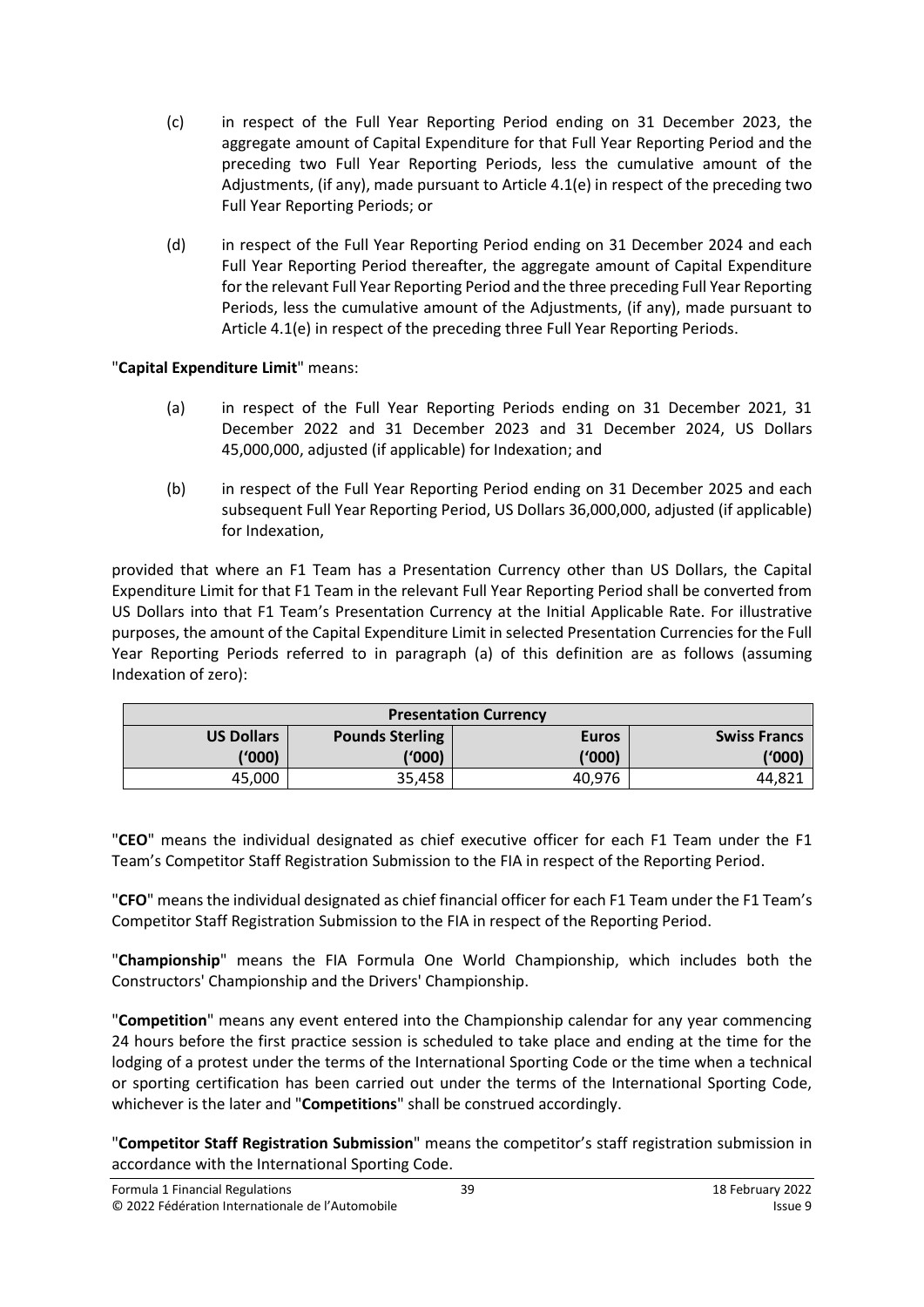"**Complainant Team**" means a F1 Team that submits a report of non-compliance with these Financial Regulations as set out under Article [6.24.](#page-17-2)

"**Confidential Information**" means all confidential information relating to a member of an F1 Team's Legal Group Structure (whether written, oral or in any other format), including any information that would be regarded as confidential by a reasonable business person relating to the business, affairs, customers, clients, suppliers, plans, operations, processes, know-how, financial data, commercially sensitive information, designs, trade secrets or software of the F1 Team and/or of any member of the F1 Team's Legal Group Structure.

<span id="page-39-0"></span>"**Connected Party**" means, in relation to a Relevant Person:

- (a) any family member of such Relevant Person, where family member means:
	- (i) a spouse, domestic partner or civil partner;
	- (ii) any other person with whom the Relevant Person lives as partner in an enduring family relationship;
	- (iii) children or step-children of the Relevant Person or of any person falling within paragraph [\(a\)\(i\)](#page-39-0) of this definition;
	- (iv) any children or step-children of a person falling within paragraph [\(a\)\(ii\)](#page-39-0) of this definition who live with the Relevant Person and have not attained the age of 18;
	- (v) siblings;
	- (vi) parents; and
	- (vii) dependants of the Relevant Person or of any person falling within paragraph [\(a\)\(i\)](#page-39-0) of this definition;
- (b) any agent or representative acting on behalf of the Relevant Person;
- (c) any body corporate in relation to which a Relevant Person or any of the categories of person identified within paragraphs (a) and (b) of this definition is:
	- (i) beneficially entitled to 20% or more of the entire issued share capital of that body corporate; or
	- (ii) entitled to exercise or control the exercise of more than 20% of the voting power at any general meeting of that body corporate; and
- (d) any company, trust, partnership, or other body, organisation or mechanism established or operating directly or indirectly in whole or in part for the benefit of or in respect of the Relevant Person or any or all of the other categories of person referred to in this definition.

"**Consideration**" comprises:

(a) in the context of an employee: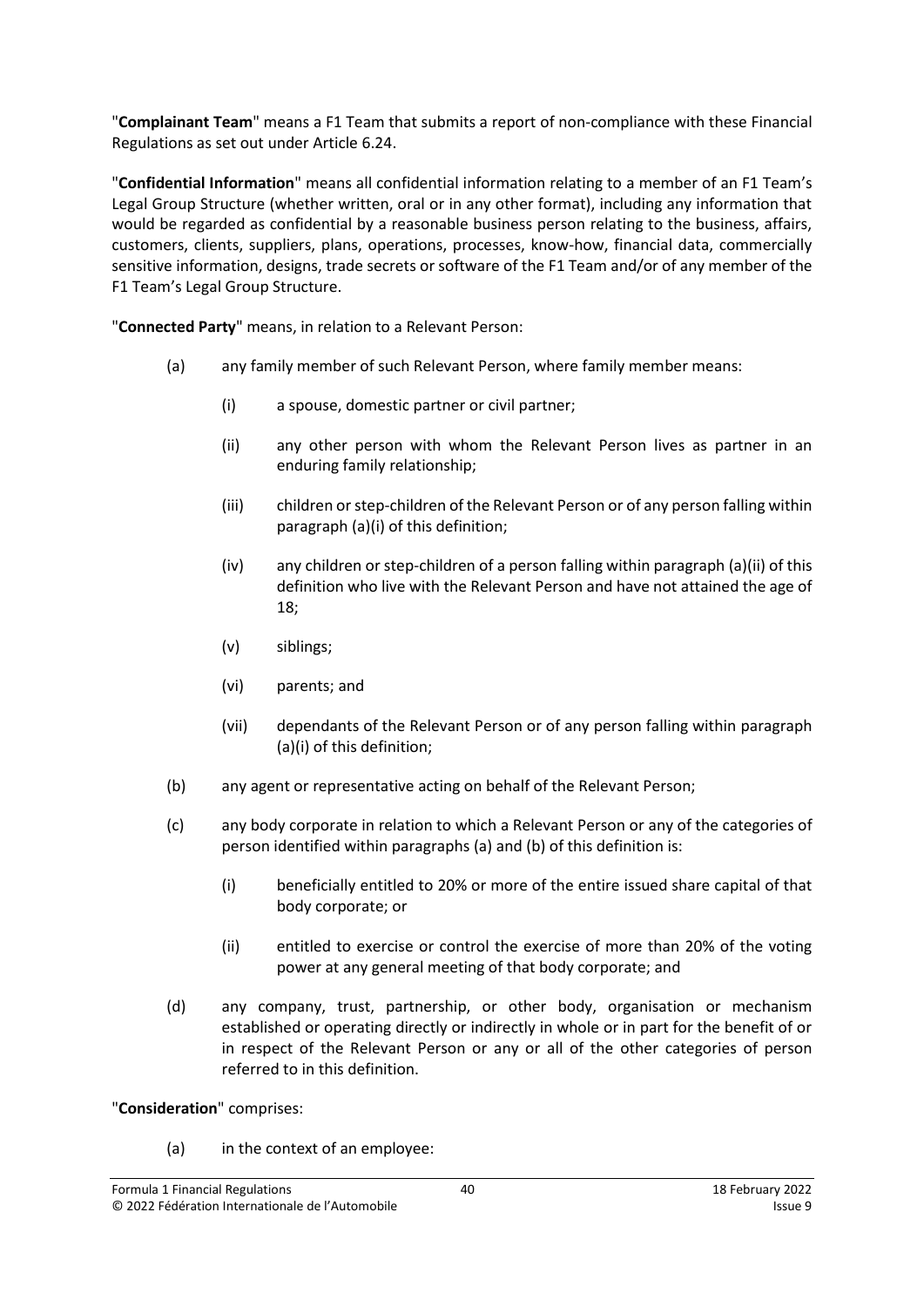- (i) short term employee benefits (including basic salaries and bonuses);
- (ii) post-employment benefits;
- (iii) other long-term employee benefits;
- (iv) termination benefits; and
- (v) any other consideration in exchange for any other service provided (whether written or unwritten); and
- (b) in the context of a person who is not an employee:
	- (i) fees;
	- (ii) performance or other contractual payments, including payments in connection with the use of image rights;
	- (iii) termination payments; and
	- (iv) any other consideration in exchange for any other service provided (whether written or unwritten).

"**Constructors' Championship**" means the FIA Formula One World Constructors' Championship.

"**Control**" means the power to conduct the affairs of an entity and to direct its financial and operating policies which affect returns by means of shareholding, or voting power, or by constitutional documents (statutes) or agreement, or otherwise. "**Controlling**" and "**Controlled**" shall be construed accordingly.

"**Corporate Income Tax**" means any domestic and/or foreign taxes which are based on taxable profits, including unrecoverable withholding taxes on corporate income.

"**Cost Cap**" has the meaning set out in Article [2.3.](#page-2-3)

"**Cost Cap Adjudication Panel**" means the independent decision-making panel comprised in accordance with Articl[e 7.](#page-19-0)

"**Cost Cap Administration**" means the staff designated by the FIA from time to time to administer and monitor the operation of these Financial Regulations.

"**Cost Cap Reporting Template**" means the reporting template, in the format prescribed by the Cost Cap Administration from time to time via a Determination, which shall:

- (a) include Total Costs of the Reporting Group;
- (b) include, in respect of the Full Year Reporting Documentation, a reconciliation of the costs reported in the Cost Cap Reporting Template to the costs recorded in the Audited Annual Financial Statements in respect of each Reporting Group Entity;
- (c) calculate Relevant Costs for the applicable Reporting Period;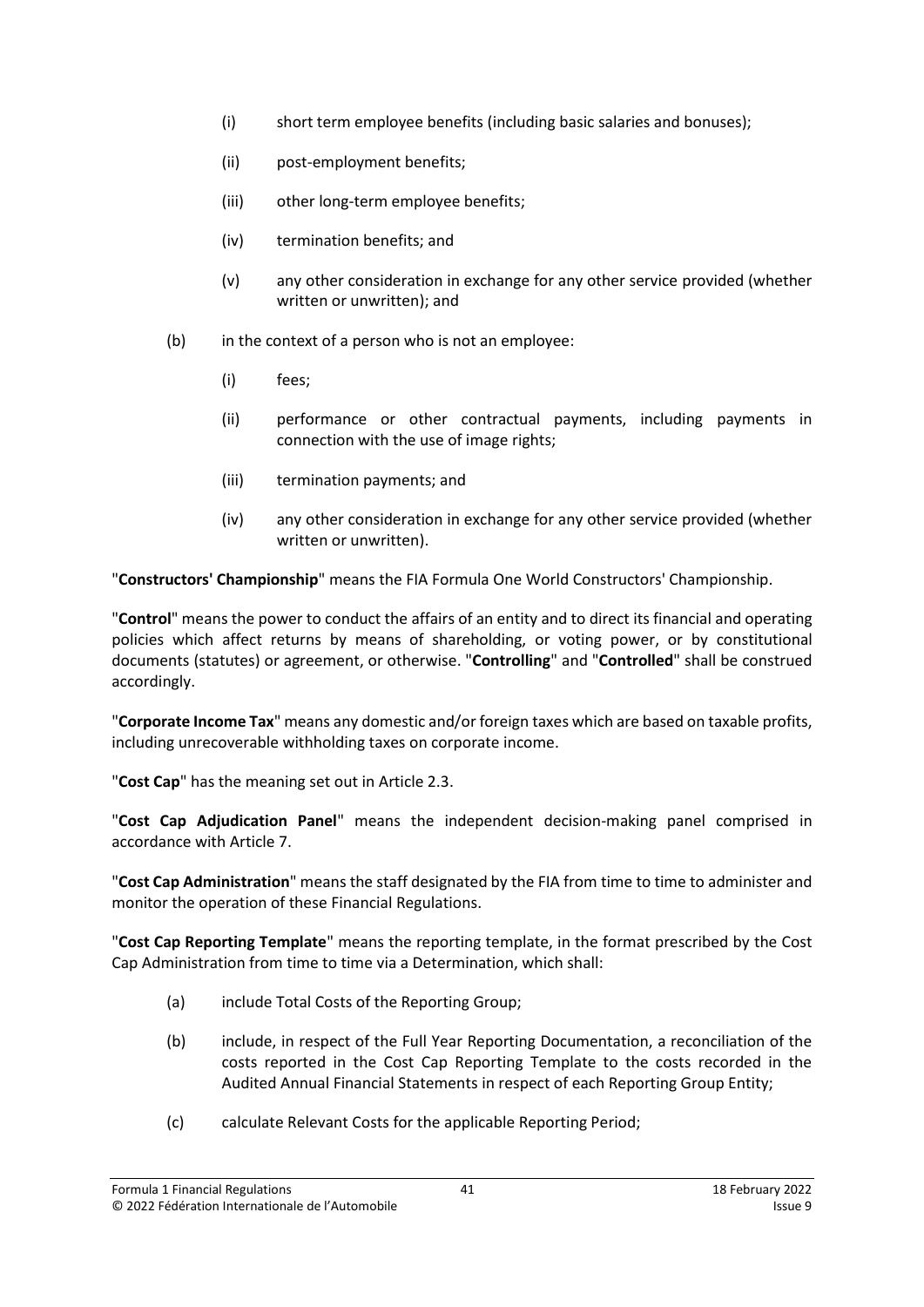- (d) contain an appropriate level of disclosure to enable the Cost Cap Administration to assess compliance with these Financial Regulations; and
- (e) include details of relevant Related Party Transactions, Exchange Transactions, Inter-Team Transactions, Power Unit Transactions and transactions pursuant to which a Customer Competitor uses a Transferable Component or a sub-assembly of a Transferable Component.

"**Current Cars**" means cars which were designed and built in order to comply with the Technical Regulations either in force during the applicable Reporting Period or in force during the Championship season immediately preceding or following the applicable Reporting Period.

"**Customer Competitor**" has the meaning set out in the Technical Regulations in force during the applicable Reporting Period.

"**Declarations**" means declarations, in the format prescribed by the Cost Cap Administration from time to time via a Determination:

- (a) signed by each of the Team Principal, CEO, CFO and Technical Director of the F1 Team, and, in respect of the Full Year Reporting Documentation only, signed by an authorised signatory for and on behalf of the F1 Team, each confirming that:
	- (i) the Reporting Documentation with which the Declarations are supplied is complete, accurate, not misleading and in compliance with these Financial Regulations; and
	- (ii) the F1 Team has complied with the requirements of Article[s 1.8,](#page-1-1) [1.9](#page-2-1) and [1.10;](#page-2-2)
- (b) in respect of the Full Year Reporting Documentation only, signed by or on behalf of the F1 Team's Ultimate Controlling Party confirming that the Reporting Group Documentation with which the Declarations are supplied is complete, accurate, not misleading and in compliance with these Financial Regulations.

"**Demonstration Event**" has the meaning set out in the Sporting Regulations in force during the applicable Reporting Period.

"**Determination**" means an official written communication issued by the Cost Cap Administration to all of the F1 Teams which is expressed to be a determination and which shall be binding on the F1 Teams.

"**Development**" means the application of research findings or other knowledge to a plan or design for the production of new or substantially improved materials, devices, products, processes, systems or services prior to the commencement of commercial production or use.

"**Directly Attributable**" means, in relation to a particular activity, if:

- (a) the cost would have been avoided if that particular activity was not undertaken; and
- (b) the cost is separately identifiable without apportionment.

"**Drivers' Championship**" means the FIA Formula One World Drivers' Championship.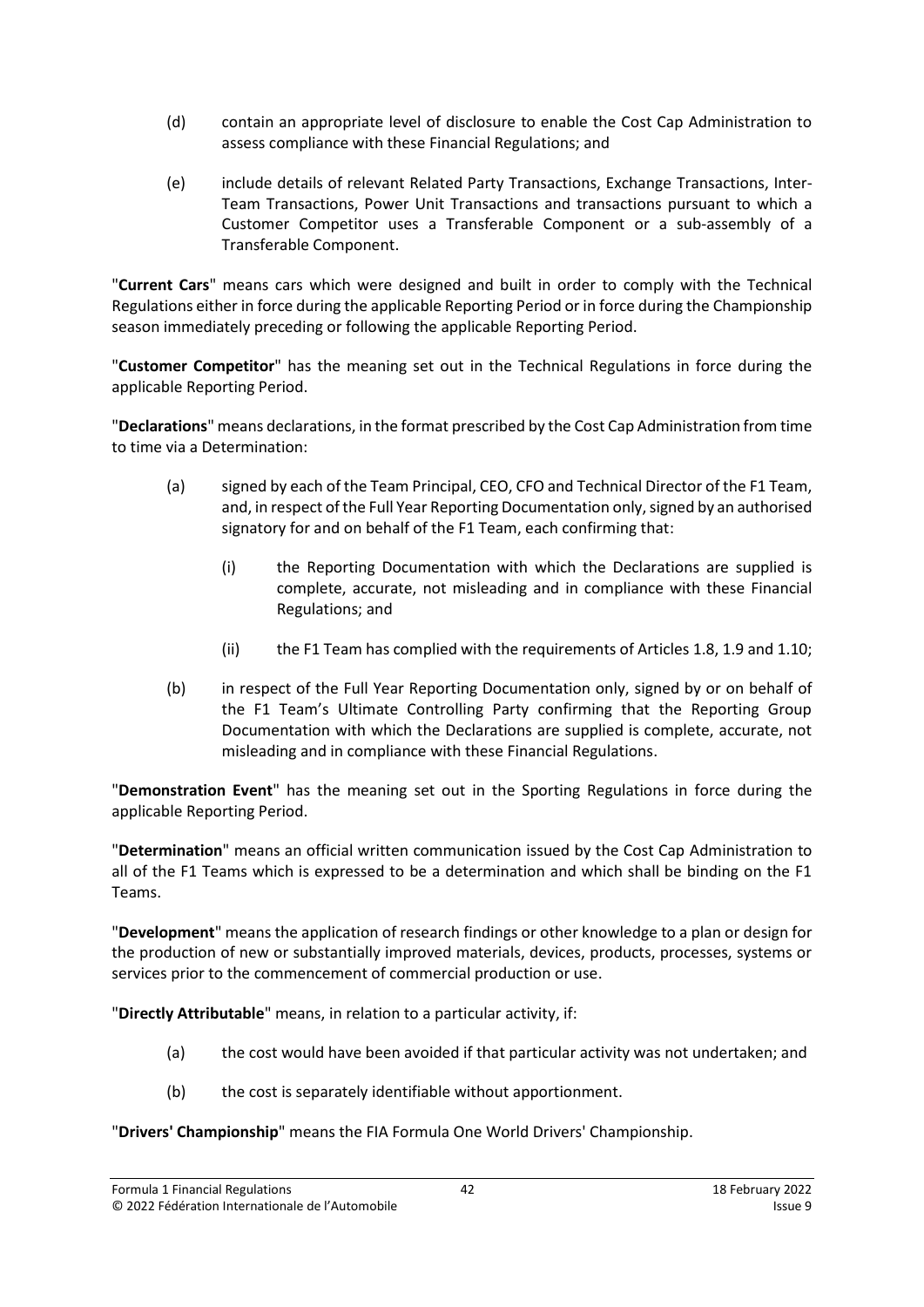"**Employee Bonus Costs**" means those amounts payable pursuant to a Formal Bonus Scheme, to the extent such amounts are determined solely by reference to the F1 Team's and/or its F1 Drivers' classification in the Championship or by reference to the F1 Team's and/or its F1 Drivers' points, podiums or race wins in respect of the Championship, or any combination of the foregoing, in the Reporting Period.

"**Employee Medical Benefits**" means any medical benefits made available to all employees of all Reporting Group Entities, or to a specifically identified sub-category of employees of all Reporting Group Entities, in each case on a substantially equal basis and excluding any private medical insurance.

"**Employee Termination Benefits**" means the costs of all employee benefits in connection with terminating the engagement of a Reporting Group Entity's employee as a result of either:

- (a) termination of an employee's engagement prior to the automatic expiry date of such engagement; or
- (b) an employee's decision to accept an offer of benefits in exchange for the termination of engagement.

"**Engineering Trailer**" means a branded temporary standalone structure, and any irremovable fixtures, fittings and equipment integrated into such structure that is brought into the paddock and constructed by an F1 Team to provide a working environment for engineering purposes during a Competition or Testing of Current Cars. For the avoidance of doubt this does not include any structures, fixtures, fittings or equipment that are constructed or installed into any permanent or existing paddock buildings, such as the pit garages.

"**Exchange Transaction**" means a transaction between a Reporting Group Entity and a third party that results in one of the parties acquiring assets or services or satisfying liabilities by surrendering other assets or services or incurring other obligations.

# "**Excluded Bonus Maximum Amount**" means:

- (a) for each F1 Team that either wins the Constructors' Championship taking place in the applicable Reporting Period, or achieves a higher finishing position in the Constructors' Championship taking place in the applicable Reporting Period than it achieved in any of the previous three Reporting Periods, US Dollars 12,000,000; and
- (b) for each other F1 Team, US Dollars 10,000,000.

"**Excluded Costs**" means those costs that must be excluded from Total Costs of the Reporting Group pursuant to the exclusions set out in Articl[e 3.](#page-5-0)

"**Excluded Persons**" hasthe meaning set out in Article [3.1\(d\)](#page-5-4) and "**Excluded Person**" shall be construed accordingly.

"**Extended Reporting Deadline**" has the meaning set out in Articl[e 8.6.](#page-24-2)

"**F1 Activities**" means: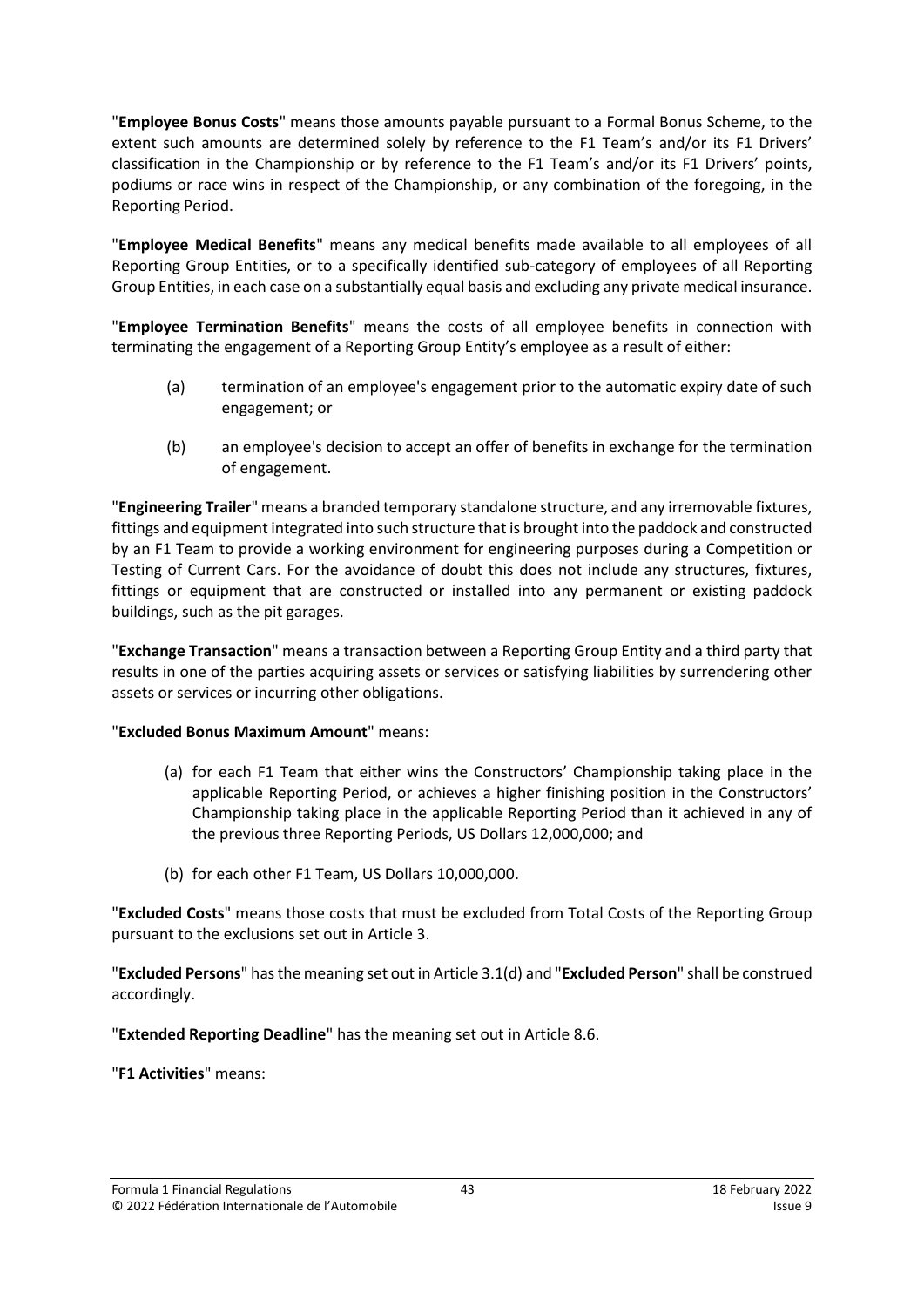- (a) all activities undertaken by or on behalf of the F1 Team relating to the operation of that F1 Team and its participation in the Championship, including all activities in connection with the research, development, design, manufacture, Testing and racing of F1 Cars and marketing activities of the F1 Team, but excluding:
	- (i) Activities To Enable The Supply Of Power Units for use by any F1 Team(s); and
	- (ii) activities undertaken in order to participate in an FIA Project.
- (b) all activities undertaken by or on behalf of the F1 Team in connection with the research, development and design of Transferable Components, Free Supply Components, Open Source Components and Standard Supply Components, but excluding activities to enable the supply of, or participate in a tender process to supply, any Standard Supply Component, as the sole supplier of that Standard Supply Component appointed by the FIA;
- (c) the planning, directing, management, control and/or execution of the activities defined as F1 Activities within paragraphs (a) and (b) of this definition; and
- (d) the management, directing, control and use of the assets used to undertake the activities defined as F1 Activities within paragraphs (a) and (b) of this definition.

"**F1 Cars**" means Current Cars, Previous Cars, Historic Cars and any cars intended for future participation in the Championship.

"**F1 Driver**" means any person:

- (a) engaged by a Reporting Group Entity whose primary role is as a driver engaged in the racing of F1 Cars in the Championship for or on behalf of the F1 Team during the Reporting Period; and
- (b) who has driven in a race for the F1 Team in the Championship during the Reporting Period.

"**F1 Team**" means a legal entity that holds an FIA Super Licence to participate in the Championship (being referred to in the Sporting Regulations as the "competitor", or the "constructor").

"**Fair Value**" means the price that would have been received to sell an asset or paid to transfer a liability in an orderly transaction between market participants at the transaction date.

"**FIA**" means the Fédération Internationale de l'Automobile.

"**FIA Code of Ethics**" means the FIA Code of Ethics adopted by the FIA General Assembly, as amended from time to time.

"**FIA General Assembly**" means the supreme decision-making body of the FIA.

"**FIA Judicial and Disciplinary Rules**" means the FIA Judicial and Disciplinary Rules adopted by the FIA General Assembly, as amended from time to time.

**"FIA Project"** means any F1 safety-related FIA project or initiative, or any other F1 related FIA project, in each case as notified to the F1 Teams by the Cost Cap Administration via a Determination.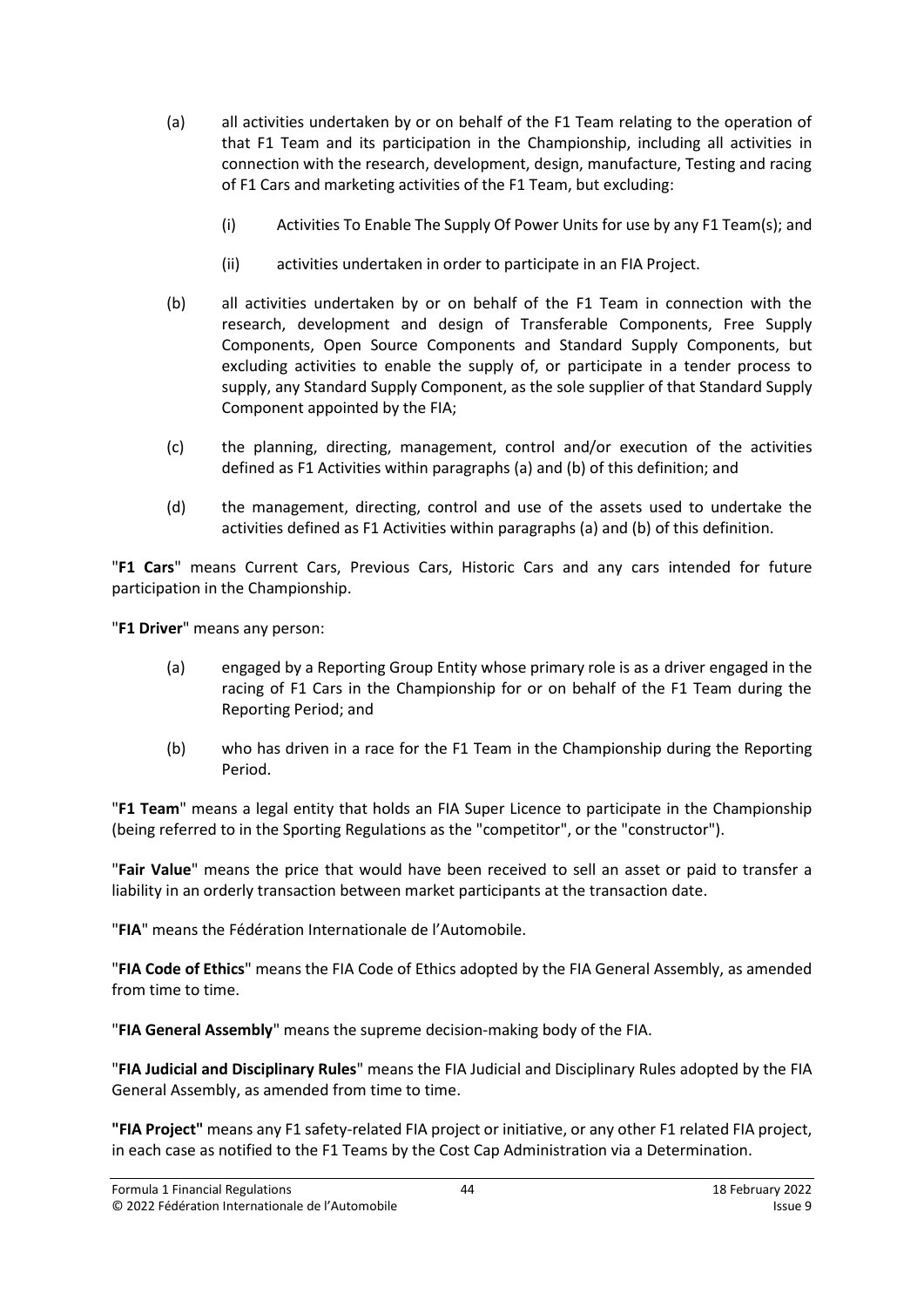"**FIA Statutes**" means the official statutes of the FIA adopted by the FIA General Assembly, as amended from time to time.

"**FIA Super Licence**" has the meaning set out in the International Sporting Code.

"**FIA World Motor Sport Council**" means the World Motor Sport Council as constituted under the FIA Statutes.

"**Finance Activities**" are the undertaking of payroll administration, processing of payments to/from third parties, financial record keeping, accounting and taxation matters, and preparation of financial statements and internal financial analysis.

"**Finance Costs**" mean:

- (a) interest on bank overdrafts and loans;
- (b) interest on convertible loan notes;
- (c) any related charges arising from these borrowings such as transaction fees, account maintenance fees or fees charged for late payment;
- (d) interest on and any related charges arising from any other form of borrowing of funds; and
- (e) interest on lease liabilities.

"**Financial Penalty**" has the meaning set out in Article [9.1\(a\)](#page-26-6) and "**Financial Penalties**" shall be construed accordingly.

"**Financial Regulations**" means these FIA Formula One Financial Regulations, as amended from time to time.

"**Flyaway Event**" means a Competition or Testing of Current Cars to which F1 Teams do not transport their paddock motorhome and Engineering Trailer.

"**Force Majeure Event**" means any circumstances beyond the reasonable control of an F1 Team affecting its compliance with these Financial Regulations, including terrorist action or the threat thereof, civil commotion, disruption due to general or local elections, invasion, war, threat of or preparation for war, fire, explosion, storm, flood, earthquake, or any other such natural physical disaster, epidemic and any legislation, regulation or ruling of any government, court or other such competent authority.

"**Formal Bonus Scheme**" means an employee bonus scheme that either:

- (a) has been formally communicated in writing (including, for these purposes, by email) to the relevant employee(s); or
- (b) has been formally approved by the board of directors of the F1 Team and is supported by a board resolution,

in either case prior to the first Competition of the Championship to which the Reporting Period relates.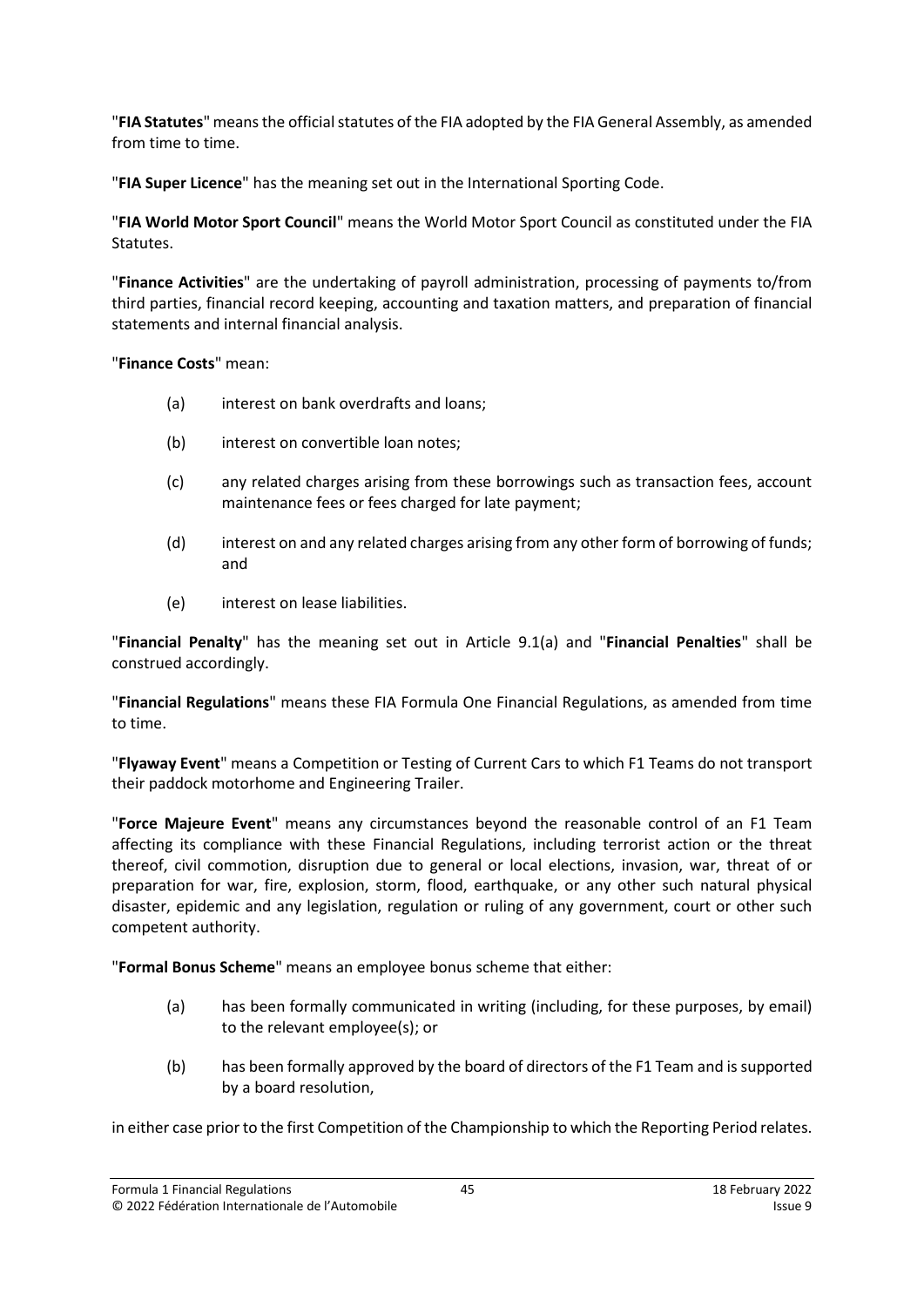"**Free Supply Components**" has the meaning set out in the Technical Regulations in force during the applicable Reporting Period.

"**Full Year Reporting Deadline**" means the deadline for submission of the Full Year Reporting Documentation, which is 19.00 CET on 31 March, or if such day is not a business day on the next business day, in respect of the Full Year Reporting Period ending on 31 December in the previous calendar year, unless any later time or date is otherwise communicated to the F1 Teams by the Cost Cap Administration via a Determination.

# "**Full Year Financial Reporting Documentation**" means either:

- (a) if the F1 Team submitted a Cost Cap Reporting Template within its Interim Financial Reporting Documentation in the Reporting Period, the following documents:
	- (i) the Audited Annual Financial Statements in respect of each Reporting Group Entity for the Full Year Reporting Period; and
	- (ii) a completed Cost Cap Reporting Template; or
- (b) if the F1 Team submitted a Subset Cost Cap Reporting Template within its Interim Financial Reporting Documentation in the Reporting Period, either:
	- (i) the documents set out in paragraph (a) of this definition; or
	- (ii) the following documents:
		- (A) the Audited Annual Financial Statements for each individual Reporting Group Entity for the Full Year Reporting Period;
		- (B) the Subset Accounts; and
		- (C) a completed Subset Cost Cap Reporting Template.

"**Full Year Reporting Documentation**" has the meaning set out in Articl[e 5.1.](#page-13-3)

"**Full Year Reporting Period**" means a 12-month financial reporting period commencing on 1 January and ending on 31 December.

"**Good Faith**" means with due diligence and in a spirit of honesty, sincerity and integrity.

"**Heritage Asset Activities**" means activities forthe preservation, management, operation, Testing and maintenance of Previous Cars and Historic Cars.

"**Heritage Asset Personnel**" means any Personnel spending 90% or more of their total working hours in the applicable Reporting Period undertaking Heritage Asset Activities.

"**Historic Cars**" means cars which were designed and built in order to comply with the Technical Regulations in force within any Championship season preceding those referred to within the definition of Previous Cars.

"**Human Resources Activities**" means the undertaking of recruitment of Personnel, Personnel communications, health and safety matters, Employee Medical Benefits, and grievance, disciplinary or termination procedures relating to Personnel.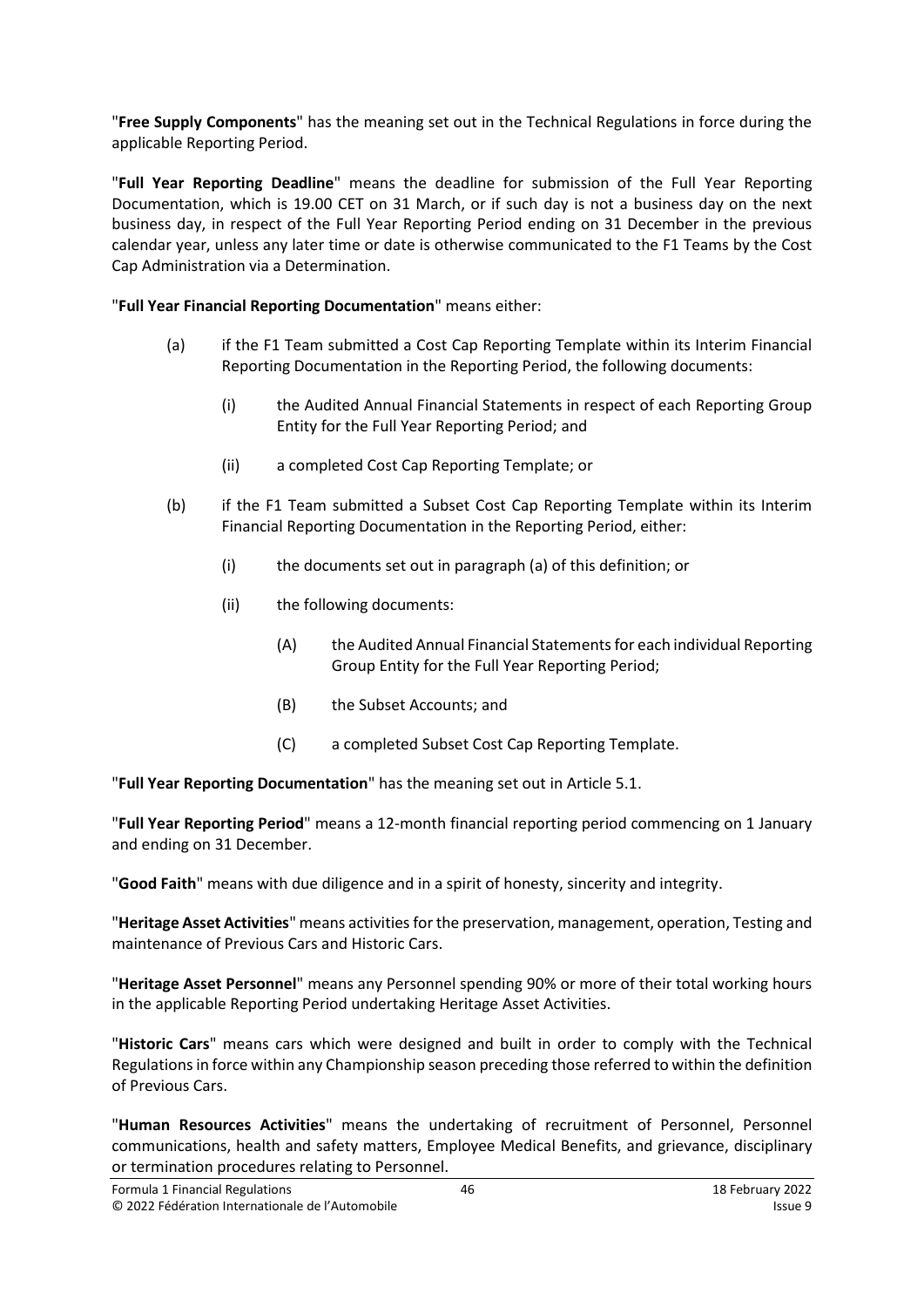"**ICA**" means the FIA International Court of Appeal.

"**Immunity Conditions**" has the meaning set out in Articl[e 6.18.](#page-16-0)

"**Independent Audit Firm**" means an independent audit firm acting in compliance with the International Code of Ethics for Professional Accountants (including International Independence Standards) and who have been approved by the Cost Cap Administration.

"**Indexation**" means:

- (a) in respect of the Full Year Reporting Period ending on 31 December 2021, the higher of zero and the amount by which the September 2020 average annual inflation rate as published on the International Monetary Fund website for the G7 countries exceeds 3.0%; and
- (b) in respect of the Full Year Reporting Periods ending on 31 December 2022 and 31 December 2023, the higher of zero and the amount by which the average annual inflation rate as published on the International Monetary Fund website for the G7 countries for September of the preceding Full Year Reporting Period exceeds 3.0%; and
- (c) in respect of the Full Year Reporting Period ending on 31 December 2024 and each subsequent Full Year Reporting Period, the rate to be applied in respect of the applicable Full Year Reporting Period, as determined and communicated by the Cost Cap Administration via a Determination no later than 31 October of the preceding Full Year Reporting Period.

The average annual inflation rate for the G7 countries is published on the International Monetary Fund website at [https://www.imf.org/external/datamapper/PCPIPCH@WEO/MAE.](https://www.imf.org/external/datamapper/PCPIPCH@WEO/MAE) If such rate ceases to exist, the Cost Cap Administration will use an alternative rate which it deems to be reasonably comparable.

# "**Initial Applicable Rate**" means:

(a) in respect of the exchange rate between US Dollars and each of Pounds Sterling, Euros and Swiss Francs, the following rates:

| <b>US Dollars / Pounds Sterling</b> | <b>US Dollars / Euros</b> | <b>US Dollars / Swiss Francs</b> |
|-------------------------------------|---------------------------|----------------------------------|
| 1.2691                              | 1.0982                    | 1.0040                           |

(b) in respect of all other currencies, the average of the daily exchange rates published by the US Federal Reserve System over the period 29 February 2020 +/- 60 days.

# "**Interim Financial Reporting Documentation**" means:

- (a) a completed Cost Cap Reporting Template; or
- (b) if the F1 Team has submitted a notice in writing to the Cost Cap Administration of its intention to use Subset Accounts as part of its Full Year Financial Reporting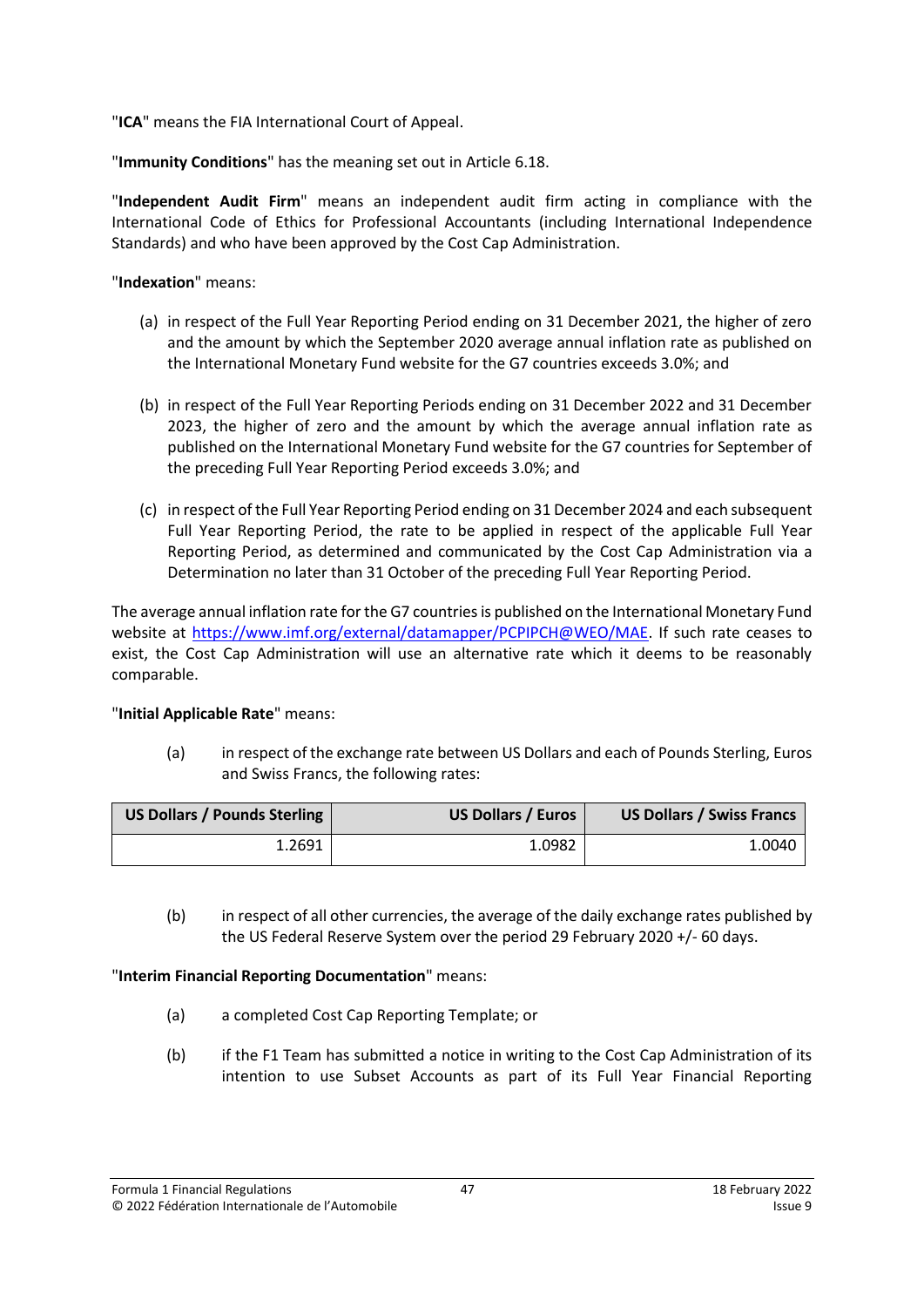Documentation by the deadline communicated by the Cost Cap Administration via a Determination, a completed Subset Cost Cap Reporting Template.

"**Interim Reporting Deadline**" means the deadline for submission of the Interim Reporting Documentation, which is 19.00 CET on 30 June, or if such day is not a business day on the next business day, in respect of the Interim Reporting Period ending on 30 April in the same calendar year, unless any later time or date is otherwise communicated to the F1 Teams by the Cost Cap Administration via a Determination.

"**Interim Reporting Documentation**" has the meaning set out in Article [5.2.](#page-13-2)

"**Interim Reporting Period**" means a four-month financial reporting period commencing on 1 January and ending on 30 April in any given year.

"**International Sporting Code**" means the FIA International Sporting Code, as amended from time to time.

"**Inter-Team Transaction**" means a transaction between a Reporting Group Entity in respect of an F1 Team and a member of the Legal Group Structure of another F1 Team.

"**Inventories**" means only those assets which are:

- (a) finished goods purchased or produced, and held for use in respect of the F1 Team's F1 Cars, with the exception of Pit Stop Equipment and Tyre Blankets;
- (b) in the process of production for such use under paragraph (a) of this definition; and
- (c) in the form of materials or supplies to be consumed in the process of production for such use under paragraph (a) of this definition.

"**Joint Control**" means the contractually agreed sharing of Control of an arrangement, which exists only when the strategic financial and operating decisions relating to the activity require the unanimous consent of the parties sharing Control. "**Jointly Controlling**" and "**Jointly Controlled**" shall be construed accordingly.

"**Joint Venture**" means a joint arrangement whereby the parties that have Joint Control of the arrangement have rights to the net assets of the arrangement.

"**Judges**" has the meaning set out in Article [7.4.](#page-19-2)

"**Key Management Personnel**" means those persons having authority over and responsibility for planning, directing and controlling the activities of an entity, directly or indirectly, including any director (whether executive or otherwise) of that entity.

"**Late Submission**" has the meaning set out in Article [8.4.](#page-23-0)

"**Late Submission Notice**" has the meaning set out in Article [8.4.](#page-23-0)

"**Late Submitting Team**" has the meaning set out in Article [8.4.](#page-23-0)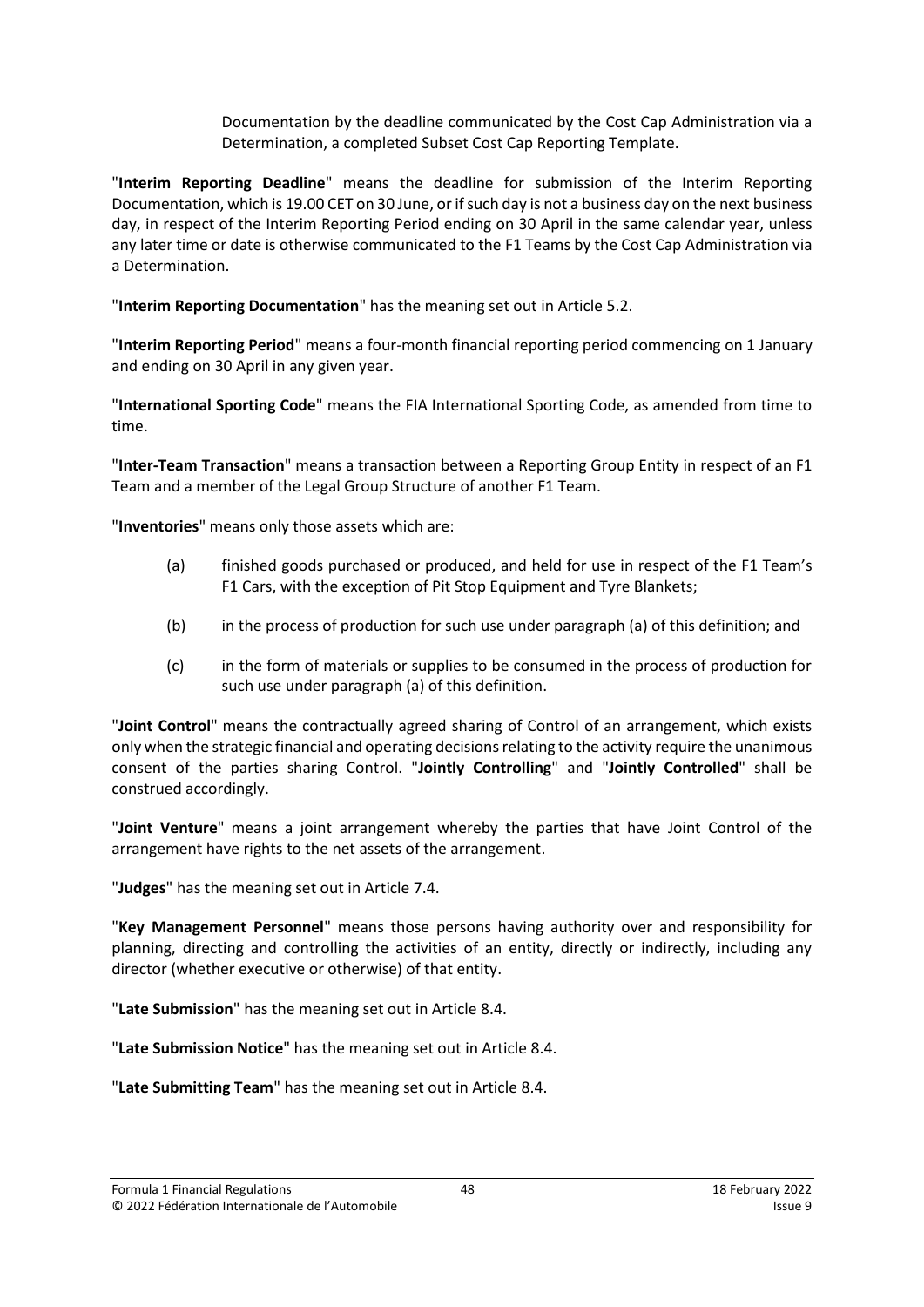"**Legal Activities**" means the provision of legal advice and guidance, legal document preparation and drafting, ensuring compliance with applicable laws, legal contract management, litigation management and representation in respect of legal matters.

# "**Legal Group Structure**" means:

- (a) the F1 Team;
- (b) any direct or indirect Controlling, or Jointly Controlling, entity of the F1 Team (up to and including the Ultimate Controlling Party);
- (c) any Subsidiary, Associate or Joint Venture of the F1 Team or any entity pursuant to paragraph (b) of this definition; and
- (d) any party that has Significant Influence over the F1 Team.

### "**Marketing Activities**" means:

- (a) the creation, development and deployment of Marketing Outputs;
- (b) the identification, negotiation, agreement and servicing of sponsorship agreements;
- (c) the application of paint and stickers to F1 Cars or to any plant or equipment assets used to undertake F1 Activities; and
- (d) carrying out Promotional Events, Demonstration Events or other demonstration events organised by the Commercial Rights Holder.

"**Marketing Outputs**" means branded F1 Team clothing, branded F1 Team merchandise, website, customer relationship management database, eSports players/teams, public relations external communications, the paddock motorhome, Engineering Trailer, Team Building at a Flyaway Event and any other outputs as may be determined and communicated as such by the Cost Cap Administration via a Determination from time to time.

"**Material Overspend Breach**" has the meaning set out in Article [8.12.](#page-25-1)

"**Material Sporting Penalty**" has the meaning set out in Article [9.1\(c\)](#page-26-4) and "**Material Sporting Penalties**" shall be construed accordingly.

"**Minor Overspend Breach**" has the meaning set out in Article [8.10.](#page-24-3)

"**Minor Sporting Penalty**" has the meaning set out in Article [9.1\(b\)](#page-26-7) and "**Minor Sporting Penalties**" shall be construed accordingly.

"**Non-Submission Breach**" has the meaning set out in Article [8.7](#page-24-0) or [8.8,](#page-24-4) as applicable.

"**Non-F1 Activities**" means activities that are not F1 Activities.

"**Objectives**" has the meaning set out in Article [1.3.](#page-1-2)

"**Open Source Components**" has the meaning set out in the Technical Regulations in force during the applicable Reporting Period.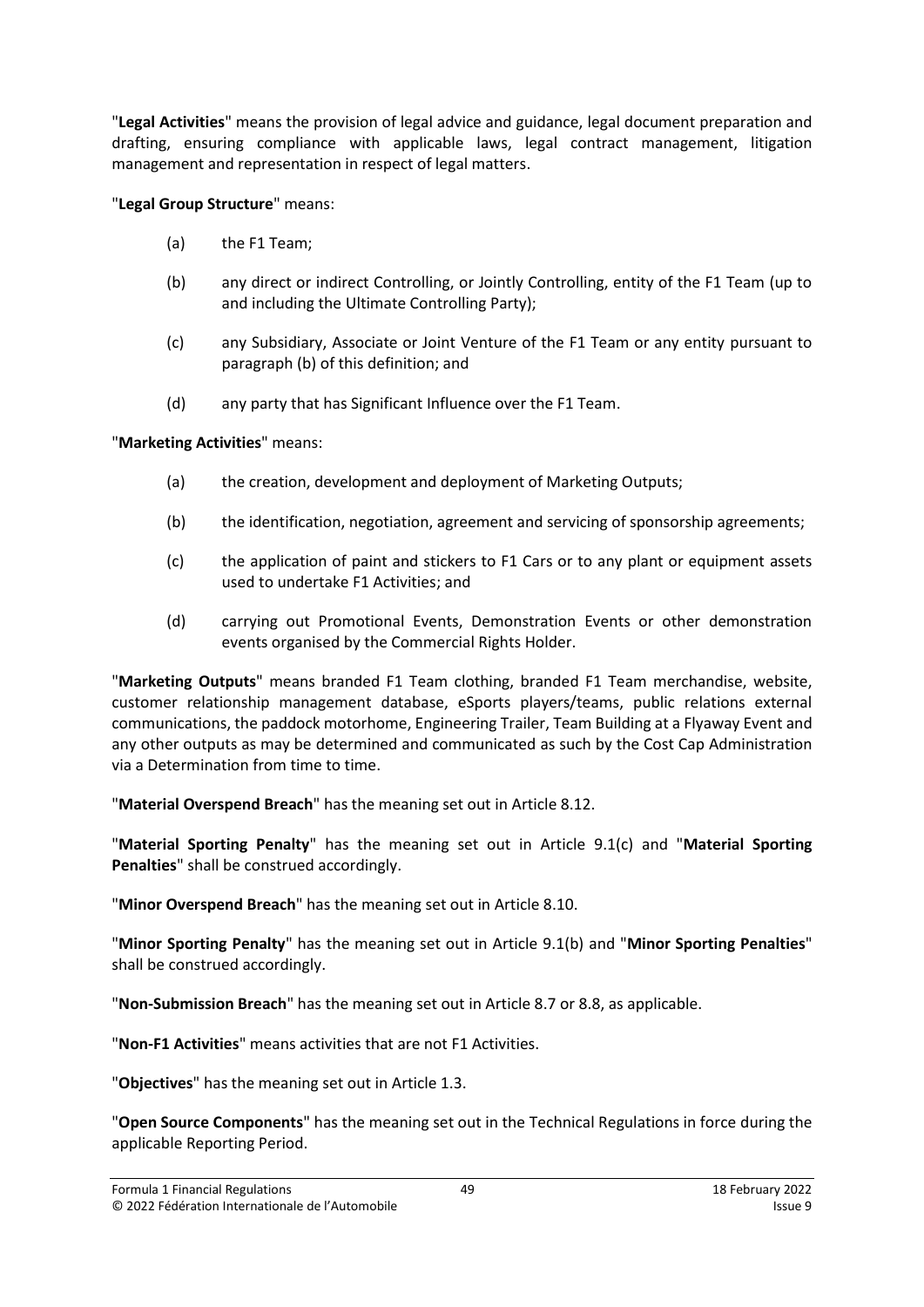"**Other Racing Driver**" means any person engaged by a Reporting Group Entity whose primary role is as a driver engaged in the racing and/or Testing of automobiles for or on behalf of the F1 Team during the Reporting Period, but who is not an F1 Driver.

"**Parent**" means an entity that Controls one or more other entities (known as Subsidiaries). Together a Parent and its Subsidiaries are a "**Group**".

"**Parties**" (and in its singular form "**Party**") has the meaning set out in Article [7.13.](#page-20-1)

"**Personnel**" means any individual engaged in the undertaking of F1 Activities by an entity in the Legal Group Structure of the F1 Team.

"**Pit Stop Equipment**" has the meaning set out in Appendix 4 of the 2021 Technical Regulations.

"**Power Train Test Bench**" has the meaning set out in the Sporting Regulations in force during the applicable Reporting Period.

"**Power Unit**" has the meaning set out in the Technical Regulations in force during the applicable Reporting Period.

"**Power Unit Supply Perimeter**" has the meaning set out in the Sporting Regulations in force during the applicable Reporting Period.

"**Power Unit Test Bench**" has the meaning set out in the Sporting Regulations in force during the applicable Reporting Period.

"**Power Unit Transaction**" means a transaction, other than a Related Party Transaction, Exchange Transaction or Inter-Team Transaction, between a Reporting Group Entity and a Power Unit supplier.

"**Presentation Currency**" means, in relation to a Reporting Group Entity, the currency in which the Audited Annual Financial Statements of that entity are presented, and "**Presentation Currencies**" shall be construed accordingly.

"**President of the Hearing**" has the meaning set out in Article [7.12.](#page-20-2)

"**President of the Cost Cap Adjudication Panel**" has the meaning set out in Article [7.4.](#page-19-2)

"**Previous Cars**" means cars which were designed and built in order to comply with the Technical Regulations in force in any of the three Championship seasons falling immediately prior to the Championship season preceding the applicable Reporting Period.

"**Procedural Breach**" has the meaning set out in Article [8.1.](#page-23-1)

"**Promotional Event**" has the meaning set out in the Sporting Regulations in force during the applicable Reporting Period.

"**Property Costs**" means any property rent, property lease costs, business rates and property taxes.

"**Reassigned Employee**" means an employee of a Reporting Group Entity whose engagement was terminated, or whose role was formally and wholly reassigned to Non-F1 Activities, in each case on or prior to 30 June 2021.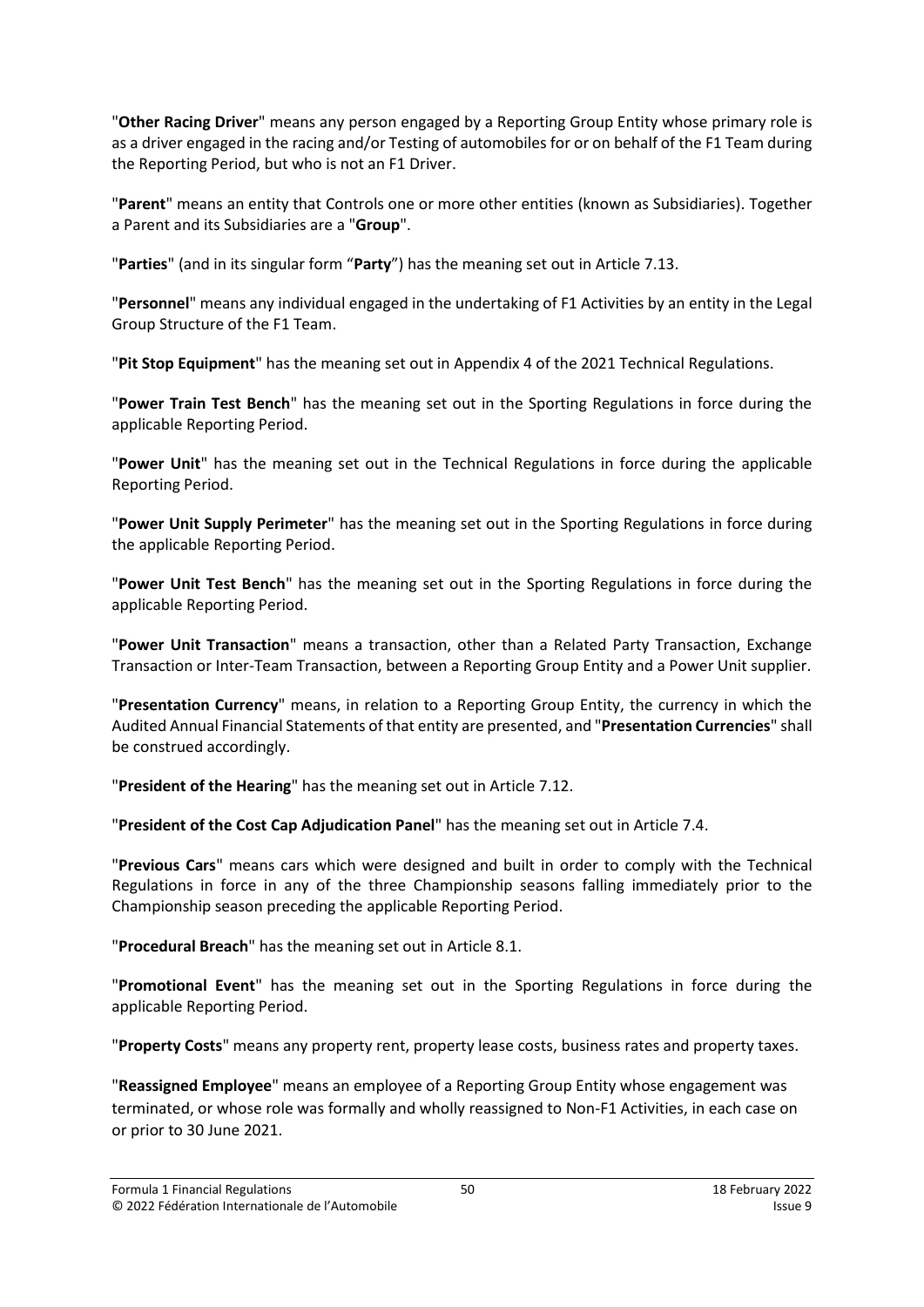"**Redundant Inventories**" means Inventories held at the end of the Reporting Period but not held for future use in respect of the F1 Team's F1 Cars, as:

- (i) they are damaged or destroyed;
- (ii) they are obsolete; or
- (iii) the F1 Team determine they will not be used in the future.

"**Related Party**" means, with respect to a Reporting Group Entity:

- (a) a person who:
	- (i) has Control or Joint Control of that Reporting Group Entity;
	- (ii) has Significant Influence over that Reporting Group Entity; or
	- (iii) is a member of the Key Management Personnel of that Reporting Group Entity or of a Parent of that Reporting Group Entity;
- (b) a family member (such term being construed as set out in the definition of Connected Party) of any person listed in paragraph (a) of this definition;
- (c) an entity to which any of the following paragraphs apply:
	- (i) both it and the Reporting Group Entity are members of the same Group;
	- (ii) it or the Reporting Group Entity is an Associate or Joint Venture of the other (or an Associate or Joint Venture of a member of a Group of which the other is a member);
	- (iii) it and the Reporting Group Entity are Joint Ventures of the same third party;
	- (iv) it or the Reporting Group Entity is a Joint Venture of a third party and the other is an Associate of the third party;
	- (v) the entity is a post-employment defined benefit plan for the benefit of the employees of the Reporting Group Entity;
	- (vi) the entity is Controlled or Jointly Controlled by a person falling within paragraphs (a) or (b) of this definition;
	- (vii) a person falling within paragraph (a)(i) of this definition, or a family member of such a person, has Significant Influence over the entity or is a member of the Key Management Personnel of the entity (or of a Parent of the entity); and/or
	- (viii) the entity, or any member of a Group of which it is a part, provides Key Management Personnel services to a Reporting Group Entity or to the Parent of a Reporting Group Entity.

"**Related Party Transaction**" means, with respect to a Reporting Group Entity: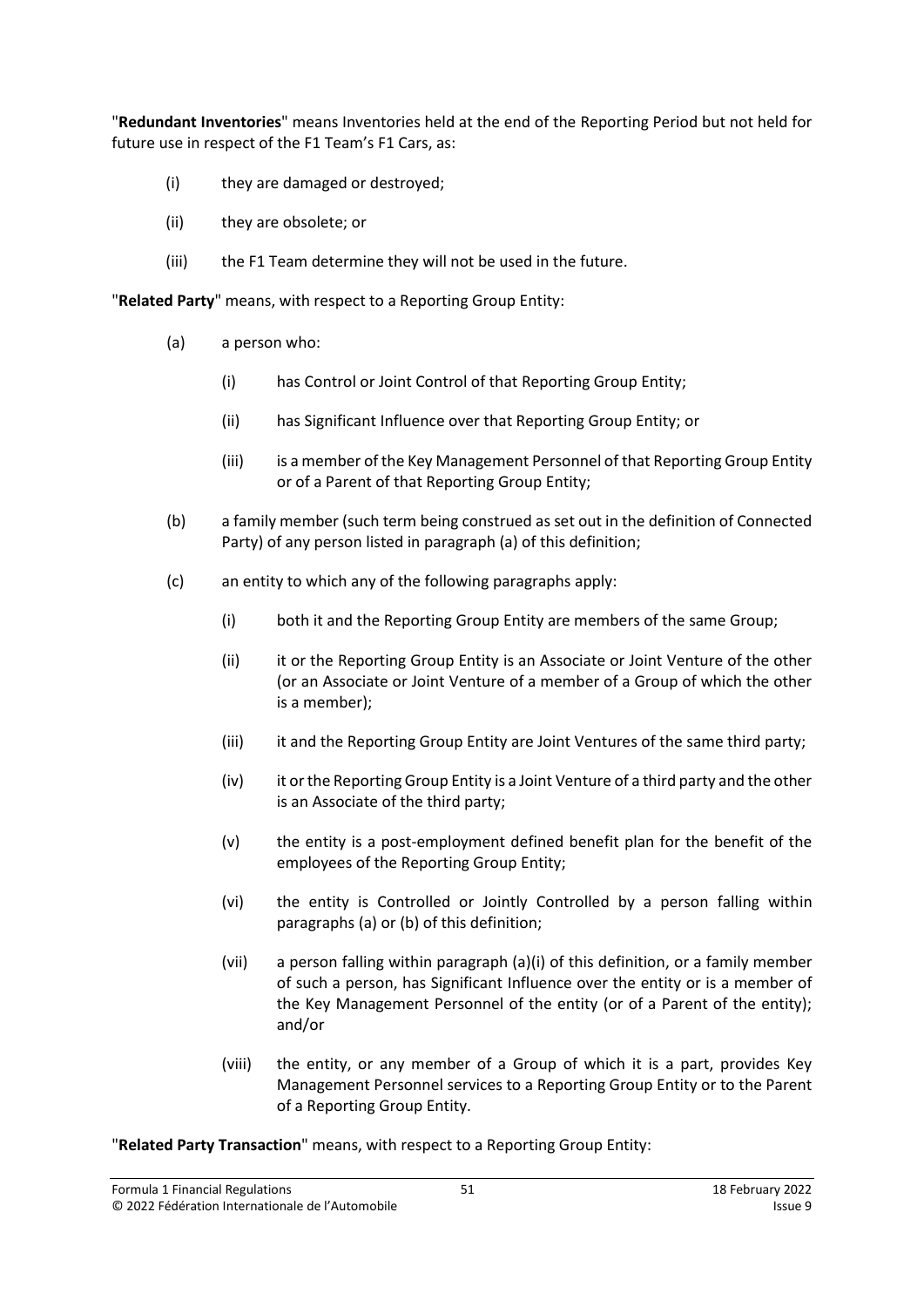- (a) a transfer of resources, services or obligations between that Reporting Group Entity and a Related Party, regardless of whether a price has been charged; or
- (b) any transaction between that Reporting Group Entity and a third party where:
	- (i) a commercial relationship exists between that third party and a Related Party; and
	- (ii) the transaction is entered into on terms that are different to those that the third party would have agreed if the commercial relationship referred to in paragraph (b)(i) of this definition had not existed.

"**Relevant Asset**" means each tangible asset held on the fixed asset register within the underlying books and records of each Reporting Group Entity that:

- (a) is plant and equipment or IT hardware; and
- (b) either:
	- (i) the costs in respect of which have been treated as Capital Expenditure; or
	- (ii) if it became available for use prior to 1 January 2021, the costs in respect of which would have been treated as Capital Expenditure had that asset become available for use on or after 1 January 2021.

"**Relevant Costs**" means the Total Costs of the Reporting Group less any Excluded Costs, and subject to any applicable Adjustments.

"**Relevant Person**" means each of an F1 Driver, Other Racing Driver and Excluded Persons from time to time.

"**Reporting Deadline(s)**" means the Interim Reporting Deadline and/or the Full Year Reporting Deadline, as the context so requires.

"**Reporting Documentation**" means the Interim Reporting Documentation and/or the Full Year Reporting Documentation, as the context so requires.

"**Reporting Group**" means the F1 Team and, if applicable, those entities within the Legal Group Structure of the F1 Team determined to be included in the Reporting Group of the F1 Team in accordance with Articles [2.5](#page-4-1) to [2.11](#page-5-5) (inclusive). Each entity within the Reporting Group shall be a "**Reporting Group Entity**".

"**Reporting Group Documentation**" means documentation, in the format prescribed by the Cost Cap Administration from time to time via a Determination, containing:

- (a) details of each Reporting Group Entity for the applicable Reporting Period; and
- (b) confirmation that the exclusion from the F1 Team's Reporting Group of all other entities in the F1 Team's Legal Group Structure is in accordance with Articles [2.5](#page-4-1) to [2.11](#page-5-5) (inclusive).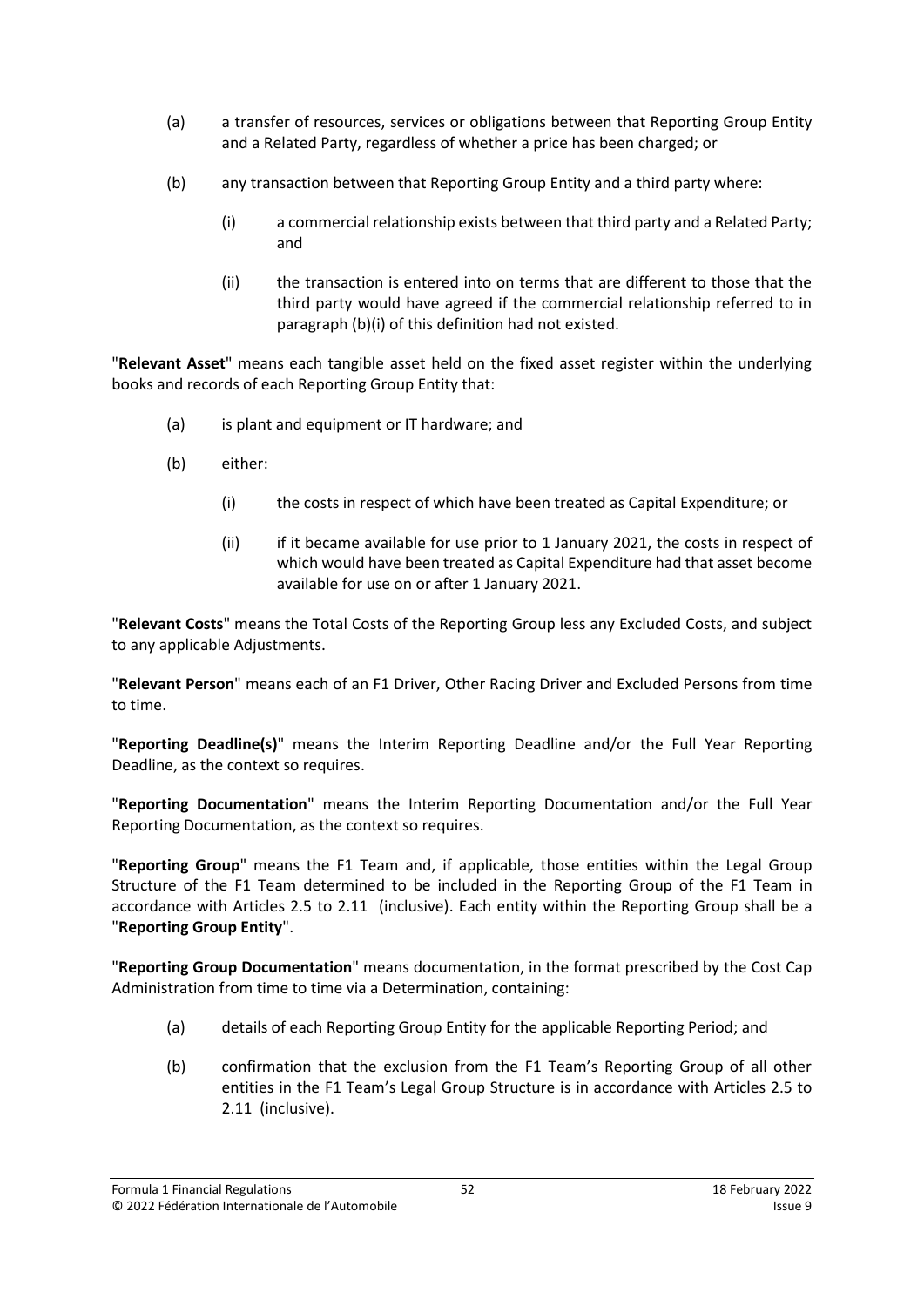"**Reporting Period**" means the Interim Reporting Period and/or the Full Year Reporting Period, as the context so requires.

"**Research**" means any original and planned investigation undertaken with the prospect of gaining new scientific or technical knowledge and understanding.

"**Respondent**" has the meaning set out in Article [7.13\(a\).](#page-20-3)

"**Significant Influence**" means the power to participate in the financial and operating policy decisions of the entity, but not in Control or Joint Control of that entity. Significant Influence may be gained by means of shareholding, or voting power, or by constitutional documents (statutes), or by agreement, or otherwise.

**"Sole Purpose Of Testing Power Units For Performance And Reliability"** has the meaning set out in the Sporting Regulations in force during the applicable Reporting Period.

"**Sporting Regulations**" means the FIA Formula One Sporting Regulations, as amended from time to time.

"**Sprint Qualifying**" has the meaning set out in the Sporting Regulations in force during the applicable Reporting Period.

"**Standard Supply Components**" has the meaning set out in the Technical Regulations in force during the applicable Reporting Period and "**Standard Supply Component**" shall be construed accordingly.

"**Subset Accounts**" means, annual accounts for the Full Year Reporting Period for a clearly identifiable component of the F1 Team, the format of which shall be prescribed by the Cost Cap Administration via a Determination and which shall:

- (a) include Total Costs of the F1 Team less any costs Directly Attributable to Non-F1 Activities;
- (b) be prepared by reference to the same financial reporting framework and under the same accounting policies used by the F1 Team in its Audited Annual Financial Statements; and
- (c) comprise:
	- (i) an income statement with line items down to profit or loss before Finance Costs and Corporate Income Tax;
	- (ii) balance sheet line items for tangible assets, intangible assets, inventories and research and development costs; and
	- (iii) explanatory notes,

which have been audited by the same Independent Audit Firm that signs the F1 Team's Audited Annual Financial Statements; and

(d) be derived from best practice accounting separation and regulatory financial reporting requirements.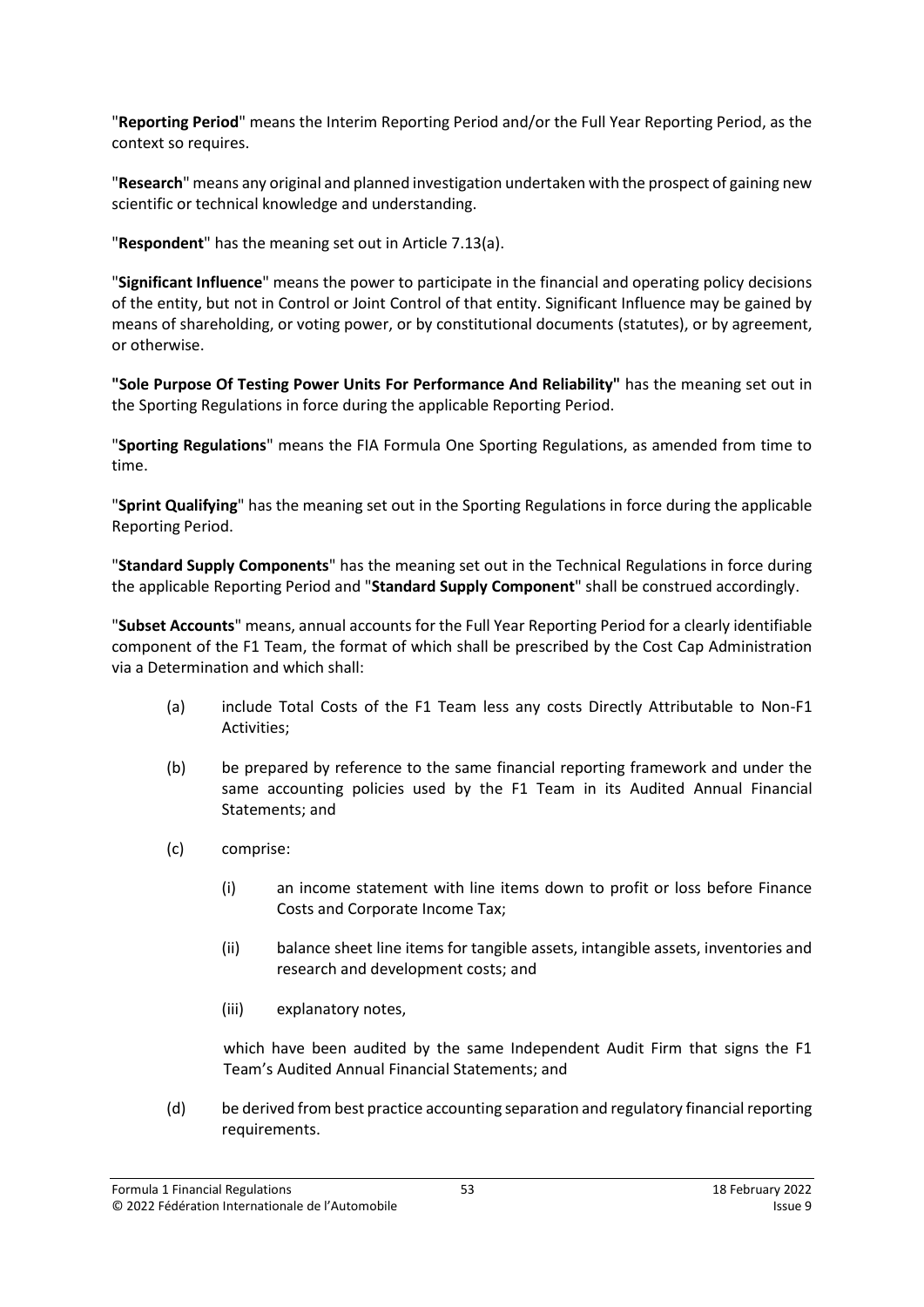"**Subset Cost Cap Reporting Template**" means the reporting template, in the format prescribed by the Cost Cap Administration from time to time via a Determination, which shall:

- (a) include:
	- (i) Total Costs of the F1 Team less any costs Directly Attributable to Non-F1 Activities; and
	- (ii) if the Reporting Group includes entities other than the F1 Team, the Total Costs of each Reporting Group Entity (other than the F1 Team);
- (b) include, in respect of the Full Year Reporting Documentation, a reconciliation of the costs reported in the Subset Cost Cap Reporting Template to the costs recorded in:
	- (i) the Subset Accounts; and
	- (ii) if the Reporting Group includes entities other than the F1 Team, the Audited Annual Financial Statements in respect of each Reporting Group Entity (other than the F1 Team);
- (c) include, in respect of the Full Year Reporting Documentation, a reconciliation of the costs recorded in the Subset Accounts to the costs recorded in the Audited Annual Financial Statements of the F1 Team;
- (d) calculate Relevant Costs for the applicable Reporting Period;
- (e) contain an appropriate level of disclosure to enable the Cost Cap Administration to assess compliance with these Financial Regulations;
- (f) include details of relevant Related Party Transactions, Exchange Transactions Inter-Team Transactions, Power Unit Transactions and transactions pursuant to which a Customer Competitor uses a Transferable Component or a sub-assembly of a Transferable Component; and
- (g) prescribe reporting obligations no less onerous than those to which that F1 Team would have been subject had it reported using the Cost Cap Reporting Template.

"**Subsidiary**" means an entity that is Controlled by another entity (known as the Parent).

"**Team Building**" means a structure with roof and walls in the paddock made available by the organiser of a Flyaway Event to an F1 Team for the primary purpose of facilitating Marketing Activities. For the avoidance of doubt, this does not include the F1 Team pit garage.

"**Team Principal**" means the individual designated as team principal for each F1 Team under the F1 Team's Competitor Staff Registration Submission to the FIA in respect of the Reporting Period.

"**Technical Director**" means the individual designated as technical director for each F1 Team under the F1 Team's Competitor Staff Registration Submission to the FIA in respect of the Reporting Period.

"**Technical Regulations**" means the FIA Formula One Technical Regulations, as amended from time to time.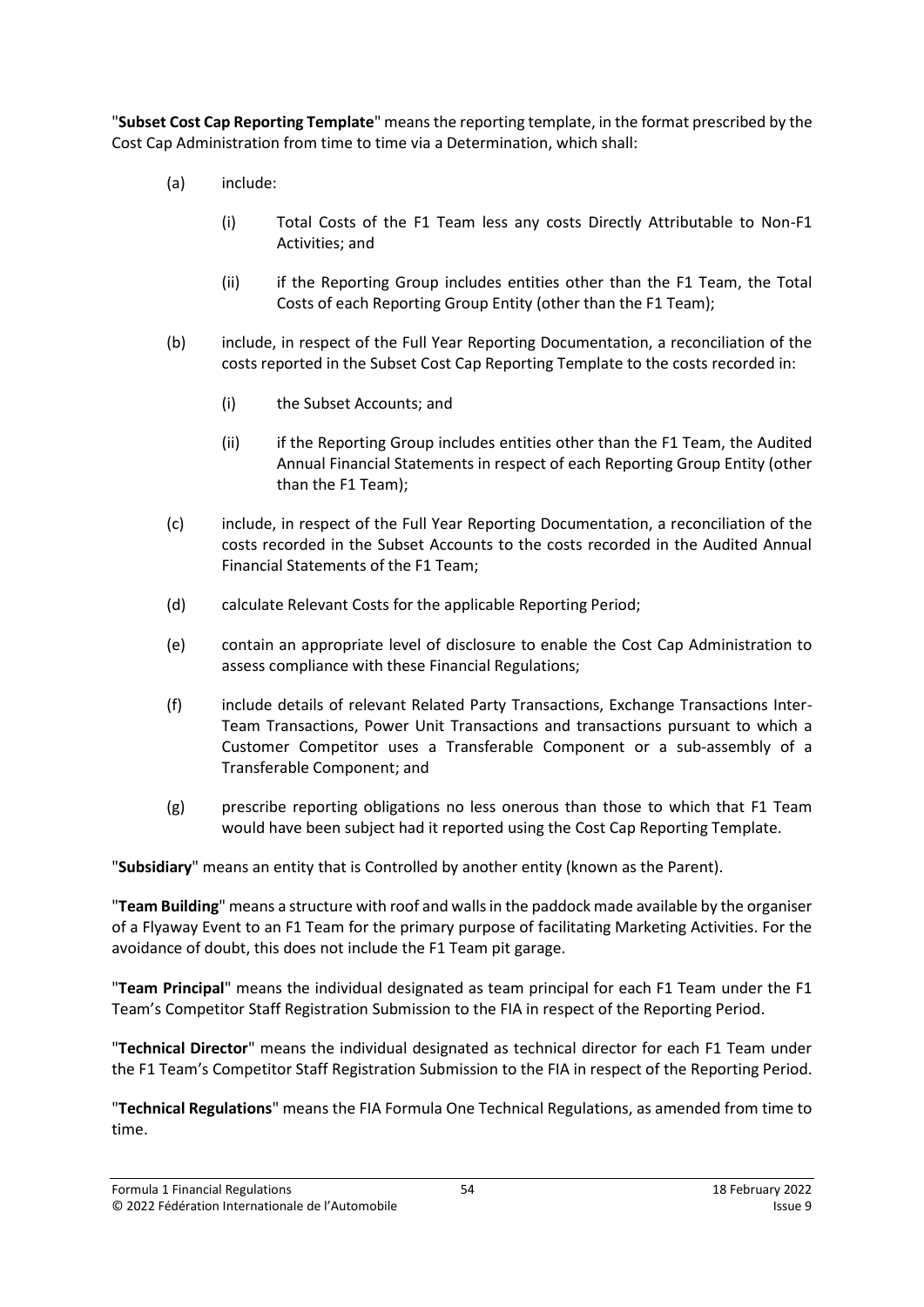"**Testing**" means all on track and off-track testing, including any virtual testing and simulation of either a car, chassis or chassis system or components, (including for the avoidance of doubt Testing of Current Cars).

"**Testing of Current Cars**" has the meaning set out in the Sporting Regulations in force during the applicable Reporting Period.

"**Total Costs**" means all costs and losses recognised within profit or loss of the underlying books and records.

"**Total Costs of the Reporting Group**" means the aggregate of Total Costs of each Reporting Group Entity, having adjusted (to the extent applicable) for any amounts recharged from one Reporting Group Entity to another Reporting Group Entity.

"**Total Employee Remuneration**" means the aggregate annual basic salaries and bonuses of all employees within Total Costs of the Reporting Group, excluding any such amounts falling within Articles [3.1\(a\)](#page-5-6) to [3.1\(e\)](#page-5-7) (inclusive),  $3.1(h)$ ,  $3.1(i)$ ,  $3.1(k)$ ,  $3.1(k)$  to  $3.1(w)$  (inclusive),  $3.1(y)$  and  $3.2$ .

"**Total Fixed Employee Remuneration**" means the aggregate annual basic salaries of all employees within Total Costs of the Reporting Group, excluding any such amounts falling within Article[s 3.1\(a\)](#page-5-6) to [3.1\(e\)](#page-5-7) (inclusive), [3.1\(h\),](#page-5-8) [3.1\(i\)](#page-6-0) [3.1\(t\)](#page-7-1) to [3.1\(w\)](#page-7-2) (inclusive), [3.1\(y\)](#page-7-3) an[d 3.2.](#page-8-1)

"**Transferable Components**" has the meaning set out in the Technical Regulations in force during the applicable Reporting Period.

"**Transitional Capital Expenditure**" means all costs incurred and recognised in the Audited Annual Financial Statements of each Reporting Group Entity up to and including 31 December 2020 as tangible assets and/or as intangible assets that:

- (a) were classified as assets in the course of construction as at 31 December 2020 in the Audited Annual Financial Statements of the relevant Reporting Group Entity; and
- (b) became available for use during the Full Year Reporting Period ending on 31 December 2021 or the Full Year Reporting Period ending on 31 December 2022; and
- (c) in respect of which the F1 Team can provide evidence that the cost was formally approved by the board of directors of the applicable Reporting Group Entity prior to 31 October 2019, to the satisfaction of the Cost Cap Administration.

**"Transitional Carry Over Inventories"** means the Inventories an F1 Team has elected to treat as Transitional Carry Over Inventories for the purposes of these Financial Regulations, the type and quantity of such Inventories being prescribed by the Cost Cap Administration via a Determination.

"**Tyre Blankets**" has the meaning set out in Appendix 4 of the 2021 Technical Regulations.

"**Ultimate Controlling Party**" means, in respect of an F1 Team, the entity or individual which has ultimate Control, directly or indirectly, of that F1 Team.

**"Used Inventories"** means Inventories held at the end of the Reporting Period for future use in respect of the F1 Team's F1 Cars, that have been used in respect of the F1 Team's F1 Cars in the Reporting Period, excluding Transitional Carry Over Inventories.